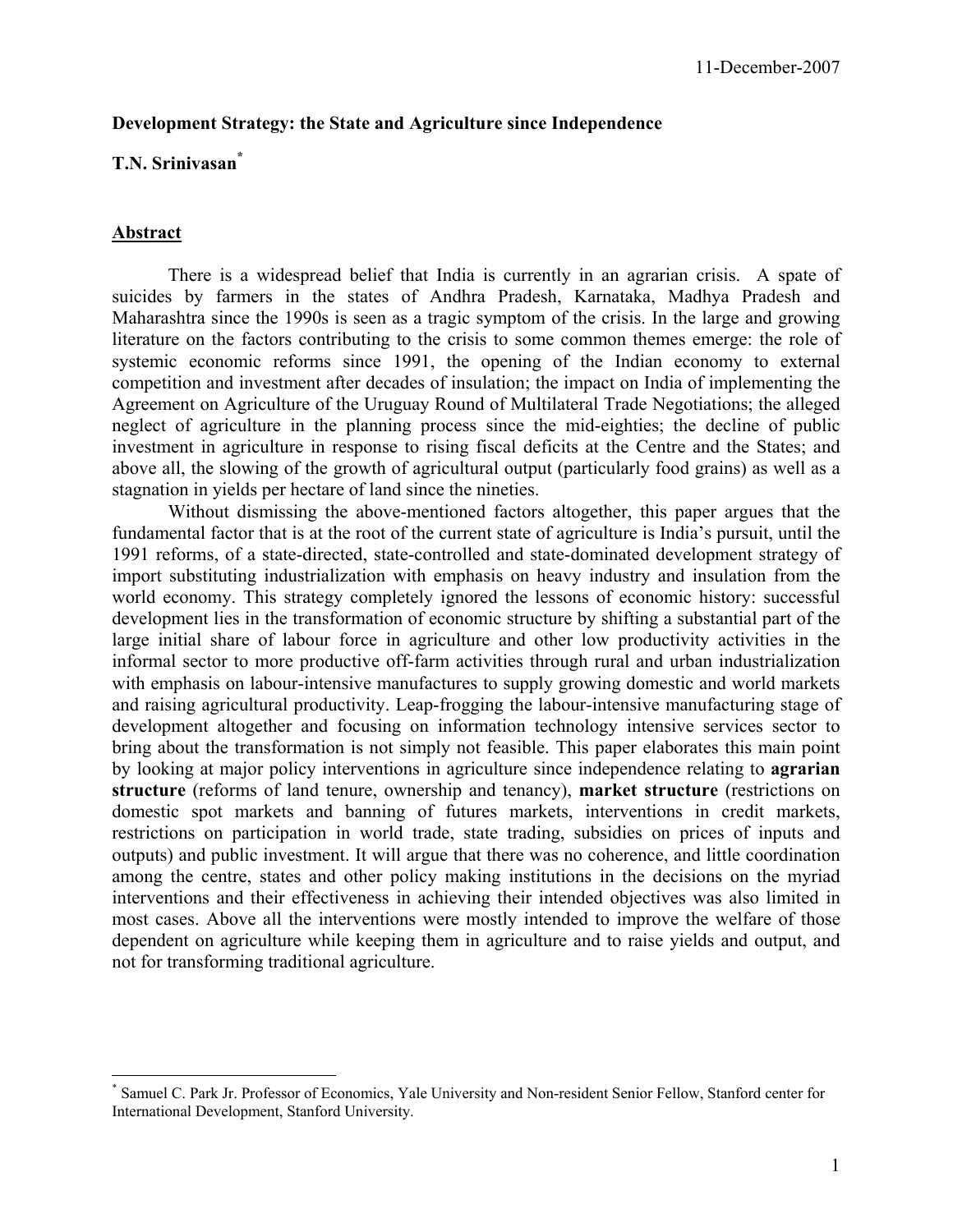11-December-2007

## **1. Introduction**

 There is a widespread belief that India is currently in the midst of an agrarian crisis. The report of the Expert Group on Agricultural Indebtedness appointed by the Ministry of Finance claims that "Indian agriculture is currently passing through a period of severe crisis. Although some features of the crisis started manifesting themselves in certain parts of India during the late 1980s, the crisis has assumed a serious dimension since the middle of the 1990s. One of the tragic manifestations of the crisis is the large number of suicides committed by the farmers in some parts of India." (EGAI, 2007, p13).

 The contributory factors to the crisis according to the committee have both long-term structural and institutional as well as short term manifestations: "The long-term structural features are a sharp decline in the share of agriculture in the Gross Domestic Product (GDP) accompanied by a very low rate of labour force diversification away from agriculture. This has resulted in declining relative productivity of agriculture vis-à-vis that of the non-agricultural sector. A large dependence of working population on land has also resulted in a steep decline in per capita land availability. There has been an increase in the marginalisation of ownership and operational holdings. The increasing pressure on land resources is accompanied by severe stress on the availability of water resources in the country and unequal regional distribution of available water. On the credit front, the functioning of the rural cooperative credit institutions has deteriorated in many parts of the country. The emphasis on economic efficiency has led to the neglect of social priorities in lending by the commercial and regional rural banks. Targeted and priority lending are under pressure. The result is growing dependence on non-institutional sources of credit at very high rates of interest. It is only recently that some efforts have been made to rejuvenate the credit system in the country. Except for a few crops, the procurement mechanism does not serve the purpose of ensuring minimum prices to agricultural producers in many parts of the country.

 The crisis has been exacerbated further by rapid environmental degradation and plateauing of the existing agricultural technology. The liberalisation of the economy has failed to give a big push to agricultural exports and to increase income and employment in agriculture. The gradual withdrawal of the state from active participation in development activities has resulted in a steep decline in public investment in agricultural infrastructure in general, and in agricultural science and technology in particular. This has resulted in deterioration of rural

2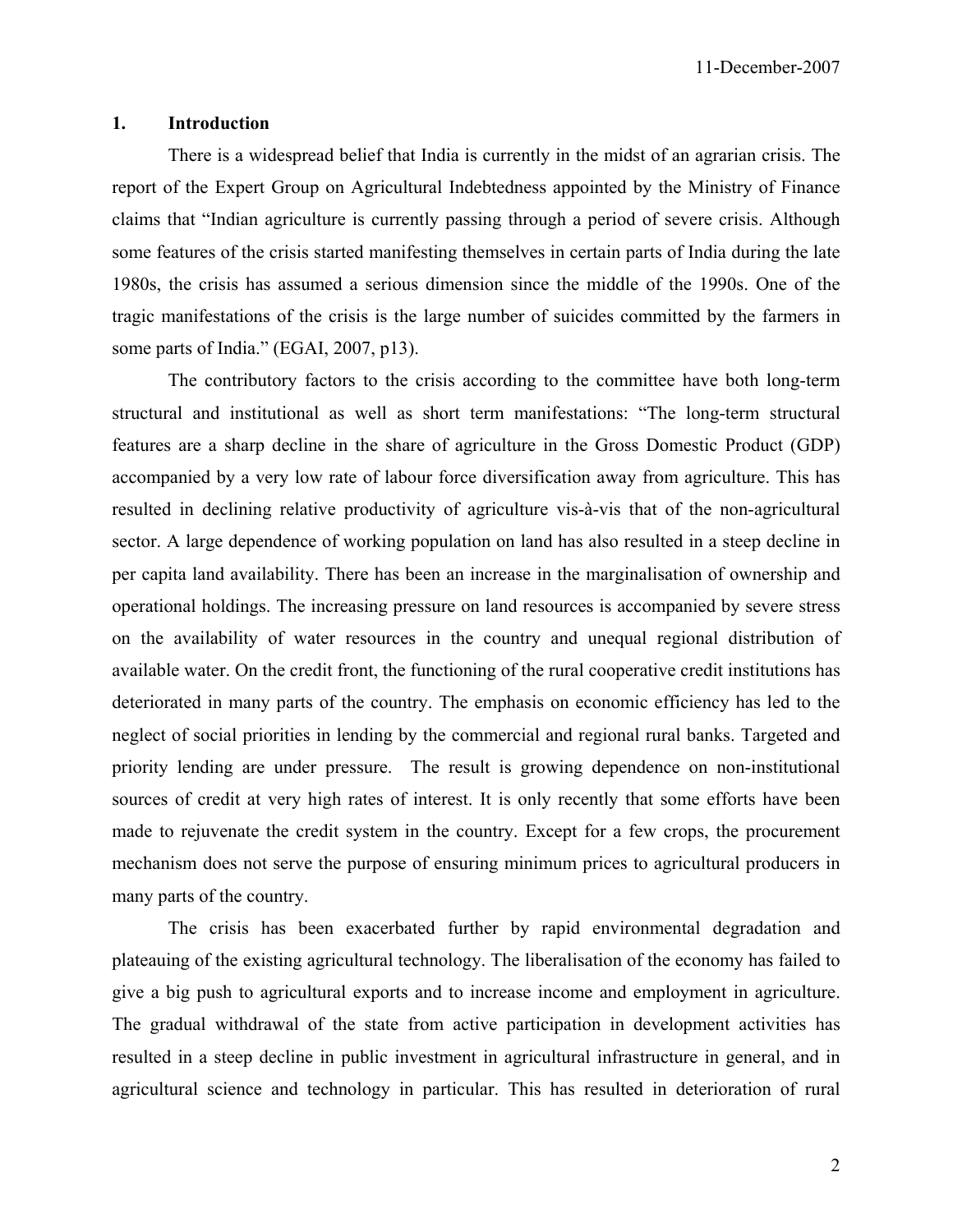infrastructure, stagnation of agricultural research and development, and neglect of extension services." (ibid, p. 13)

 Many articles have appeared in the news media on the agrarian crisis in general and farmers' suicides in particular. A series of four articles by the Magsaysay award winner, P. Sainath were published in *The Hindu* (November 12-15, 2007) on farmers' suicides based on Nagaraj (2007). The Indira Gandhi Institute of Development Research submitted a report a year ago authored by Srijit Mishra to the Maharashtra government on farmers' suicides in that state (IGIDR, 2006).

 Some common themes emerge from the recent literature on agrarian crisis; the role of economic reform since 1991, particularly aspects of opening of the Indian economy to external competition and the implications for India of the Uruguay Round agreement on agriculture; presumed neglect of agriculture in the planning process since the mid-eighties, decline in public investment in agriculture in response to rising fiscal deficits at the centre and states, and above all, the slowing of the growth of agricultural output, particularly food grains, as well as stagnation in yields per hectare since the early nineties. The following, by an economist from the left of the political spectrum expresses the theme, albeit in an extreme form "Professor Utsa Patnaik in her Safdar Hashmi Lecture entitled *The Republic of Hunger* demonstrates the decline in per capita food availability during the period since 1991. Between 1990/92 and 1998/2000, the number of undernourished in India grew by 18 million. This was the picture before the serious stagnation of the period 1998-2005."

 Food security in India has worsened during the reforms period not only in terms of availability, but also in terms of access and absorption, given the near stagnation in rural employment, the depth of the rural and agrarian crisis, the decline in the rate of growth of urban employment and the abysmal levels of investments in public health, drinking water and sanitation., dictated by the cuts in subsidies and expenditure of governments owing to the obsession with the fiscal deficit." (Athreya, 2007, 126-127).

 Both Prime Minister Singh and Finance Minister Chidambaram have repeatedly commented on the agrarian crisis. In his interaction with news media at the annual Economic Editors' conference, Mr. Chidambaram is reported to have expressed concern at the slow growing farm sector and the need for policy attention to issues like stagnant farm yield rates in many major crops, declining per capita availability of food grains and the need for additional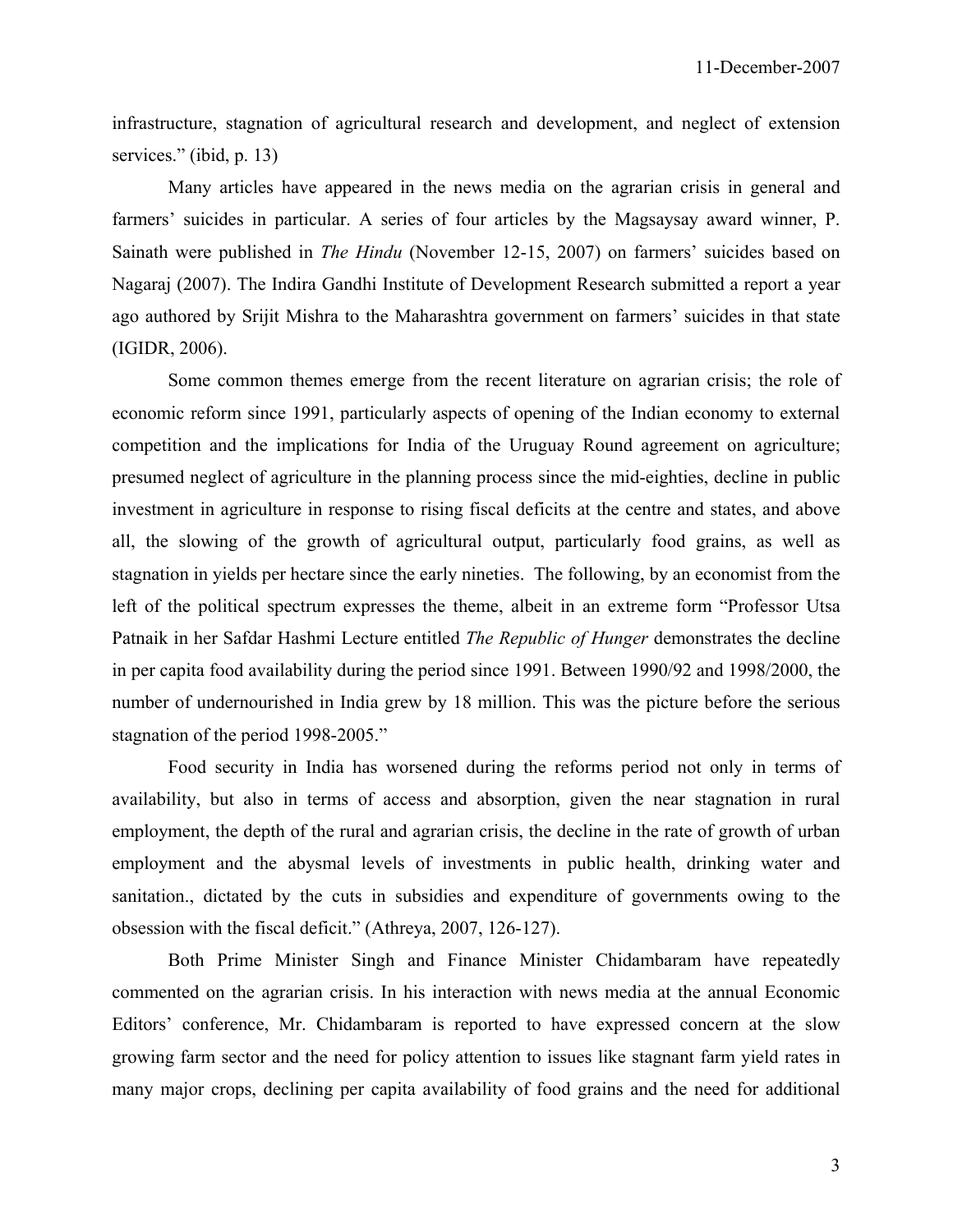public investment, while claiming that "these issues are high on the agenda of the Government and though it has taken many initiatives on these counts, much more needs to be done." [http://www.hindu.com/2007/11/13/stories200711352621500.htm].

 Prime Minister Singh, in his recent address to the full Planning Commission, while stressing a renewed focus on agriculture, drew attention to the need to address the burden of subsidies on food, fertilizers and recently on petroleum. He said "Cabinet colleagues and the Planning Commission [have] to reflect what these mean for our development options and what development options these subsidies are shutting out. Do they mean fewer schools, fewer hospitals, fewer scholarships, slower public investment in agriculture and poorer infrastructure? It is important that we restructure subsidies so that only the really needy and the poor benefit from them and all leakages are plugged." http://www.hindu.com/2007/11/12/stories/2007111250781500.htm

 The same news report quotes a senior official of the Planning Commission "The Centre supplies rice at a differential price structure for APL and Below Poverty Line (BPL) categories. Even there the Centre accepts a subsidy. But the States are going further to sell rice at Rs. 2 a kg. It is for BPL families in some States and to all family cardholders in others. We know of States that are footing a food subsidy burden of nearly Rs. 2,000 crore a year. This has to stop somewhere. For some years now, we have been advocating a clear targeting of subsidies, especially on the food and PDS fronts. The Planning Commission, the Central Government, and the National Development Council will have to work on building a political and national consensus on this issue. After all, we are also receiving several complaints about diversion of PDS food grains to the open market and smuggling to neighbouring states. We have to look at the totality of this problem and hammer out a solution." The official was referring only to the direct subsidies on food in the budgets of central and state governments. Estimating the shares of producers and the farmers in fertilizer is not a simple matter. Still the share of farmers is unlikely to be small. Adding indirect subsidies on sale of electricity and water from public irrigation to farmers at a price below user cost (or even free of cost in the case of electricity in some states) and other myriad farmer-oriented subsidies, the total farm subsidy burden is large.

 It is well known that all countries, regardless of the ideology driving their economic policies, have intervened and continue to do so even now, in their agricultural sector. The facts that international trade in agriculture was largely kept out of the disciplines applicable to nonagricultural trade in the General Agreement on Tariffs and Trade (GATT) concluded in 1948,

4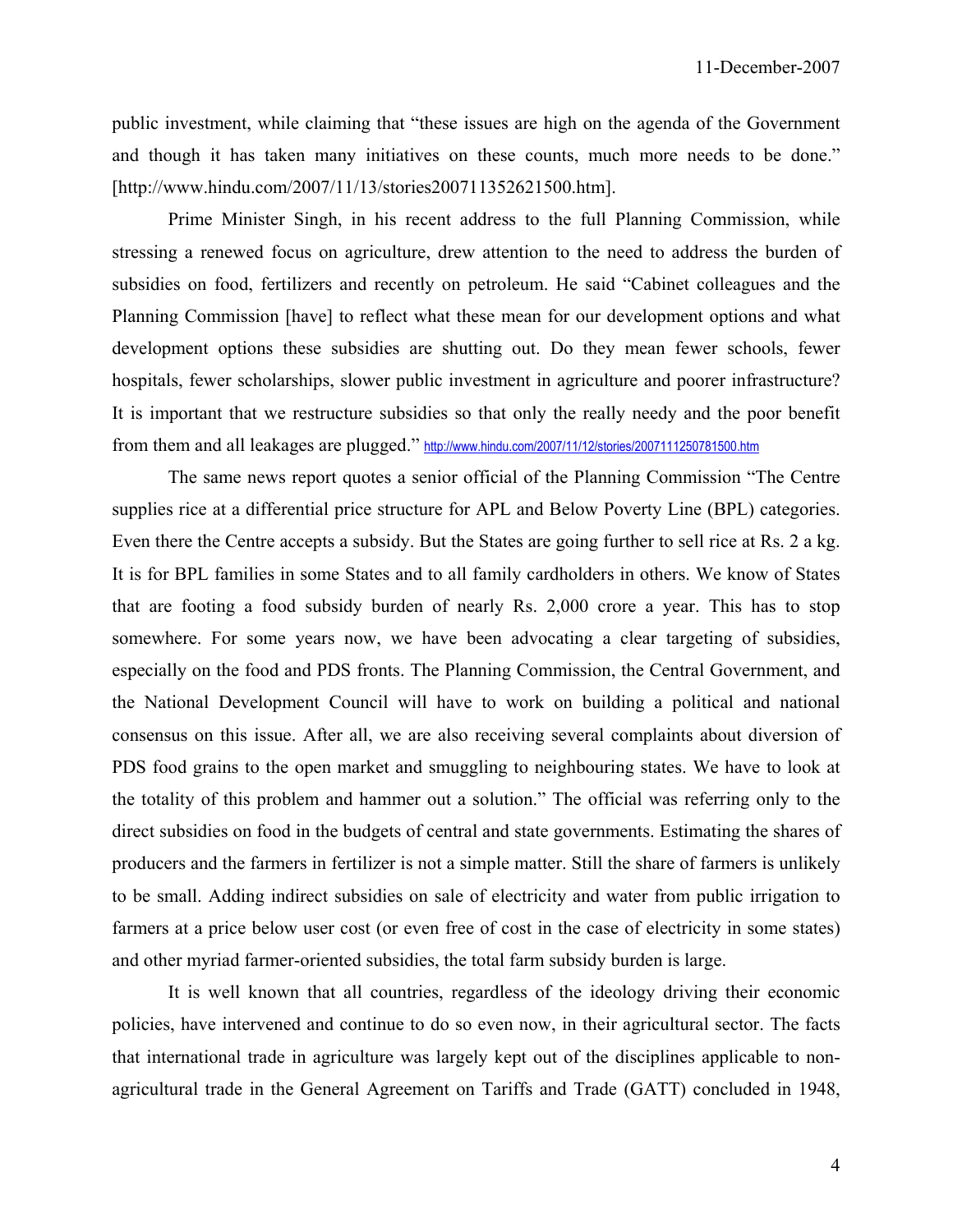and the attempt during the Uruguay Round of multilateral negotiations (1986-1993) to bring these disciplines to bear on agricultural trade had only a limited success, and that disagreements over agriculture have stymied the Doha Round of negotiations are symptomatic of these interventions. It is ironic that even though labour force in agriculture is less than 5% of total labour force in rich countries and agriculture's share in GDP is also modest has not reduced the appetite for interventions, as the latest farm bill under discussion in the US legislature testifies.

 Central and State governments in India have also intervened in agriculture massively. However, the effectiveness of the interventions in achieving whatever objectives they were intended in to achieve (which were not always clear), their coherence in the sense of different interventions being mutually consistent, if not reinforcing each other, in achieving a common set of objectives at least social cost, was always in doubt. In large part, the lack of coherence was due to the fact that policy interventions were often made in a piecemeal fashion, by different institutions and by central and state governments. Although the five-year and annual plans at the central and state levels were in principle the framework through which a coherent set of objectives could have been formulated and a coordinated set of policies implemented for achieving them, in practice this was not the case.

 The range of interventions was extremely wide and so numerous that it is virtually impossible to list them all. However, it is possible to classify them into four broad and meaningful categories: those relating to (1) agrarian structure (land tenure, ownership of land, access to land through share cropping and other forms of tenancy, etc.); (2) market structure (regulation of markets, restrictions on the operation of futures markets, restrictions on the movement of agricultural commodities on private account within India across states and across districts within states, restriction on exports and imports through stipulation of minimum export prices, constraints on private trade, canalization and state trading, import tariffs and export taxes, quantitative restrictions); (3) prices of inputs and outputs (subsidies on transportation, fertilizer, irrigation water, electricity and other fuel, procurement and subsidized sale through the public distribution system (PDS), subsidized credit; (4) Public investment in irrigation and infrastructure and incentives for private investment in agriculture. The interventions were not only numerous and extensive, but also varied over time in number and their severity, mostly in an unanticipated and unpredictable fashion, thus making decision making environment highly uncertain for farmers, traders and others with vital interests in agriculture. I have already alluded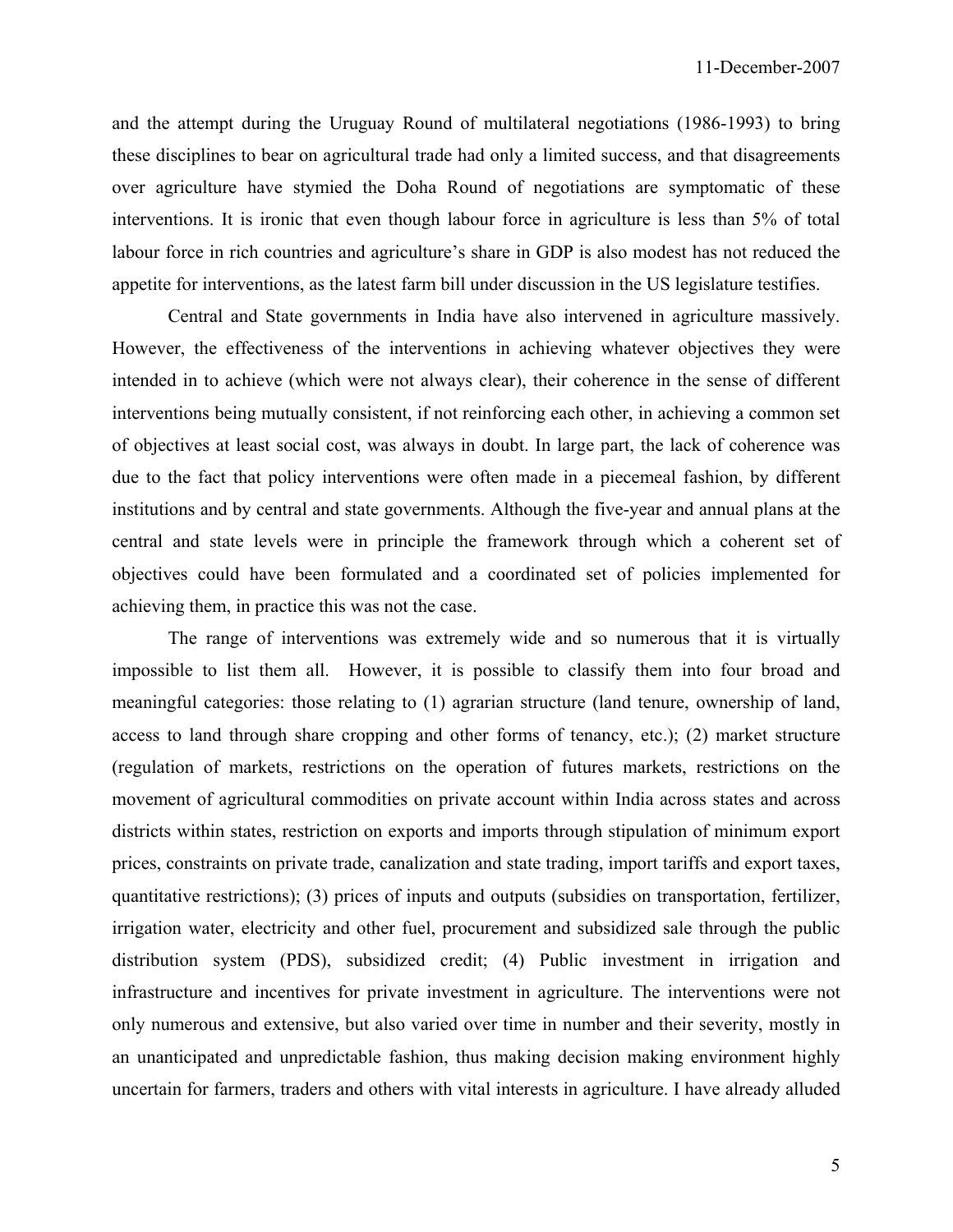to the fact that states and centre intervened, often on the same issue. For example, the centre announces its procurement prices at the beginning of each season and many states supplement with their own add-ons to the prices announced by the centre and procure grain on their own account as well. Clearly, as mentioned earlier, the range, number, complexity and the unpredictable variability of the policy interventions precluded their being mutually consistent in sub-serving a well-defined, inter-temporal social objective. Of course, such policies as a subset of policy interventions had (or were rationalized as having their own objectives, but there is no evidence that the specific objectives and the associated policy instruments were designed as an efficient way of achieving the overall social objectives.<sup>1</sup>

 It so happens, twenty-five years ago on the occasion of the Indian Statistical Institute's Golden Jubilee International Conference on Review of the Indian Planning Process, I was asked to present a paper on "Was Agriculture Neglected in Planning" (Srinivasan, 1982). I argued that the phrase "neglect of agriculture" did not have well-defined operational meaning. Although under plausible alternative meanings of the phrase, I could not find such neglect, I concluded that the lack of neglect did not mean the absence of policy failures. I identified three interrelated failures relating to institutional change, employment generation (or labour "absorption" as it was called then) and in reducing, if not eliminating, abject poverty. In discussing labour "absorption," I pointed out the fact that in the thirty years since 1950, the productivity of workers "absorbed" in agriculture has grown at a rate slower than those employed in non-agricultural activities. But it was beyond the scope of my paper then to analyze whether a different strategy of development could have resulted in a significant withdrawal of labour from agricultural activities and in accelerating the growth of output and employment in non-agricultural activities – a theme to

 $\overline{a}$ 

 $<sup>1</sup>$  The Constitution of India (1950) lays down the distribution of legislative (and policy making) powers of the centre</sup> states into three lists: Union list consisting of areas in which the parliament (and central government) have exclusion powers, a state list of areas in which the state legislature (and state governments) have exclusive authority and a concurrent list of areas in which both the parliament (central government) and the state legislatures (and state governments) have power with the important premise that Union law will prevail over state law. However, with the appointment of an extra constitutional body, namely the Planning Commission in March, 1950 through a resolution of the Central Cabinet soon after the adoption of thee Constitution in January, 1950 and the institution of five-year plans formulated by the Planning Commission for articulating a national development strategy, the constitution assignment of powers vastly expanded the powers of the centre. The Finance Commission, a constitutional mandated body, in its report in 1973 remarked "A national plan has necessarily to comprehend the entire range of developmental activities, cutting across the delimitation of powers between Centre and the states. In this process, the Government of India and the Planning Commission have acquired a voice even in matters recognized to be within the Jurisdiction of the States." (Cited in National Commission on Agriculture (1976), Part II, p. 95). In the three decades and more since the report, the powers of the central government have expanded further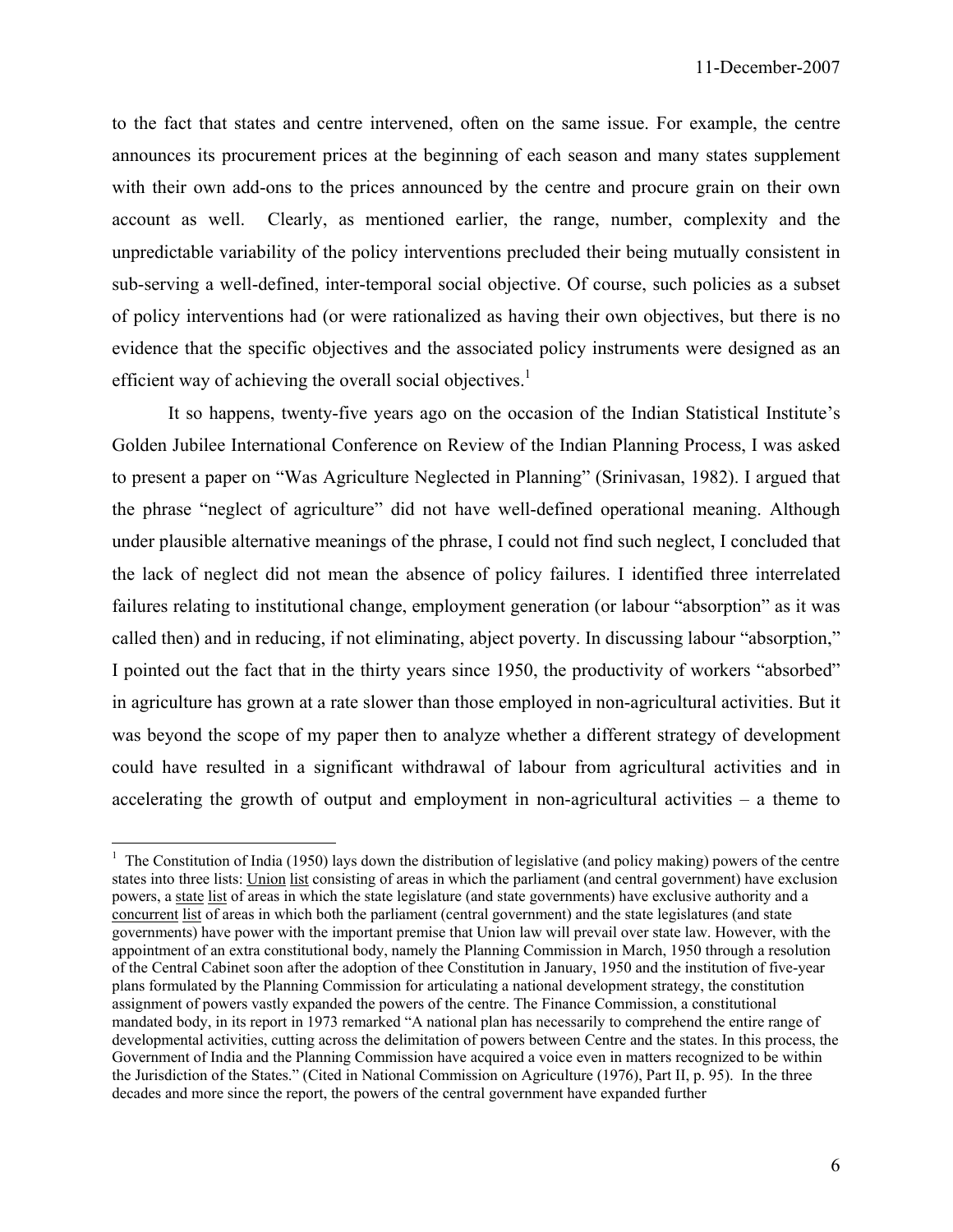which I return later here. However, I had also pointed out that in fact the neglect and failures with respect to non-agricultural sectors, particularly manufacturing, in large part because of our obsession with the import substituting industrialization on our development strategy were not only conspicuous but also ultimately resulted in an avoidable locking up of millions of rural Indians in agriculture and other lower productivity primary activities. In fact, "stagnation of industry since the mid-sixties," akin to the "stagnation of agriculture in the nineties" was then a topic of discussion.

 EGAI (2007, p27) claims that "another important manifestation of the crisis in agriculture is the stagnant if not deteriorating, terms of trade for agriculture after the introduction of economic reforms . . . Figure 1.6 gives details of barter and income terms of trade (TOT)." In fact, of the three TOT depicted in Figure 1.6, barter TOT as computed by the Director of Economics and Statistics of the Ministry of Agriculture shows a rising and not a falling trend. Although the other two TOTs (one of which is income TOT) did show stagnation or a very mild decline after 1997, this trend could be hardly deemed a manifestation of a crisis. In any case, the tendency to over-interpret short term and reversible trend be it of output growth or of the TOT is not new. My friend Ashok Mitra (1977, pp141-142) wrote in the middle seventies that "in recent years, the domestic terms of trade in the country moved continuously in favor of farm products in general and within the farm sector in favor of these specific crops that are marketed by . . . the richer sections of peasantry. This shift in terms of trade can be viewed as mirroring the political arrangement entered into by the urban bourgeoisie with the rural oligarchy . . . the developing shift in terms of trade in favor of the farm sector is a major price paid by the industrial bourgeoisie to cement their political arrangements with the rural oligarchy." It turned out that the rising trend in agriculture's TOT on which Mitra based his thesis of a grand alliance between the rural oligarchy and the urban bourgeoisie was confined to the sixties and was not seen either before or thereafter. (Srinivasan, 1982, pp 42-43)

 The main point of this paper is that, although relatively recent trends in terms of trade, output, yield, credit and agricultural trade could have contributed to the current state of Indian agriculture, the fundamental or ultimate contributory factors are not these. The latter arise from our not fully recognizing the basic fact of history of economic development: successful development lies in the transformation of economic structure over time that is associated with a shift of a large proportion of the initial population and work force dependent upon agriculture,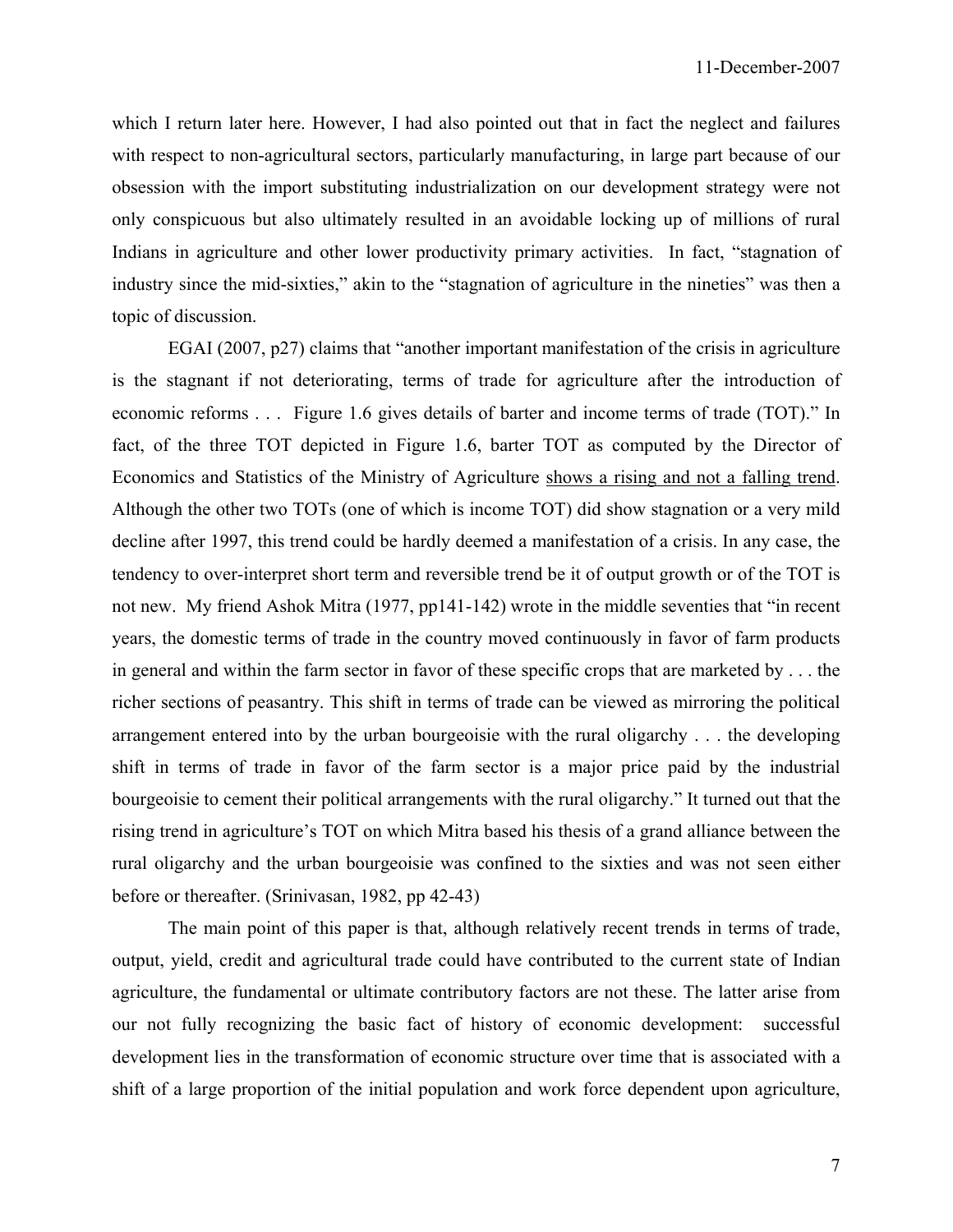other primary activities and informed sector including service sector to more productive sectors. This transformation was brought about through industrialization, primarily of manufacturing industry. Our development strategy, based as it was on import substituting industrialization with emphasis on heavy industry, and rationalized by very long-term growth considerations in an economy insulated from world markets, not only delayed the transformation, but also created a self-fulfilling prophecy that it would be infeasible for the non-agricultural sectors to grow at a rapid enough rate to provide more production employment opportunities for an increasing share of the labour force in agriculture. For example, the National Commission on Agriculture (1976) states "An overwhelmingly large proportion of the total labour force, i.e., about 72 percent, is employed as agricultural workers at present. Even in the most optimistic view of the creation of additional employment opportunities in the urban, non-agricultural occupations, the transfer of the labour force from agricultural to non-agricultural jobs will be rather slow. But the new labour force will continue to depend on agriculture and allied non-agricultural occupations even in 2000 A.D." (NCA, 1976, Part III, p. 82).

 In stark contrast to this pessimistic view, the memorandum of the Chairman Jawaharlal Nehru, to the sub-committees of the National Planning Committee of 1938, stated "more important is the planning of different kinds of industries, large, medium and cottage, which alone may effectively mitigate the present pressure on the soil. Within a decade the aim should be to produce a balanced economic structure in which about half the population would depend on agriculture (IIPR, 1988, p. 55 emphasized). Alas, after six decades after independence, more than half (60 percent or so) still depend on agriculture.

 Having failed thus far to expand the share of manufacturing in employment, to think that we can leap-frog the stage of manufacturing in development altogether and rely on the information technology-based service sector to bring about the missed transformation would be a mistake. Thus a focus on the agricultural sector, necessary and desirable though it is in the short and medium run, by itself will not address the fundamental factor behind the current state of agriculture.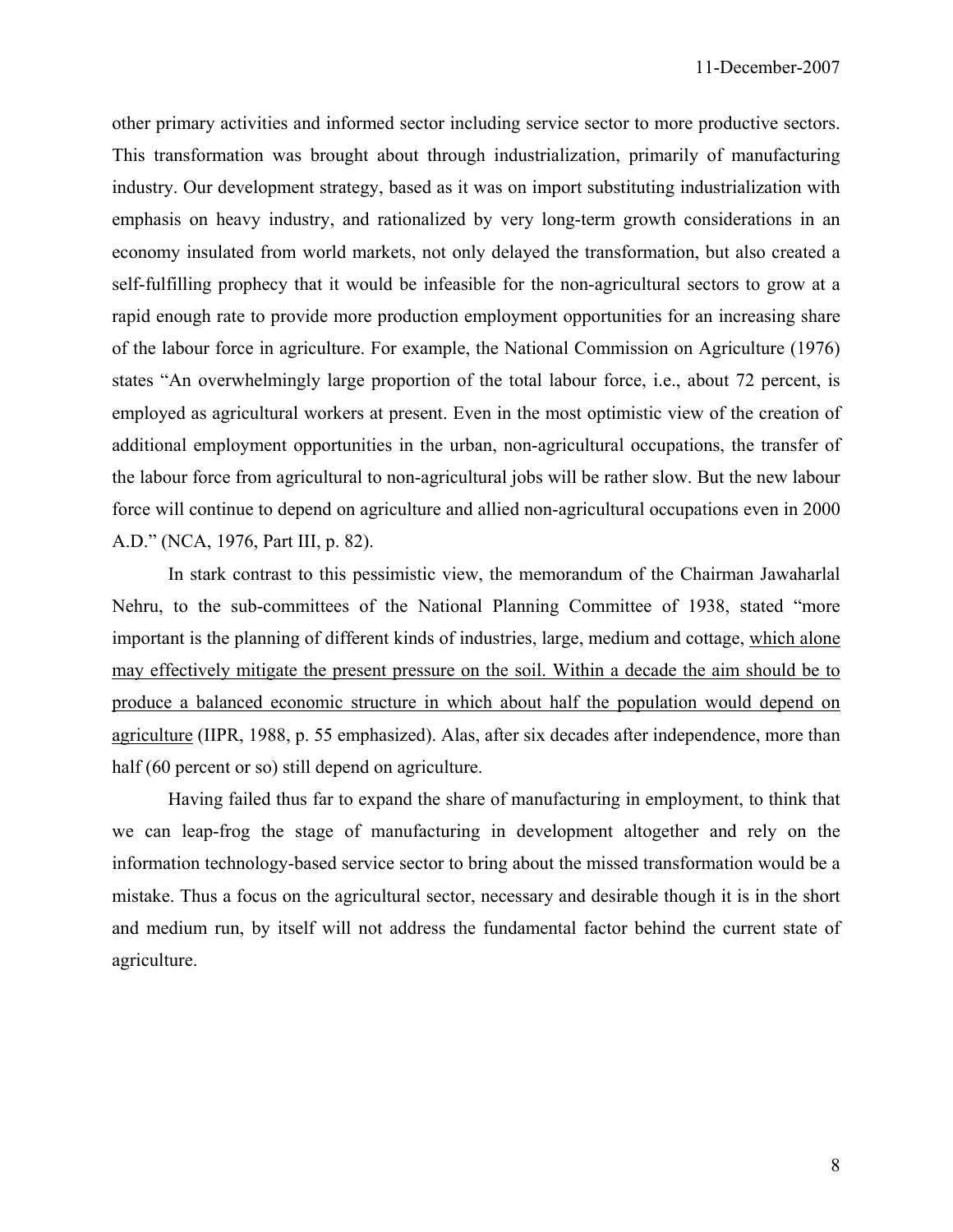In the rest of the paper I will elaborate my main point by briefly looking at the major policy interventions in agriculture.<sup>2,3</sup> I will argue that these interventions more or less took it for granted that with projected population growth and a stagnant or at best slowly declining share of population dependent on agriculture, the absolute numbers of those employed (as cultivators, tenants and landless workers) will continue to grow. I will contend that even if one viewed the current situation as an agrarian crisis, ad hoc responses to it by modifying the existing set of agricultural policy interventions and adding new ones of the same type without expanding and deepening the reform process that set the economy on a development strategy and path fundamentally different from that of the first from decades of planning, would not resolve the crisis.

## **2. Agrarian Structure: Land Tenure, Ownership, Tenancy and Cultivation.**

 The interim report the Subcommittee on Land Policy, Agricultural Labour and Agricultural Insurance was considered by the National Planning Committee of the Indian National Congress at its fourth session at the end of June, 1940. The Committee resolved that "the cooperative principle should be applied to the exploitation of land by developing collective and cooperative farms . . . collective or cooperative farms should be begun on 'cultivatable waste' land, which should be acquired, where necessary by the state immediately" (IIAPR, 1998, p215).

 Professor Radhakamal Mukherjee, a member of the committee did not want to rule out peasant farming in small heritable holdings and wanted it to continue along with cooperative and collective farming. At its fifth session in September, 1940 the chairman of the Land Policy Subcommittee presented a further note. After consideration of the note, the full committee reiterated its earlier resolution that "cultivation of land should be organized in complete collectives; wherever feasible . . . other forms of cooperative farming shall be encouraged

 $\overline{a}$ 

 $2\,$  I will not be covering interventions for which the direct targets were not producers, consumers, traders and other agents involved in agriculture. These include development programmes, integrated rural intensive agricultural development programmes, agricultural research and extension and public investment.

<sup>&</sup>lt;sup>3</sup> The literature in the English language alone on Indian agriculture, including reports of committees and commissions appointed by the government at various points of time such as the important Report of the Royal Commission on Agriculture in 1929 and the fifteen volume report of the National Commission on Agriculture of 1976, debates in the two houses of Parliament and state legislatures, as well as reports in the news media, is very vast and diverse. I cannot and will not pretend to cover this vast body of writings. I will draw selectively only on some of the major contributions that are essential to my argumentation.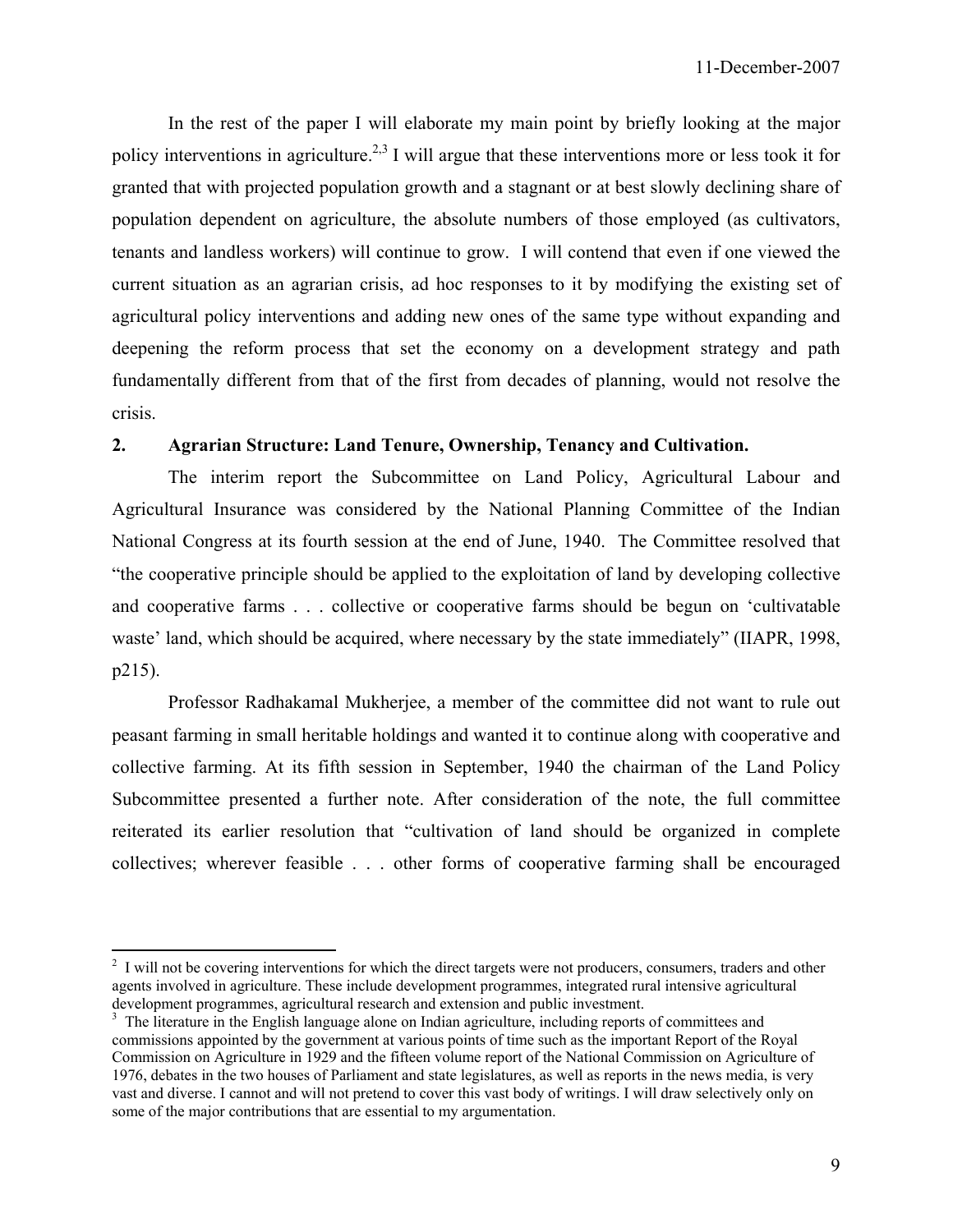elsewhere." (IIAPR, 1988, pp. 8-230) One member, G. M. Sayed, was of the view that compulsory collectives should be the only ideal laid down.

 After independence, the committee on agrarian reforms (chaired by J.C. Kumarappa) in its report of 1950, concluded that collective farming to be suitable essentially for the development of reclaimed waste land. After examining three other alternatives, namely capitalist farming, state farming and individual peasant farming, it categorically rejected capitalist farming as its adoption in its view "would deprive the agriculturists of their rights in land [and] turn them into mere wage earners," was unenthusiastic about state farming, except once again, on reclaimed waste land, and opted for individual peasant farming.

 The idea of cooperative farming surfaced in the form "cooperative village management" in the First Five Year plan with the village as the unit of land management with individual families or groups of families cultivating blocks of land allotted by the village management body. However, right of ownership of the village land would be recognized and compensated through an ownership dividend at the end of each harvest. Dandekar (1974, p. 53) acidly comments that "This was a rather naive concept based on a utopian notion of a village and plain ignorance, or unwillingness to see the truth, about village community functioned."

 The Second plan, according to Dandekar "offered lip service though with less conviction," to cooperative village management and the third plan made no mention of village management and thereafter the concept was quietly dropped. The idea of bringing together holdings below a certain level into small cooperative farms did not proceed very far either. It also went out of consideration after the Third plan.

 Although the problem of landless agricultural workers was recognized and the need to provide increased employment opportunities (on and off farm) was also recognized as Dandekar (1974, pp 84-85) points ideas on increasing employment opportunities "were not very clear, in any case, they were not elaborated . . . what was said with respect to the landless workers in the First Five Year Plan was plainly evasive." In particular, there was no understanding that the development strategy being capital intensive by its very design could not generate the rising employment opportunities for such workers. Indeed the implicit presumption then was the problem of their employment was to be solved within the agricultural sector itself. Dandekar (1974, p. 87) points out that "the Eighth Plan emphasized that landlessness was a root cause of poverty and that access to land was a major source of employment and income; that such access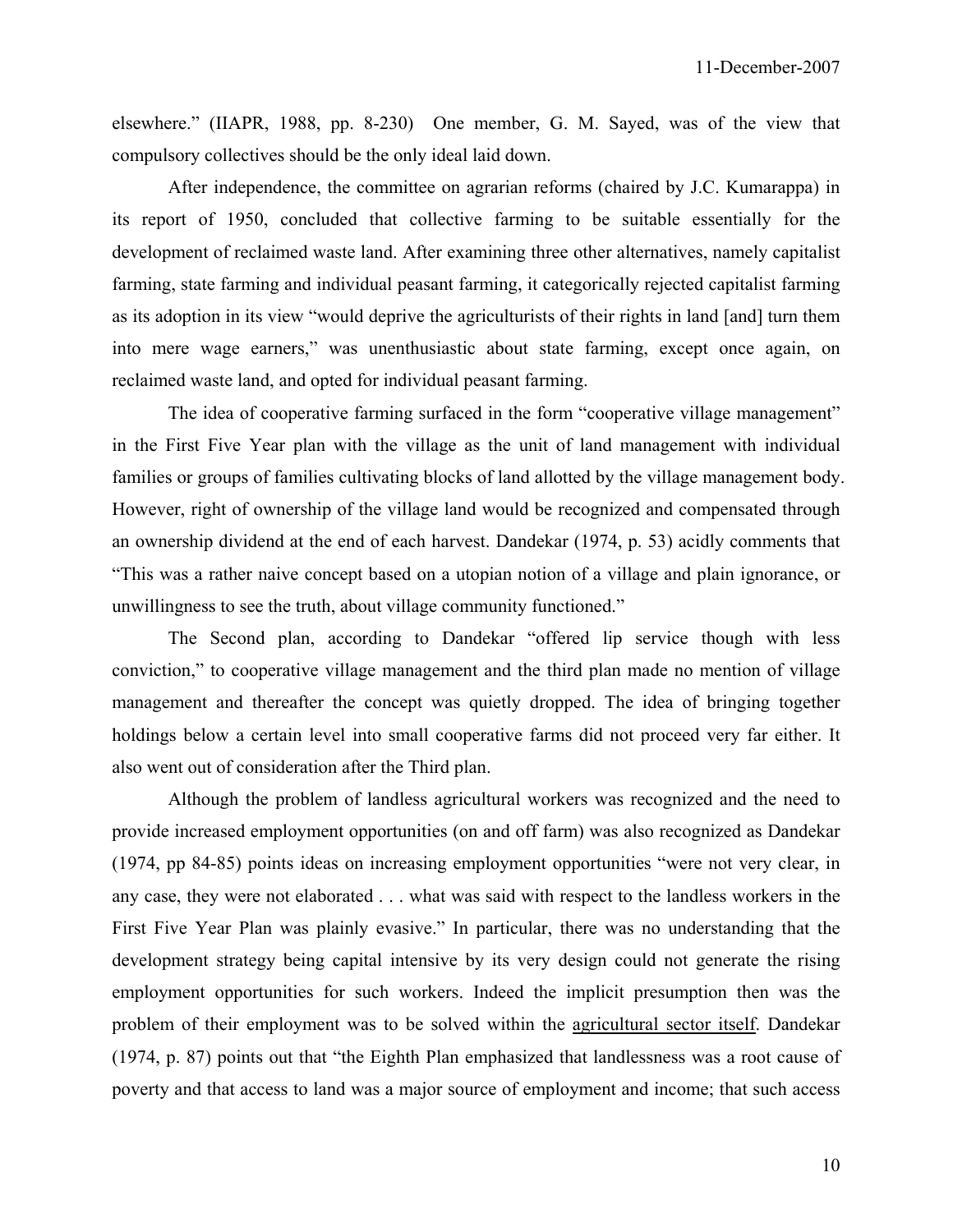11-December-2007

could be achieved either by a more equitable distribution of land or providing security of tenure to tenants and share croppers who are the actual cultivators."

 In his summing up of the official approach to transforming the traditional agriculture, Dandekar (1974, p. 89) correctly argues that the so-called "land problem," which the First Five Year Plan claimed overshadowed all other problems, was "an excessive burden of population which the land has to bear and a satisfactory solution is supposed to be to let the land continue to bear this burden," again illustrating the lack of recognition of the lessons of development history. With land continuing to bear the burden, the land policy was land reform: ceilings on land holdings and security of tenure for tenants. Again Dandekar is right in stressing that the land reform policy did not recognize that by keeping a growing rural population on land, land reforms simply created a growing population of non-viable farmers (small and marginal farmers). The history of legislation on land ownership, illustrates Dandekar's point.

#### **2. Land Reform**

## **2.1 Abolition of Intermediaries**

 At the time of independence the prevailing land tenure system was complex. Without going into the well-known and oft told history of its evolution from pre-Mughal and Mughal India to East India Company days and its modifications in areas controlled by the British crown, let me just cite P.S. Appu (1996, pp. xv-xii), an authority on land reforms: "The agrarian structure at the time of independence had several features that inhibited agriculture. These were the existence of rent-receiving parasitic intermediaries between the actual tillers of the soil at the bottom, and the government at the top, great inequity in the ownership of land, concentration of agricultural lands in the hands of the upper classes who shunned physical labour and took little personal interest in farming, widespread prevalence of insecure tenancies on extortional terms inhibiting the optimum utilization of the tenants' land, a preponderance of miniscule uneconomic holdings and to the extreme fragmentation and subdivision of holdings." The post-independence land reform agenda naturally included the abolition of intermediaries between the state and the cultivator, tenancy reform, reducing concentration of land ownership and the consolidation of land ownership and the consolidation of fragmented holdings. However, not all items in the agenda were effectively implemented. I would add the important qualification that in implementing them the possibility of significantly reducing the population dependent on land was more or less dismissed.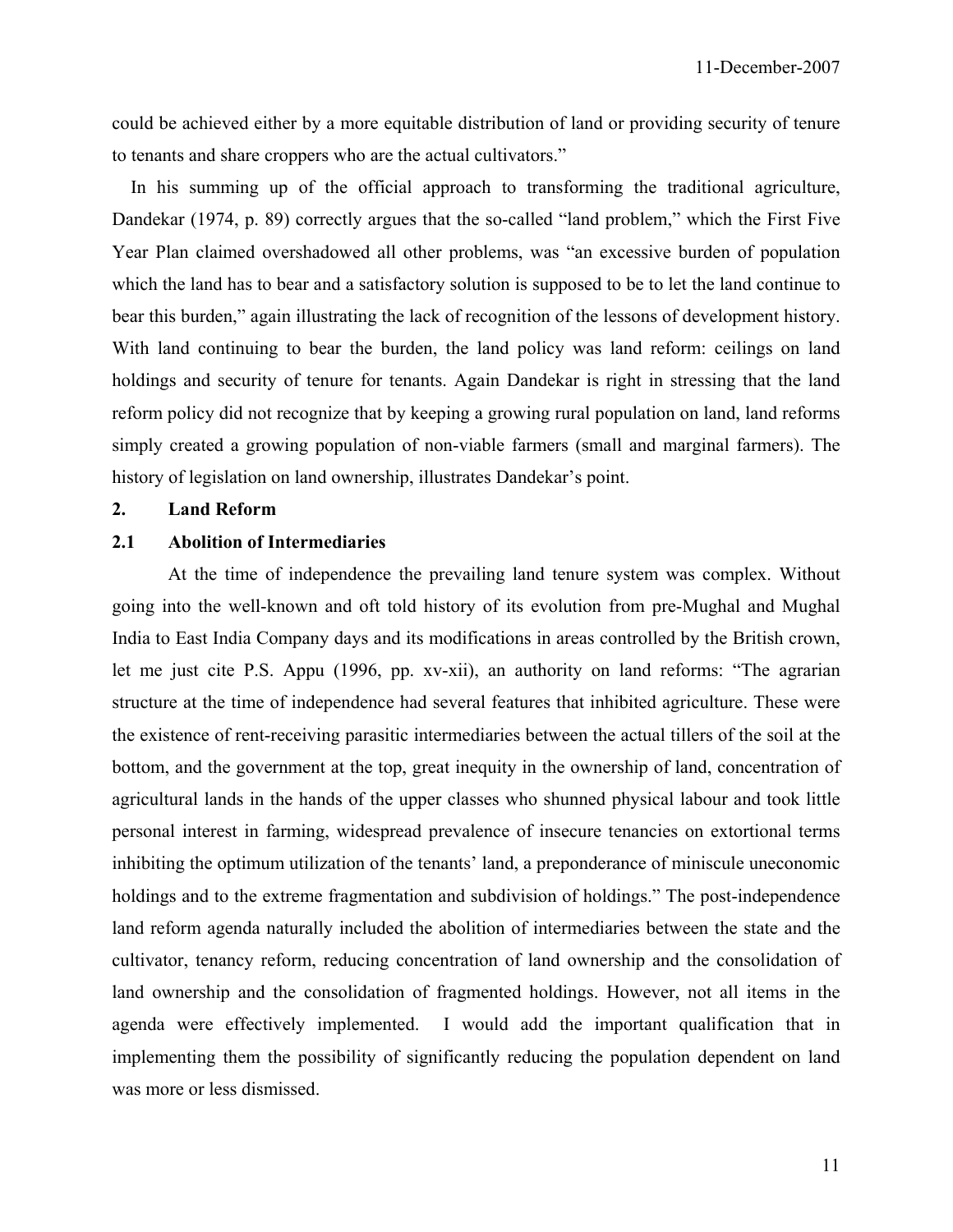Appu (1996) after discussing the inefficiency and slowness of the implementation of the legislation abolishing intermediaries across states due to various reasons including resistance by intermediaries, nonetheless concluded, and cites Gunnar Myrdal and Wolf Ladejinsky in his support, that the social and economic powers of the former intermediaries came to an end with the implementation of legislation. However, he noted (Appu, 1996, p. 79) that the reforms had some major weaknesses: it allowed the intermediaries to retain a substantial amount of land for their "personal cultivation," a term that was so "loosely defined in the legislation that no rights were conferred on tenants-at-will and share croppers," resulting in millions of tenants and undertenants being evicted. Also the payment of compensation to the former intermediaries resulted in heavy public expenditure. (Appu, 1996, pp. 72-79)

## **2.2 Tenancy Reform**

After the introduction of the Permanent Settlement in the early years of the  $19<sup>th</sup>$  century, there was a large scale eviction of tenants. The colonial government responded by legistlating a measure of protection to the tenantry, starting with the Rent Act of 1859 and culminating in the Bengal Tenancy Act of 1885, which extended security of tenure and fixity of rent to a claim of tenancy. The other provinces also enacted similar laws.

 Tenancy reform in the post-independence period evolved over a period of several decades. Appu (1996, pp. 95-96) lists three important guidelines laid down in various five-year plans. These were (i) there should be an upper bound on rent at one-fifth of gross produce; (ii) tenants should be accorded permanent rights in the land they cultivate subject to a limited right of land owner to resume land under tenancy for "personal cultivation" and (iii) in respect of nonresumable land, landlord-tenant relationships should be ended by conferring ownership rights on tenants.

 Appu discusses the differing definitions of the tenants in the tenancy reform legislations of various states, in particular, whether share-croppers are to be deemed tenants. The first Five Year Plan defined that owners of land in a holding not exceeding a family holding as small owners and those holding land in excess of a family holding but less than the limit for resumption for "personal cultivation" (three times the family holding) as middle owners. The Second Plan defined "basic" holding as the minimum area needed for profitable cultivation and a family holding as three times the basic holding. Owners of land less than a basic holding were to be deemed free to resume their entire holding for personal cultivation. Owners holding between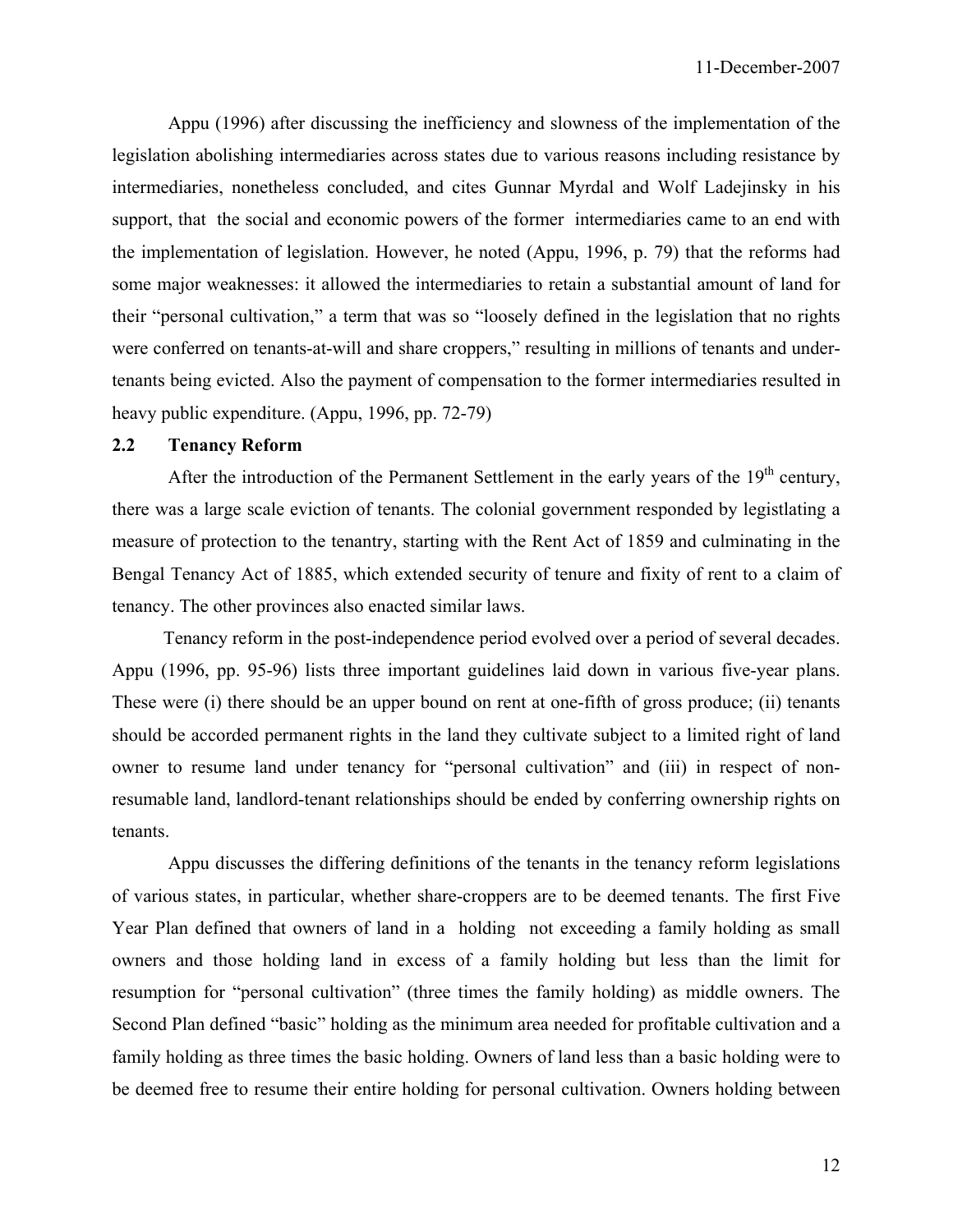one and three basic holdings would be allowed to resume half the area of their holding under tenancy, subject to a lower bound of a basic holding. The Second plan also elaborated the phrase of "personal cultivation" to mean such a cultivator bore the entire risk of cultivation, supervised it himself for a member of his family and supplied a minimum amount of labour himself. Although it was recognized that the supply of a minimum amount of labour is difficult to enforce in practice, the plan suggested that it should be an important criterion for land that is to be resumed for personal cultivation.

 Appu (1996, p. 91) wryly remarks that "all these meticulous exercises in hair splitting in verbal juggling aimed at reconciling the conflicting interests of landowners and tenants, seems to have been undertaken ignoring the realities of the power equation in the countryside and the character and capability of the administrative machinery . . . the basic fact is that the policy of 'land to the tiller' could not have been carried out without hurting the private property rights. But the policymakers were unwilling to wound and afraid to strike." The charge of ignoring ground realities and overestimating the honesty and capability of administrative machinery that Appu levels in the context of tenancy reform is equally applicable to India's planners from the fifties to now. Let me now turn to the data on land ownership and tenancy.

Table 1: Estimates of reported incidence of leasing out and leasing in of land by households from various rounds of NSS  $\cdots$   $\cdots$ 

| All-India        |                                                      |                |             |                       | Kural                 |
|------------------|------------------------------------------------------|----------------|-------------|-----------------------|-----------------------|
| sl.              | characteristic                                       | 1971-72        | 1982        | 1992                  | 2003                  |
| no.              |                                                      | $(26^{th}$ rd) | $(37th$ rd) | (48 <sup>th</sup> rd) | (59 <sup>th</sup> rd) |
| $\left(1\right)$ |                                                      | (3)            | (4)         | (5)                   | (6)                   |
|                  | Percentage of households<br>leasing in land          | 25%            | 18%         | 15%                   | 12%                   |
|                  | Percentage of area leased in<br>to total area owned  | 12%            | 7%          | 9%                    | 7%                    |
| 3.               | Percentage of area leased<br>out to total area owned | 6%             | 4%          | 5%                    | 3%                    |
| --               |                                                      |                |             |                       |                       |

Source: NSS (2003a) Report No. 491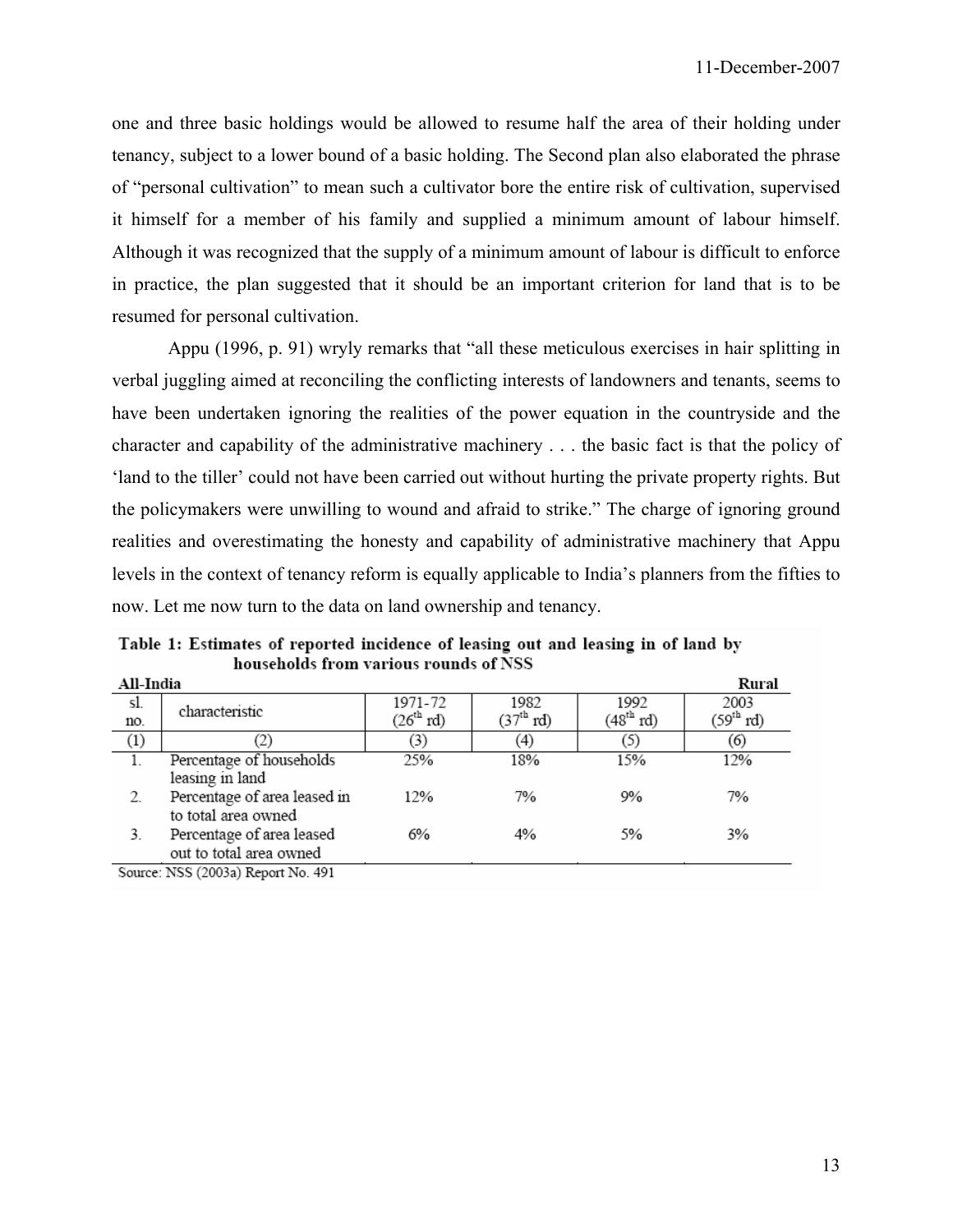## Table 2

Percentage of tenant holdings and area leased in by broad size-class in 2002-03

| ALL-INDIA                      |                            |                              | Rural                                                |
|--------------------------------|----------------------------|------------------------------|------------------------------------------------------|
| size class (ha)<br>or category | % of<br>tenant<br>holdings | % of<br>area<br>leased<br>in | $\frac{0}{\alpha}$<br>share in<br>leased-<br>in area |
|                                |                            |                              |                                                      |
| $= 0.002$                      | 47                         | 31                           | 0.1                                                  |
| $0.002 - 0.5$                  | 10.9                       | 9.3                          | 12.3                                                 |
| $0.5 - 1.0$                    | 12.0                       | 83                           | 17.9                                                 |
| marginal                       | 9.8                        | 86                           | 30.3                                                 |
| small                          | 10.7                       | 68                           | 22.1                                                 |
| semi-medium                    | 10.3                       | 6.3                          | 21.8                                                 |
| medium                         | 7.8                        | 4.2                          | 146                                                  |
| large                          | 13.8                       | 61                           | 11.2                                                 |
| over 1.00                      | 10.2                       | 5.8                          | 69.7                                                 |
| all sizes                      | 9.9                        | 6.45                         | 100.0                                                |

Source: NSS (2003b) Report No.492

## Table 3

Changes in the percentage of tenant holdings by category of operational holdings, 1960-61 to 2002- $03$ 

| ALL-INDIA                         | Rural |       |                               |       |                     |  |  |  |  |
|-----------------------------------|-------|-------|-------------------------------|-------|---------------------|--|--|--|--|
|                                   |       |       | percentage of tenant holdings |       |                     |  |  |  |  |
| category                          | 60-   | 70-   | 81-                           | 91-   | $02-$               |  |  |  |  |
|                                   | 61    | 71    | 82                            | 92    | 03                  |  |  |  |  |
|                                   | (17th | (26th | (37th                         | (48th | (59 <sup>th</sup> ) |  |  |  |  |
|                                   |       |       |                               |       |                     |  |  |  |  |
|                                   |       |       |                               |       |                     |  |  |  |  |
| marginal                          | 24.1  | 27.0  | 14.4                          | 93    | 9.8                 |  |  |  |  |
|                                   |       |       |                               |       |                     |  |  |  |  |
| small                             | 25.1  | 27.8  | 17.9                          | 14.9  | 10.7                |  |  |  |  |
|                                   |       |       |                               |       |                     |  |  |  |  |
|                                   |       |       |                               |       |                     |  |  |  |  |
| semi-medium                       | 23.6  | 24.8  | 15.9                          | 12.2  | 10.3                |  |  |  |  |
|                                   |       |       |                               |       |                     |  |  |  |  |
| medium                            | 20.5  | 200   | 14.5                          | 13.1  | 7.8                 |  |  |  |  |
|                                   |       |       |                               |       |                     |  |  |  |  |
| large                             | 9.5   | 15.9  | 11.5                          | 16.7  | 13.8                |  |  |  |  |
|                                   |       |       |                               |       |                     |  |  |  |  |
| all                               | 23.5  | 25.7  | 15.2                          | 11.0  | 9.9                 |  |  |  |  |
|                                   |       |       |                               |       |                     |  |  |  |  |
| Source: NSS (2003b) Report No.492 |       |       |                               |       |                     |  |  |  |  |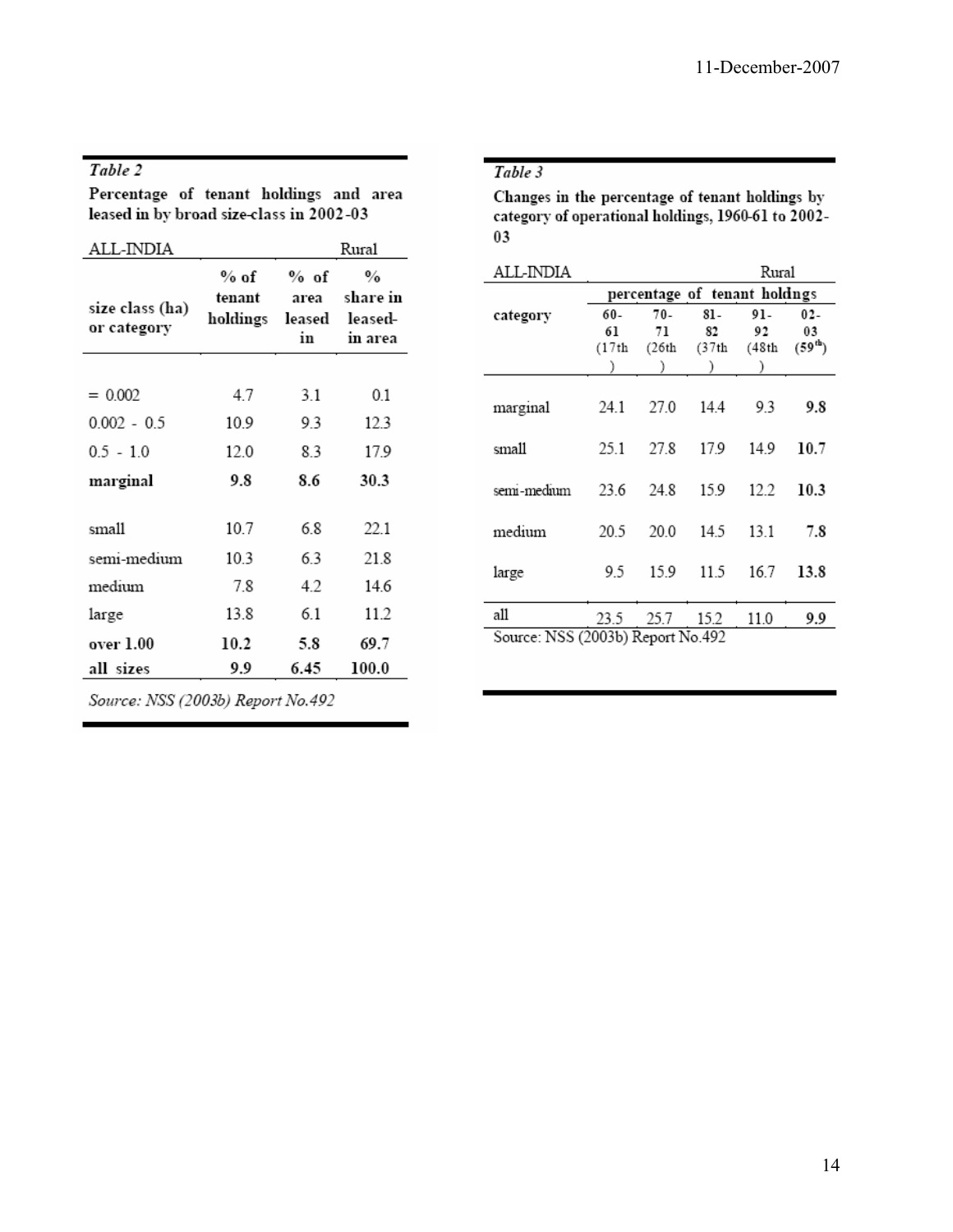#### Table 4

Change in percentage of area leased in by category of operational holdings

| ALL-INDIA                         |                              |                |                | Rural          |                          |  |  |  |  |
|-----------------------------------|------------------------------|----------------|----------------|----------------|--------------------------|--|--|--|--|
| category                          | percentage of area leased in |                |                |                |                          |  |  |  |  |
|                                   | 60-61<br>(17th               | 70-71<br>(26th | 81-82<br>(37th | 91-92<br>(48th | $02 - 03$<br>$(59^{th})$ |  |  |  |  |
| marginal                          | 16.6                         | 18.9           | 97             | 87             | 8.6                      |  |  |  |  |
| small                             | 14.0                         | 14.6           | 85             | 8.5            | 6.8                      |  |  |  |  |
| semi-medium                       | 11.7                         | 11.7           | 7.3            | 74             | 6.3                      |  |  |  |  |
| medium                            | 96                           | 8.7            | 66             | 69             | 4.2                      |  |  |  |  |
| large                             | 8.3                          | 59             | 53             | 11.4           | 6.1                      |  |  |  |  |
| all sizes                         | 10.7                         | 10.6           | 7.2            | 8.3            | 6.5                      |  |  |  |  |
| Source: NSS (2003b) Report No.492 |                              |                |                |                |                          |  |  |  |  |

#### Table 5

Trends in percentage distribution of leased-in area by terms of lease

| ALL-INDIA    |                                           |        |        |        |        | Rural       |       |  |  |  |
|--------------|-------------------------------------------|--------|--------|--------|--------|-------------|-------|--|--|--|
|              | percentage distribution of leased in area |        |        |        |        |             |       |  |  |  |
| terms of     | 60-61                                     | 70-71  | 81-82  | 91-92  |        | 0203        |       |  |  |  |
| lease        | (17th)                                    | (26th) | (37th) |        | (48th) | $(59^{th})$ |       |  |  |  |
|              |                                           |        |        | incl.  | excl.  | incl.       | excl. |  |  |  |
|              |                                           |        |        | n.r.   | n.r.   | n.r.        | n.r.  |  |  |  |
|              |                                           |        |        | cases  | cases  | cases       | cases |  |  |  |
| (1)          | (2)                                       | (3)    | (4)    | (5)    | (6)    | Ø           | (8)   |  |  |  |
|              |                                           |        |        |        |        |             |       |  |  |  |
| 1 fixed      | 25.6                                      | 15.4   | 10.9   | 190    | 22.7   | 29.5        | 29.8  |  |  |  |
| money        | (23.2)                                    | (12.7) | (11.9) | (23.3) |        | (26.0)      |       |  |  |  |
|              |                                           |        |        |        |        |             |       |  |  |  |
| 2 fixed      | 12.9                                      | 11.6   | 63     | 14.5   | 17.4   | 20.3        | 20.6  |  |  |  |
| produce      | (12.4)                                    | (10.5) | (7.6)  | (17.9) |        | (19.2)      |       |  |  |  |
|              |                                           |        |        |        |        |             |       |  |  |  |
| 3. share of  | 38.2                                      | 47.9   | 41.9   | 34.4   | 41.1   | 40.3        | 40.8  |  |  |  |
| produce      | (42.0)                                    | (50.7) | (38.7) | (42.1) |        | (43.3)      |       |  |  |  |
|              |                                           |        |        |        |        |             |       |  |  |  |
| 4. other     | 23.3                                      | 25.1   | 40.9   | 32.1   | 18.8   | 9.9         | 8.8   |  |  |  |
|              |                                           |        |        |        |        |             |       |  |  |  |
| 5. all terms | 100.0                                     | 100.0  | 100.0  | 100.0  | 100.0  | 100.0       | 100.0 |  |  |  |
|              |                                           |        |        |        |        |             |       |  |  |  |

Source: NSS (2003b) Report No.492

Figure 1:



Source: NSS (1993)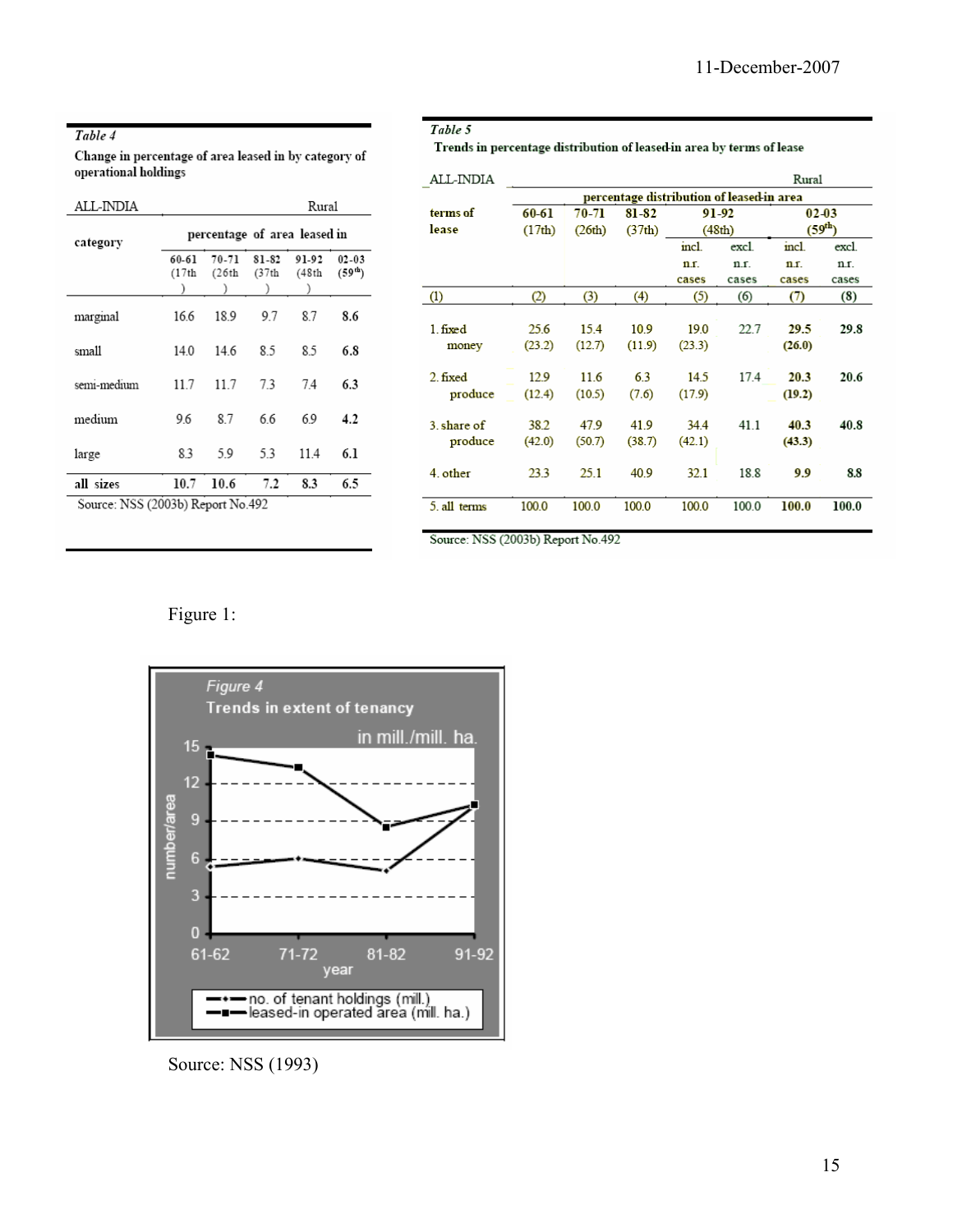Several conclusions emerge from these data. First, the incidence of tenancy as measured by percentage of households leasing in, percentage of area (out of total area owned), leased in or leased out has been steadily decreasing from 1971-92 to 2003 (Table 1). Second, the percentage of tenant holdings as a proportion of operational holdings and the percentage of area leased in every category of the size of operational holding (marginal, small, semi-medium and large) has been declining during 1960-61 to 2002-03 (Tables 2 - 4) with one exception that the percentage area leased in marginal holdings remained unchanged between 1991-92 and 2002-03. Third, sharecropping has been the dominant farm tenancy accounting for roughly 40% of the leased in area since 1960-61, except for 1970-71 when it was 48%. The proportion of leased-in area under fixed produce rent and also under fixed money rent, after declining between 1960-61 and 1981- 82, has been increasing since then (Table 5). Fourth, Figure 1 shows the trend in the absolute number of tenant holdings and the leased-in operated area. After declining until 1981-82, both increased thereafter, though not in proportion to the increase in total number of operational holdings.

 NSS (2004) claims that "though the measures of land reform undertaken since independence appear to have deterred the growth of exploitative tenancy, there is still a huge proportion of tenanted land in total operated area". What is most remarkable about farming in rural India is the significantly high proportion of total tenanted operated land by a small proportion of holdings." What is remarkable is that NSS does not define what is meant by exploitative tenancy, let alone what its growth would have been in the absence of land reform. Nor does it say why concentration in leased-area is unduly high. Should one view the 9.9 percent of tenant holdings in operational holdings (Table 2) as "high"? If so, why? It is true that marginal farmers operating less than one hectare of land account for 10 percent of operational holdings and 30 percent of leased in land. The 30 percent of holdings operating more than one hectare account for 70 percent of leased land (Table 2). As compared to the share of operated area at 23 percent and 77 percent respectively (NSS, 2003b, Table 3.4) for the two groups, leased in area is more concentrated. But this more relevant comparison is not surprising. Be that as it may, one could see the evidence of eviction of tenants and resumption of land for personal cultivation by landowners in the sharp fall in the percentage of tenant holdings from 25.7 to 15.2 (Table 3) and in area leased from 10.6 to 7.2 between (Table 4) 1970 and 1981-82 in the decade of the Green Revolution as compared to the stability of these percentages prior to 1970-71.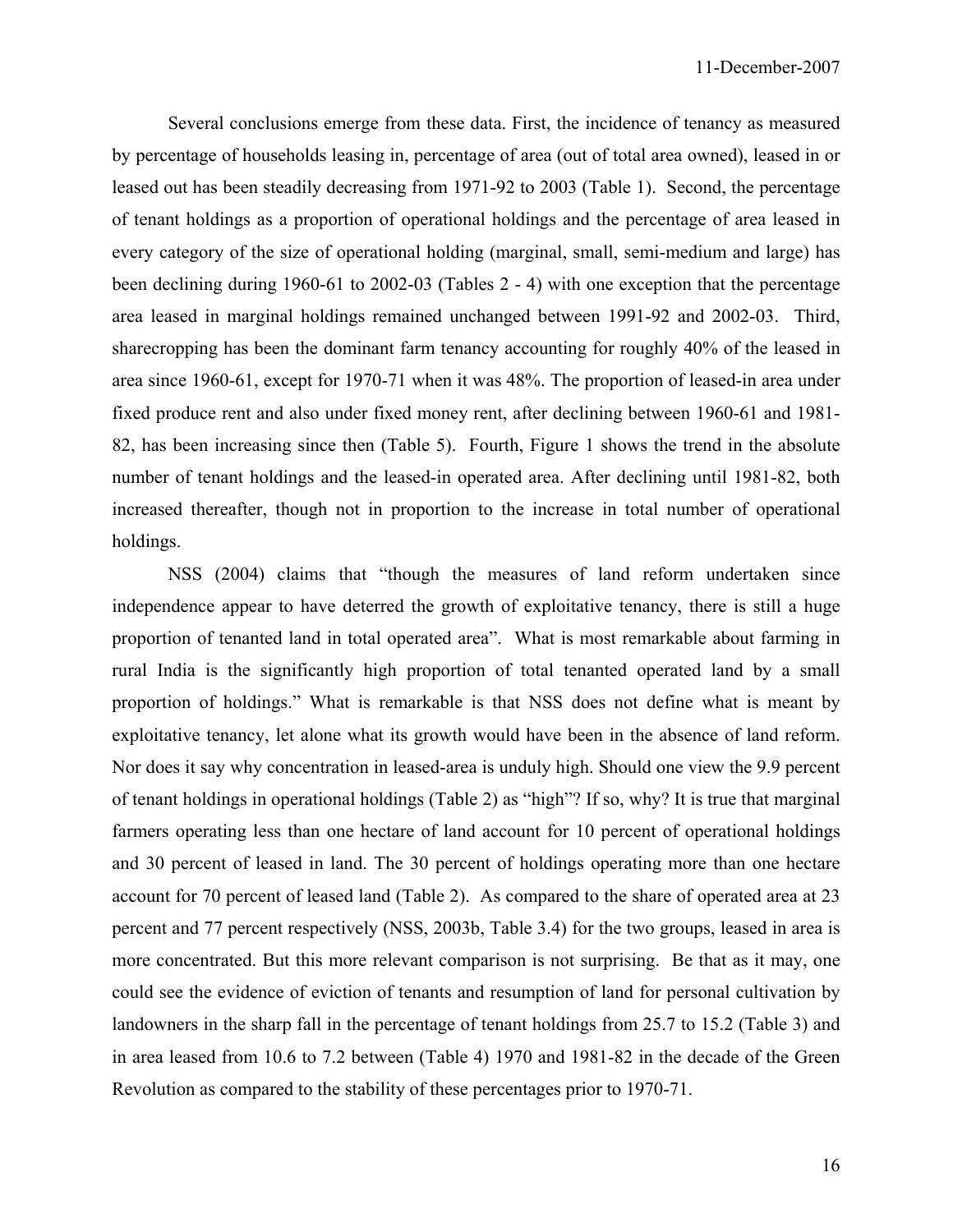In concluding the discussion of tenancy reforms, let me turn to "Operation Barga" of the left front government of West Bengal after its assumption of power in 1977. This programme registered the share-croppers (bargadars) and thus assured their rights. It is widely believed to have contributed to the remarkable acceleration of growth in the output of rice from an average of 2.85 percent per year during 1950-51 to 1975-76 to 4.45 percent per year during 1976-77 to 1998-99. Output of foodgrains also shows statistically significant acceleration in growth between the two years, though not as dramatic as in the case of rice output. The primary contribution to acceleration in ouput growth is the acceleration in growth of yield per hectare of land (Sengupta, et al., 2004; Tables 5, 7, 12 and 14). It would be hasty to conclude from the observed acceleration in output and yield growth that it was mostly due to the land reforms (particularly tenancy reforms) of the left front government since 1977.

 Bardhan and Mookherjee (2007) argue that first of all that the extent of tenancy in West Bengal was too small to explain the acceleration in growth of total output through acceleration of output on tenanted land. NSS data show leased-in land to total operated has declined from 12.3 percent in 1981-82 to 9.3 percent in 2002-03. Moreover, the effects of tenancy reform could be confounded with the effects of many other changes that took place at the same time, such as changes in the market environment or in farm input supply programmes delivered by the government that may have been correlated with the tenancy reform. Further, there is a possibility of the endogeneity of land reform implementation with reform implemented in villages with more progressive farmers and in the decision whether to register or not by tenants being driven in part by productivity improvements arising from reasons unrelated to the registration programme. Their study was based on a disaggregated data from a panel of farms spanning 1981-95. This panel was from 89 sample villages. Their main finding is that while there was a statistically significant effect of tenancy registration (Operation Barga) on productivity of tenant farmers, there was also a large general equilibrium spillover effect on nontenant farmers. Thus "the productivity effects of tenancy reforms were overshadowed by farm input services and infrastructure spending by local governments" (Bardhan and Mookherjee, 2007, p. 1). Also "the predicted effect of the programme on average farm yields at the level of village was only 5%, substantially smaller than the effects of farm input supply programmes . . . But the incidence of leasing being very low, the aggregate impact of this was small (ibid, p. 33).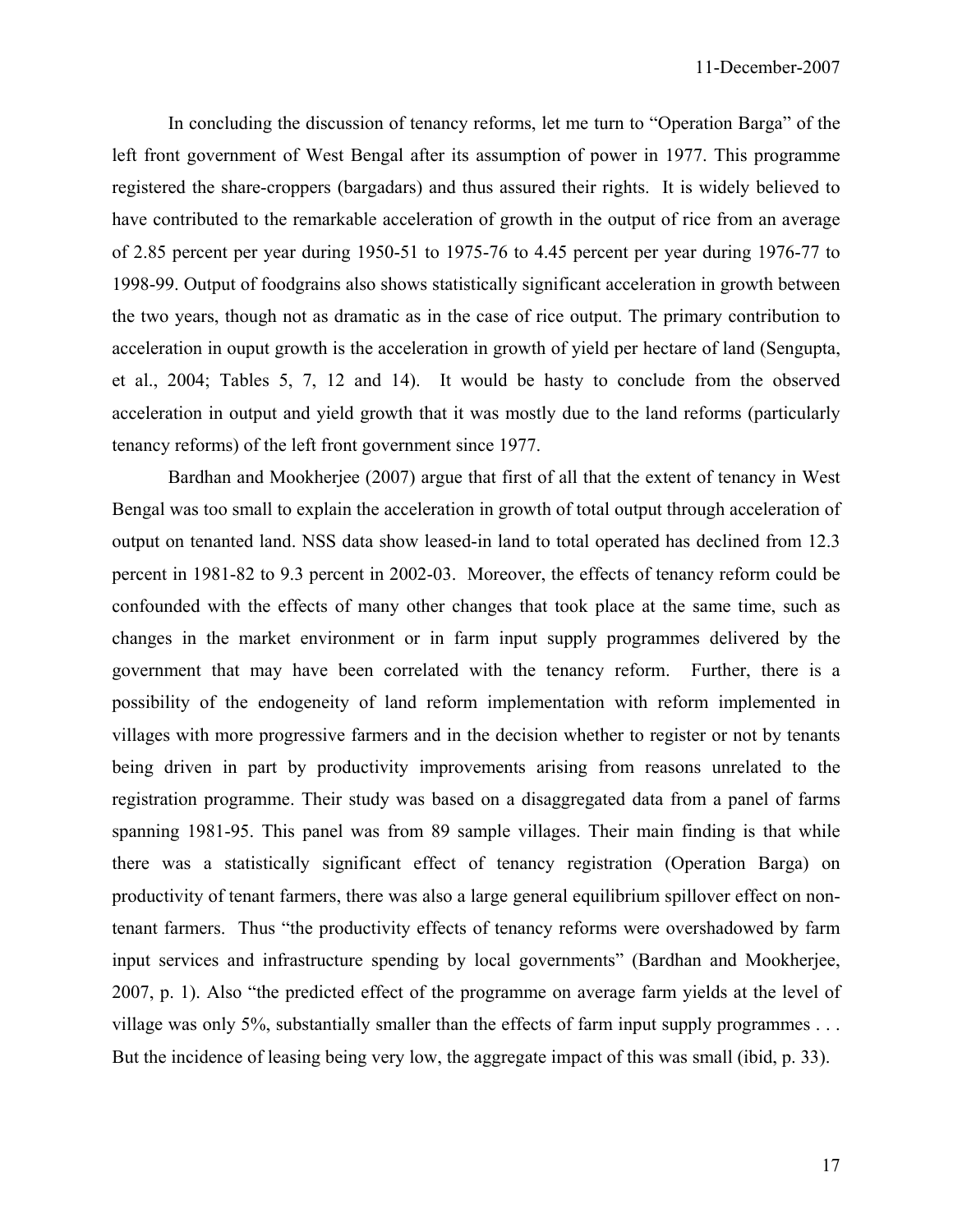To conclude the discussion of tenancy reform, as Operation Barga of West Bengal illustrates, registering tenants and protecting their legitimate and legal rights alone could improve the productivity of tenant farmers modestly. However, with the incidence of tenancy for the country as a whole being small in 2003 with only 6.5 percent of the operated area being leased in, the effect of tenancy reform, though appropriate and desirable, on overall productivity of agriculture will be small. Productivity gains of a substantial nature would depend on other policies besides tenancy reform.

#### **2.3 Ceilings on Land-Ownership**

 The policy on ceiling on land-ownership and agricultural property has been driven solely by consideration of social justice in a context in which a large proportion of the population will remain dependent on agriculture for their livelihood. Appu, writing in 1972 (reproduced as Appu, 1996, p. 268) put the case simply and eloquently. "In this country a simple and effective means for ensuring a measure of social and economic justice will be radical redistribution of land. Agriculture has had and will continue to have for years to come, a dominant position in the Indian economy. It contributes nearly 50 percent of national income and over 70 percent of the population depends on agriculture and allied occupations for subsistence. The country's industrial being small, even if the future programmes of industrialization meet with a great measure of success, for years to come the bulk of India's population which is increasing at the very high annual rate of 25 percent will have to depend on agriculture for its livelihood. In such a situation social and economic justice calls for a more equitable distribution of the available agricultural land." (Emphasis added).

 The origin of the policy of ceilings of landholdings in the post-independence era is the report of the Agrarian Reform Committee of the Congress (chaired by J.C. Kumarappa) submitted in 1950. Although the report itself was never formally adopted or modified by the All India Congress Committee, it influenced all subsequent debates as well as legislation relating to ceilings over several five-year plan periods prior to and after the Green Revolution. The Committee evolved three norms for holdings sizes: Basic, Economic and Optimum. The economic holding was defined as one that would, based on the prevalent agro-economic conditions, afford a reasonable standard of living to the farmer and his family, provide full employment to his family, and a pair of bullocks. Under the assumption that the rehabilitation of the large number of uneconomic holdings would not be feasible, the committee defined the Basic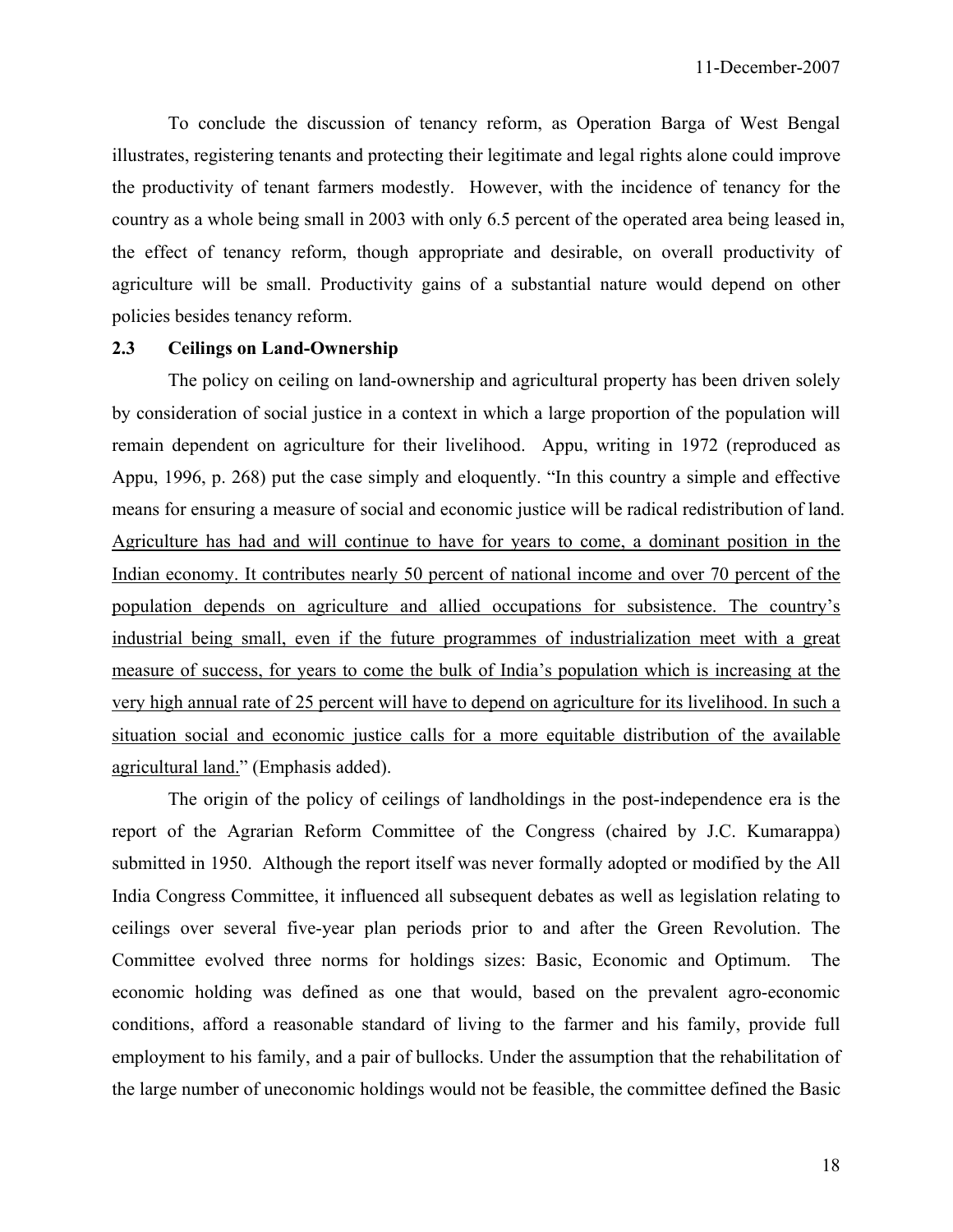holding as one, though smaller than an Economic holding, was nonetheless viable, thus determining the lowest viable holding size. While viability considerations determined the lower limit of holdings size as the Basic holding, social justice considerations led to committee defined upper limit or ceiling as three times the size of Economic holding, which it called the Optimum holding. In effect, the committee expected holdings below the Basic holding to be exempt from any land ceiling laws and only land above the Optimum holding was to be acquired by the state.

 Khusro (1973) notes that by the end of the 1950s almost all Indian states had land ceiling legislation on their books. Like most economists he too uses the cliché lack of political will for the absence of a realistic and effective ceiling legislation that was seriously enforced: "No wonder the implementation of ceiling laws (with minor exceptions) never met with any success anywhere and land was neither saved or redistributed" (p. xviii). He applauded the recommendations of the Central Land Reforms Committee of 1971 as having sought to plug the many loopholes of the earlier ceiling legislation and based on his own analysis in the rest of his study, he justified the recommendation of the Committee of a ceiling of 10-18 acres on best lands and 34 acres on bad lands. His justification of the need for ceilings is "not for their own sake but for the sake of releasing lands for distribution to the landless and the marginal farmers" (p. xix). The need for releasing land, in his view arises from the fact that "must be faced that agricultural populations cannot be displaced in the case of the Fourth [1969-74] or Fifth [1976- 79] Five-Year Plans, nor the land-man ratio in agriculture altered to any significant extent . . . It is clear that the process of a net shift of agricultural population will have to be at work before the impact of the shift can be registered, not to mention the all-important fact that for many years the process may not begin at all. If substantial net shifts . . . are ruled out, it becomes necessary . . . the need for a more effective absorption of agricultural population within the agricultural sector" (pp. 98-99). Khusro offered a nine point agenda of an integrated strategy for a new agrarian structure, incredibly assuming that "all major (planks) of land reforms, i.e., ceiling imposition, tenancy legislation, consolidation of holdings and cooperative farming . . . are desirable and feasible" (p. xxiv-xxvi).

 The success of the Green Revolution in its first decade in the western half of the Indo-gangetic plain has spread in the eighties in the eastern half and that the agrarian scene in the nineties was radically different from that at independence. Recognizing this Appu (1996, p. 205) writes that ". . . not only the agrarian situation has changed. Significant changes have taken place in the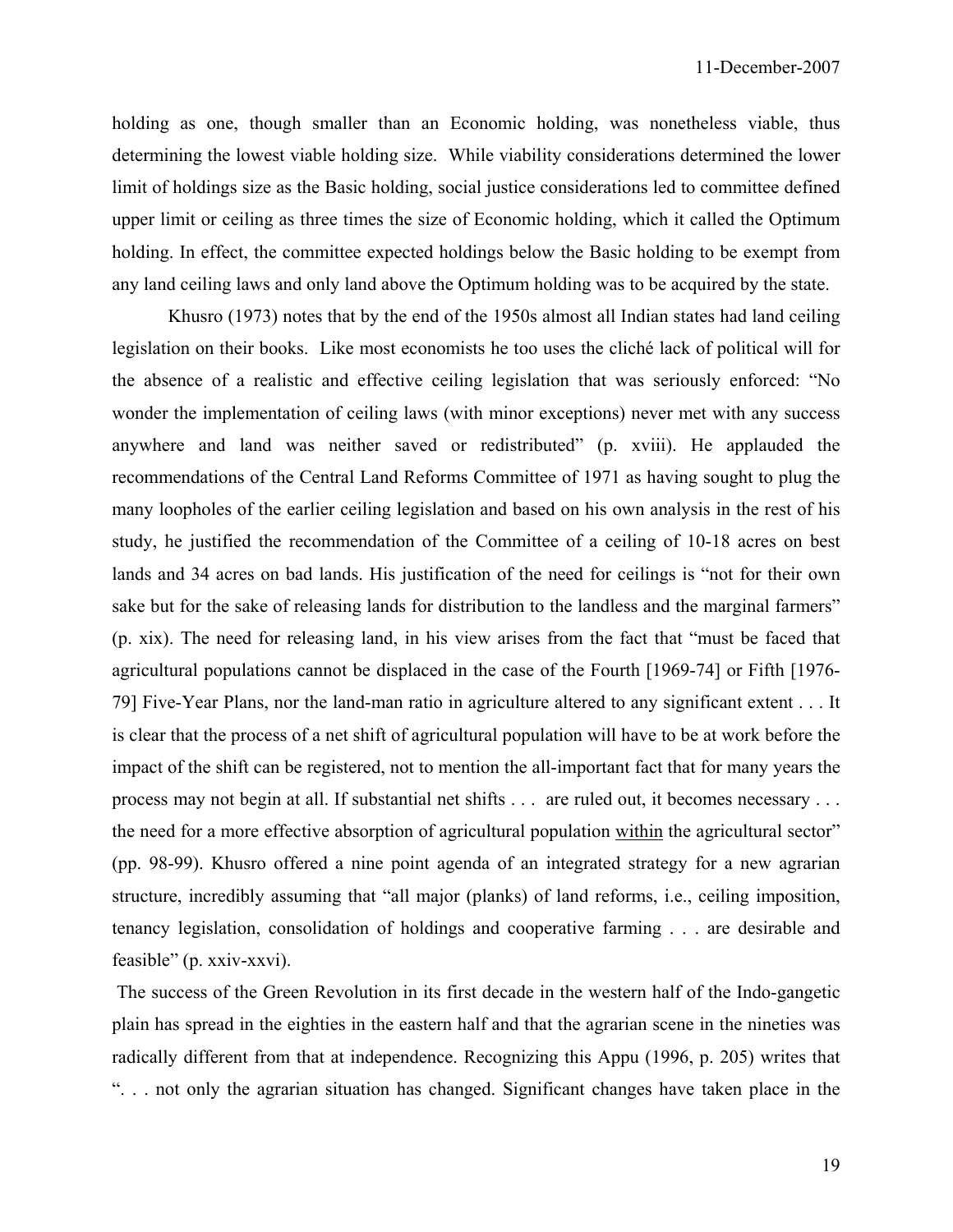political, social and economic environment with it. If political will in favor of meaningful land reform was weak at independence and weaker still later on, it is non-existent today. Land reform has practically disappeared from the agenda of most political parties" (ibid, 2005). Appu cites late Professor Dantwala as believing that land reform was a lost cause and late Professor Dandekar for the view that the rationale for tenancy reform and land ceilings, namely to promote owner-cultivation no longer holds and, therefore, ceiling laws should be abrogated and that all restrictions on the leasing of agricultural land should be removed. Appu quotes Dandekar to the effect that "one must admit that [ceiling on land holdings] has totally failed, that it has been circumvented by various means . . . one need not be surprised. The surprising thing is that it was accepted . . ." (Appu, 1996, p. 208). Other distinguished agricultural economists such as V. S. Vyas, Hanumantha and Rao, while recognizing the need for a rethinking of land reforms, surprisingly believe that there is still a role for ceiling laws.

 Even after four decades of land reforms ranging from abolition of intermediaries and imposition of ceiling laws, not much has changed in the distribution of land ownership except for the predictable decline in average area owned from 1.78 ha per household in 1961-62 to 0.73 ha in 2003 due to the demographic pressure of the increase in the number of rural households. However, the proportion of landless households has remained at around 11 percent over four decades (NSSa, 2003a, statement 2). The gini coefficient of concentration of land ownership has remained virtually constant at around 0.72 (NSS, 2003a, statement 3), the share in total number of rural households (of total owned area) owning less than a hectare of land has increased in four decades from 66 percent (8 percent) to 80 percent (23 percent) and that of households owning more than 10 hectares has decreased from 3 percent (28 percent) to 0.5 percent (12 percent) during the same period (NSS, 2003a, statement 3).

 Turning to the distribution of operational holdings, which gives a picture of access to land through tenancy, once again there is not much of a change, except for the doubling of the number of operational holdings from 51 million in 1960-61 to 101 million in 2002-03 and more than halving of the average area per holding from 2.63 ha to 1.06 ha during the same period. The share of holdings of less than a hectare of land (of total operated area) went up from 39 percent (7 percent) to 70 percent (22 percent) in four decades and the share of holdings of more than 10 ha of area (of total operated area) decreased from 4.5 percent (29 percent) to 0.8 percent (12.5 percent) during the same period (NSS, 2003b, Tables 3.2, 3.3 and 3.4). The gini concentration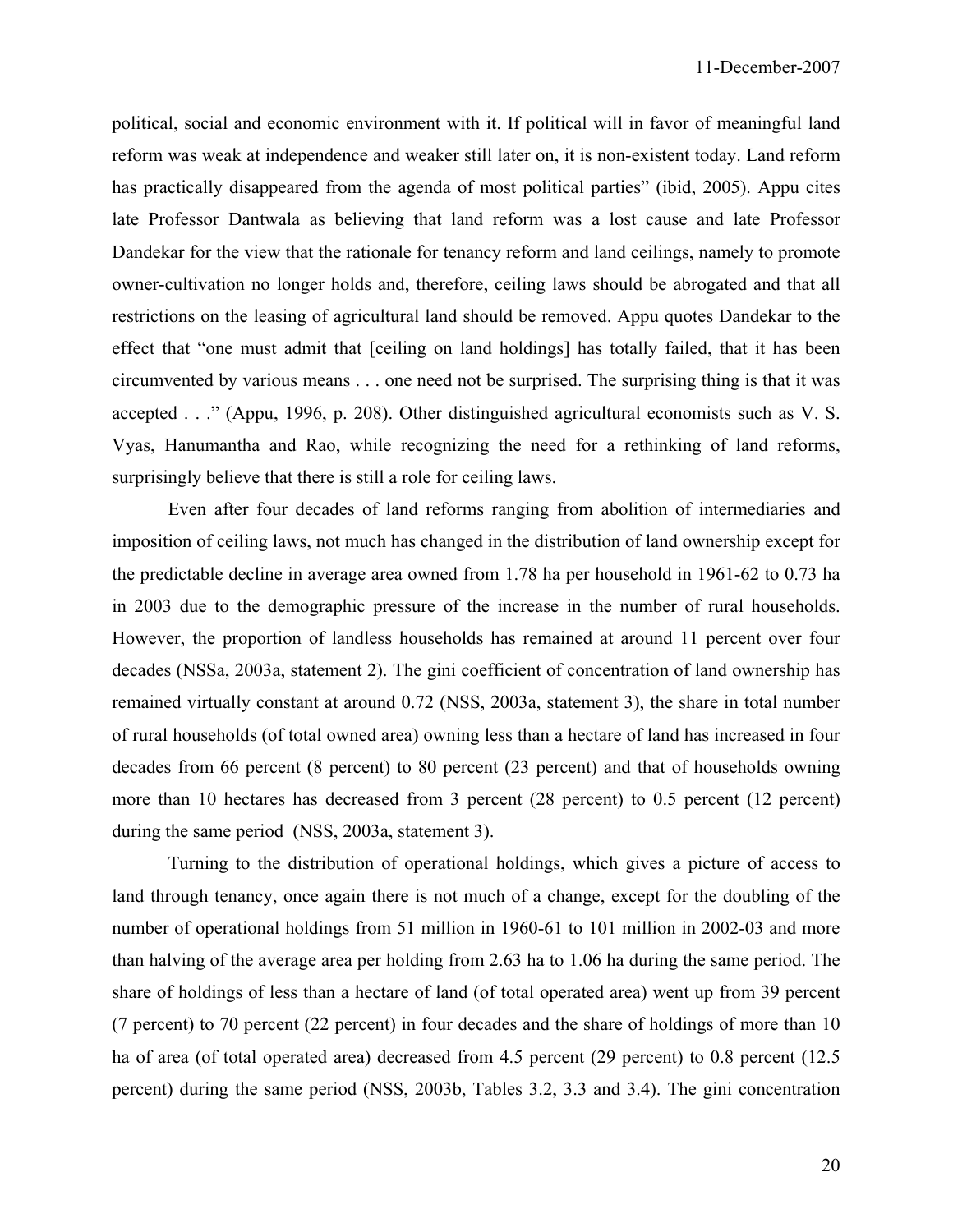ratio rose from 0.583 and 0.586 respectively in 1960-61 and 1970-71 to 0.629 and 0.641 respectively in 1980-81 and 1991-92 and then fell to 0.624 in 2002-03 (NSS, 2003b, Table 3.5). It turns out that there was a faster rise in the share of small and marginal holdings as well as their shares in total operated area. Interestingly in West Bengal, the share of marginal holdings (of total area) and the area operated by them rose much more to 88.8 percent (58.3 percent) between 1970-71 and 2002-03 as compared to corresponding shares of 69.8 percent (22.6 percent) at the All India level. Moreover, the gini concentration ratio fell substantially from0.494 in 1981-82 (to which it had risen from 0.433 in 1970-71) to 0.430 in 1991-92 and further to 0.313 in 2002-03. This confirms the success of operation Barga of West Bengal. In Kerala there has been a steady fall in concentration ratio from 1970-71. (NSS 2003b, Table 3.6) While the performance of West Bengal and Kerala is expected in this regard, surprisingly Bihar and Jharkand also show a fall in the gini ratio after 1981-82. The two most agriculturally developed states of Punjab and Haryana show the most prominent rise in the concentration ratio since 1970-71. In Punjab the share of land in large operational holdings began to rise after falling between 1970-71 and 1991-92, while in Haryana it fell between 1970-71 and 1981-82 and then rose between 1981-82 and 1991-92 only to fall substantially thereafter. (ibid, Table 3.6) Clearly the picture across states with respect to changes in the distribution of operational holdings differs, but they do not contradict the conclusion that overall the land reform programmes after 1960-61 made only a very modest impact and it is the pressure of growing number of households cultivating land that explains the change in the distribution of ownership and operation. It is unlikely that there will be much of a change in this in the future.

# **2.4 Interventions in Prices and Markets for Agricultural Commodities and Agricultural Inputs**

 I noted in the introduction that the range of government interventions was extensive and diverse. There does not appear to be a single overarching objective to guide and bring coherence to the choice of the diverse set of interventions. Nonetheless, one can meaningfully divide them broadly into the interventions that are related (i) to the public distribution system (PDS) for foodgrains and a few other essential commodities; (ii) to the attaining self-sufficiency in foodgrains through increased production and productivity; (iii) to support the adoption of the high yielding varieties of seed that required assured supply of irrigation and intensive use of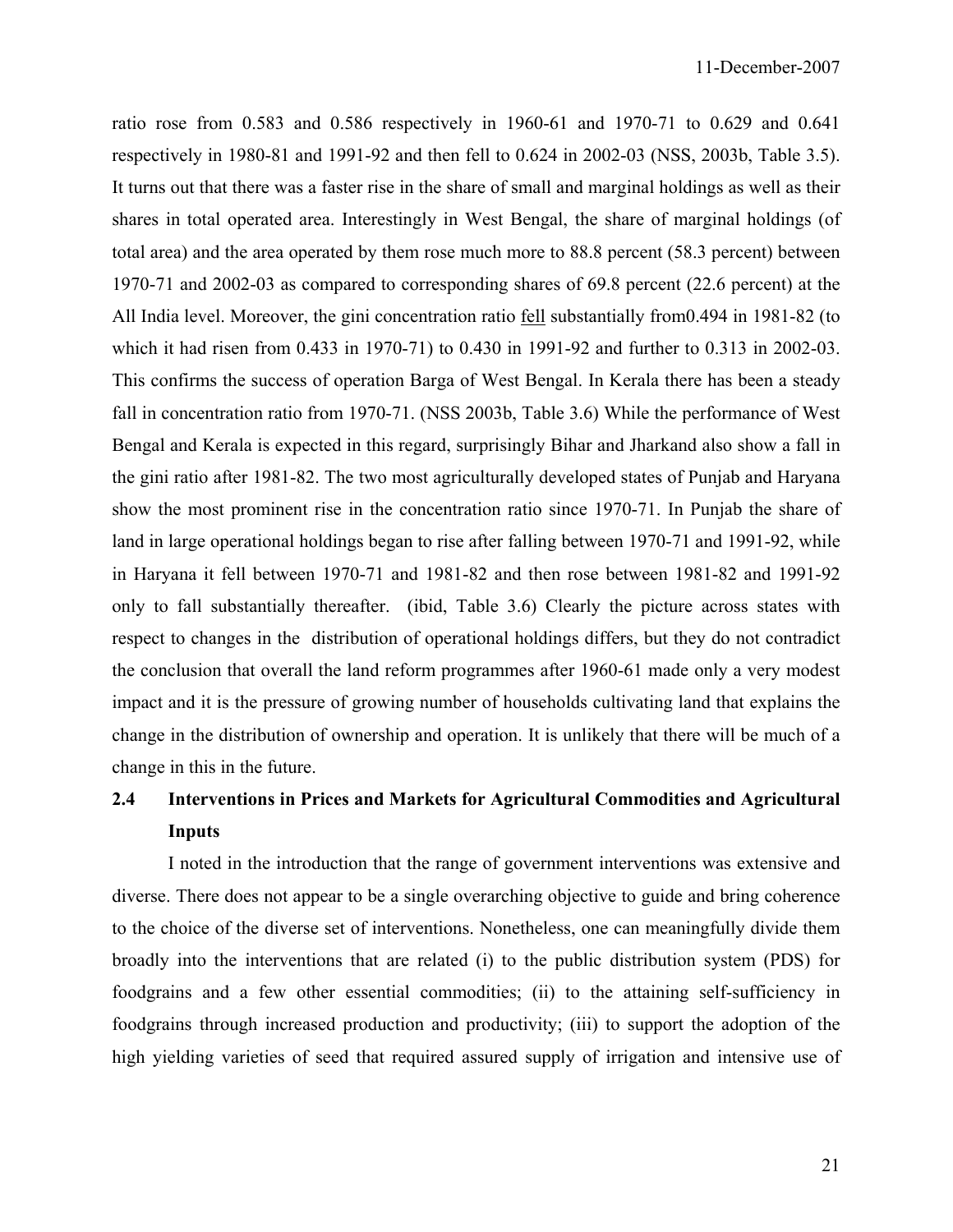fertilizer and pesticides; (iv) to international trade in agriculture; (v) restrictions on futures markets; (vii) agricultural taxation.

 It will take too long to discuss in depth the many interventions under each of the categories. I will be selective and discuss only a few. Before doing so let me make two observations. First, poverty eradication and ensuring social justice have been the overrarching objectives of policy in India and it cannot be otherwise. This does not mean that policies such as the PDS, for example, or some of the price subsidies, rationalized by invoking the objective either were the best compared to alternative policies that could have been used to subserve the same objectives or they were effective in reaching the poor for whom they were intended. Second, given the experience with dependence on food aid, and particularly being subjected to blackmail by the U.S. President Johnson who threatened to withhold food aid under U.S. PL 480 at the time when India suffered two serious and successive droughts in 1966 and 1967 in order to punish India's opposition to the Vietnam War, the objective of attaining self-sufficiency in foodgrains at the shortest time was eminently justified. Again, one could argue whether the objective should have been self-reliance in the sense of having the resources to import food on commercial terms when needed rather than doing away with imports altogether as selfsufficiency implies. Also, it is an open question whether it should have been foreseen that the policies (e.g., subsidies on fertilizer, irrigation and electricity, price supports, credit subsidies, etc.) that were essential to ensure the successful adoption and use of the Green Revolution technologies would create vested interests in keeping them in place even after the need for them had diminished significantly.

 The interventions relating to PDS and their evolution over time illustrates many of the problems such as the changing objectives, failure to reach the intended beneficiaries in large part, budgeting costs beyond what would have been needed because in part of the inefficiencies of the public sector organization, Food Corporation of India, running it and the spillover to other policies such as on international trade.

 From its origins in the limited food rationing system in metropolitan cities during the Second World War, over the years it was extended from urban areas essentially to all of the country. Until very recently the system was universal with no means testing and targeting. Recently, a means test in the name of dividing the households into two groups -- those below the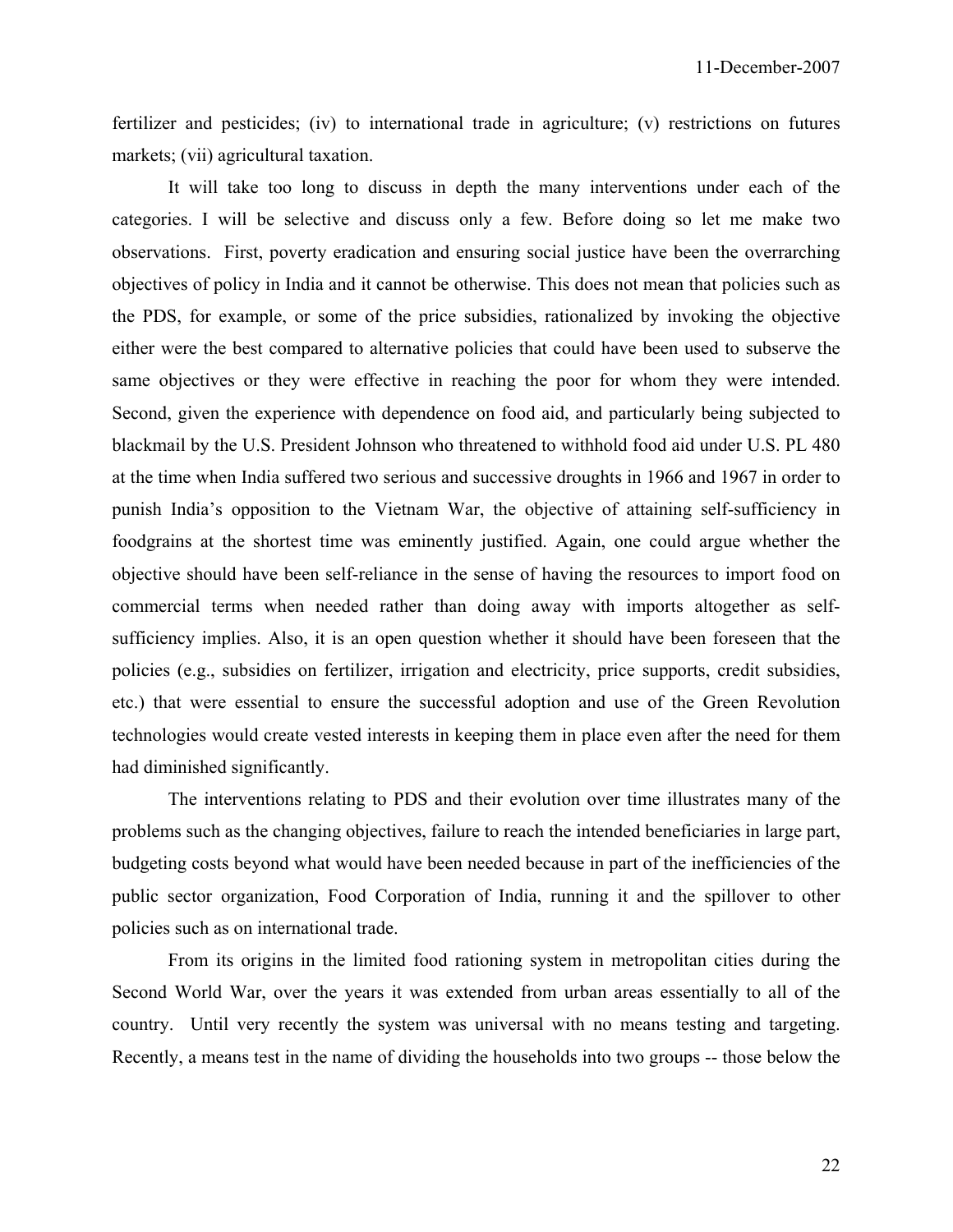poverty line (BPL households) and above the poverty line (APL households) -- has been introduced with the extent of subsidy being higher for the BPL households.

 In order to reduce the cost to the exchequer of acquiring the needed supplies for the PDS, the states (and districts within the states) that were deemed food surplus states and districts were cordoned off with a ban on movement of foodgrains by private traders between states and between districts within states, thus segmenting the market. Only a few states contributed a large share of the grains bought. The central government set the amounts to be acquired and the prices at which the food grains were to be acquired for the system. These so-called procurement prices were based on the recommendation of the Agricultural Prices Commission.<sup>4</sup> Until years after the Green Revolution, procurement prices were below the ruling post-harvest market prices so that there was an element of taxation involved in sales to the system, and for this reason a system of compulsory levies on wholesale traders for wheat and millers for rice was instituted.

 A system of minimum support prices (MSP) at which the government stood ready to purchase any amount offered was also instituted so as to protect farmers from a price collapse in bumper harvest years, and also to encourage farmers to adopt yield raising new technology without fear of a price collapse if the output rose substantially. MSPs were set below procurement prices. But over time, the distinction between the two disappeared and in effect, the government stood ready to purchase whatever was offered at the announced procurement prices. Inevitably, this led to political pressure not only for raising procurement prices, but also for lowering standards for the grains to be procured.

 Food Corporation of India (FCI) was the public sector agency that procured the grains, stored them and transported them for distribution. The cost of storage and transportation as well as the overheads of FCI were added on to the procurement price to determine the so-called economic cost of procurement. The price at which grain, wheat and rice are issued by the Central Government to states for distribution to BPL and APL families are the so-called "issue prices," with the Central Government reimbursing the difference between the economic costs and issue prices to FCI. This is the food subsidy, which amounted in 2002-03 to Rs 4.14 and Rs 6.00 per kg for wheat and rice respectively for BPL households. The corresponding subsidies for APL households were lower at Rs 3.74 and Rs 3.35 (after July 2002). The total cost of food subsidies

<sup>&</sup>lt;sup>4</sup> To save space I will not discuss the add-ons by states to the procurement prices announced by the Centre and the procurement by states.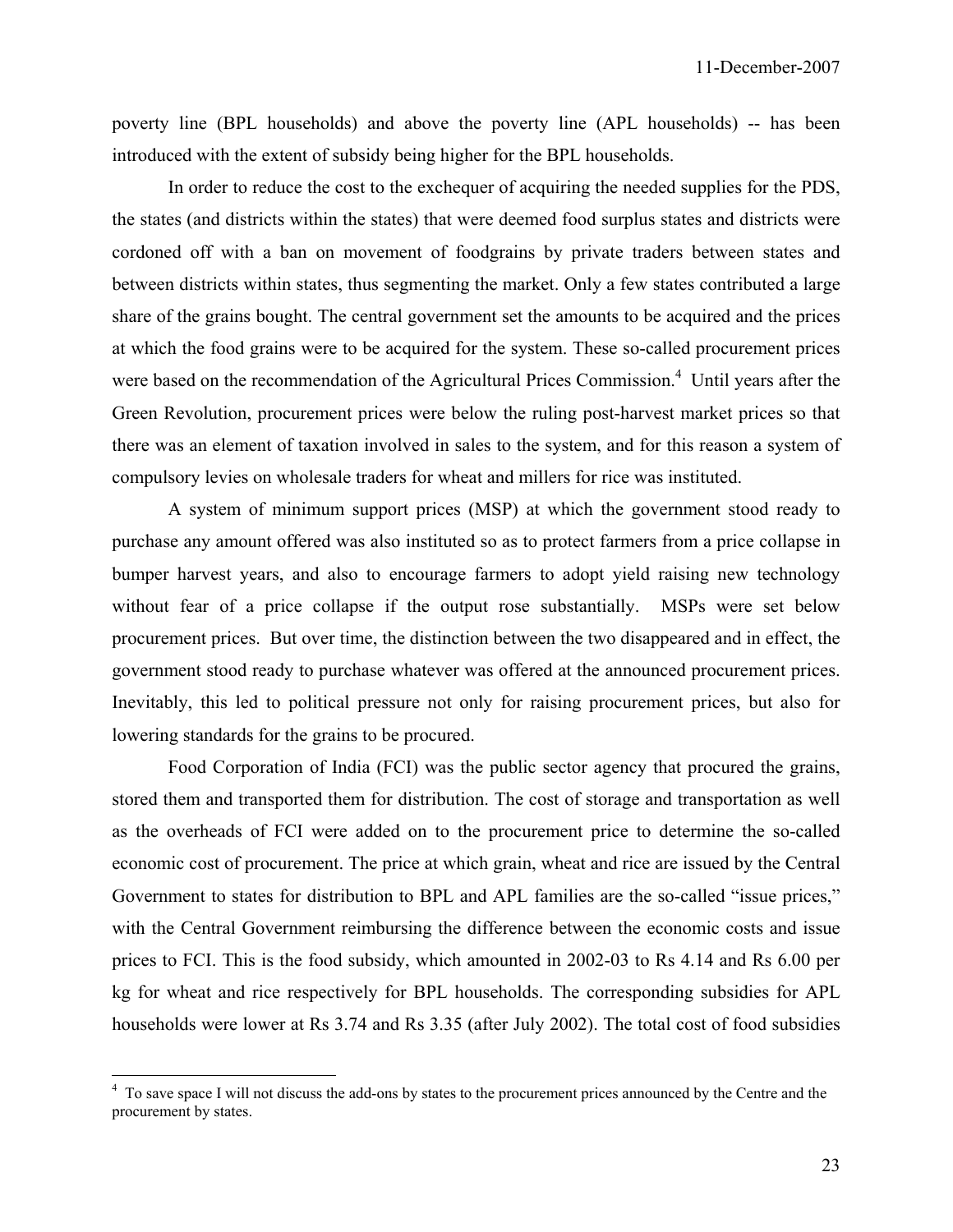amounted to about 1 percent GDP that year (MOF, 2007, pp. 104-105). It is clear that any inefficiency in FCI and/or increase in procurement prices would raise the subsidy cost at unchanged issue prices.

 The second objective of the procurement system besides distributing grains at subsidized prices through the PDS is to ensure price stability through the maintenance of buffer stocks<sup>5</sup>. With government standing ready to purchase any amount at minimum support prices, in years of bumper harvest the stocks with the government soared. For example, in July 2001 stocks of rice and wheat rose to 61.7 million tonnes as compared to the stock of 24.3 million tonnes for smoothing the difference between procurement and off-takes for the PDS. With rising stocks, indoor storage capacity was not enough and grain had to be stored in the open, thereby increasing storage losses. Mounting costs of storage forced the government to allow exports of foodgrains by private traders with export subsidies as needed. By the same token at times when stocks were low and there was pressure on market prices, government allowed imports as in 2006-07. The spillover from the policy of maintenance of public stocks for PDS and for stabilization purposes, with stocks in turn being influenced by minimum support and issue prices, to exports and imports of foodgrains is clear.

 I would argue that a cash transfer to the poor to enable them to purchase adequate food and other essential commodities to the services would be superior to the public sector involvement in the purchase, storage and distribution of food. The suggestion that non-poor would claim to be poor to take advantage of the transfer certainly cannot be ruled out. But the issue is whether such leakages would be much more than the documented leakages from the current PDS from the use of bogus ration cards and diversion of PDS supplies, etc. As long as the identification of the poor at the local level is done in a transparent way using generally accepted norms, there is no reason to believe the transfer scheme would invite more leakages than the PDS. In any case, for well known reasons the out-of-pocket costs to the poor of accessing the subsidized foodgrains from the PDS have deterred significant numbers of the poor from accessing it in many parts of the country, as has been documented in many studies. Yet, the vested interests in maintaining the current PDS and indeed expanding it are far too strong politically to abolish it in favour of much better alternatives for safety nets for the poor.

 $\overline{a}$ 

 $<sup>5</sup>$  The stock of foodgrains was also used for the food-for-work and a few other poverty alleviation programmes.</sup>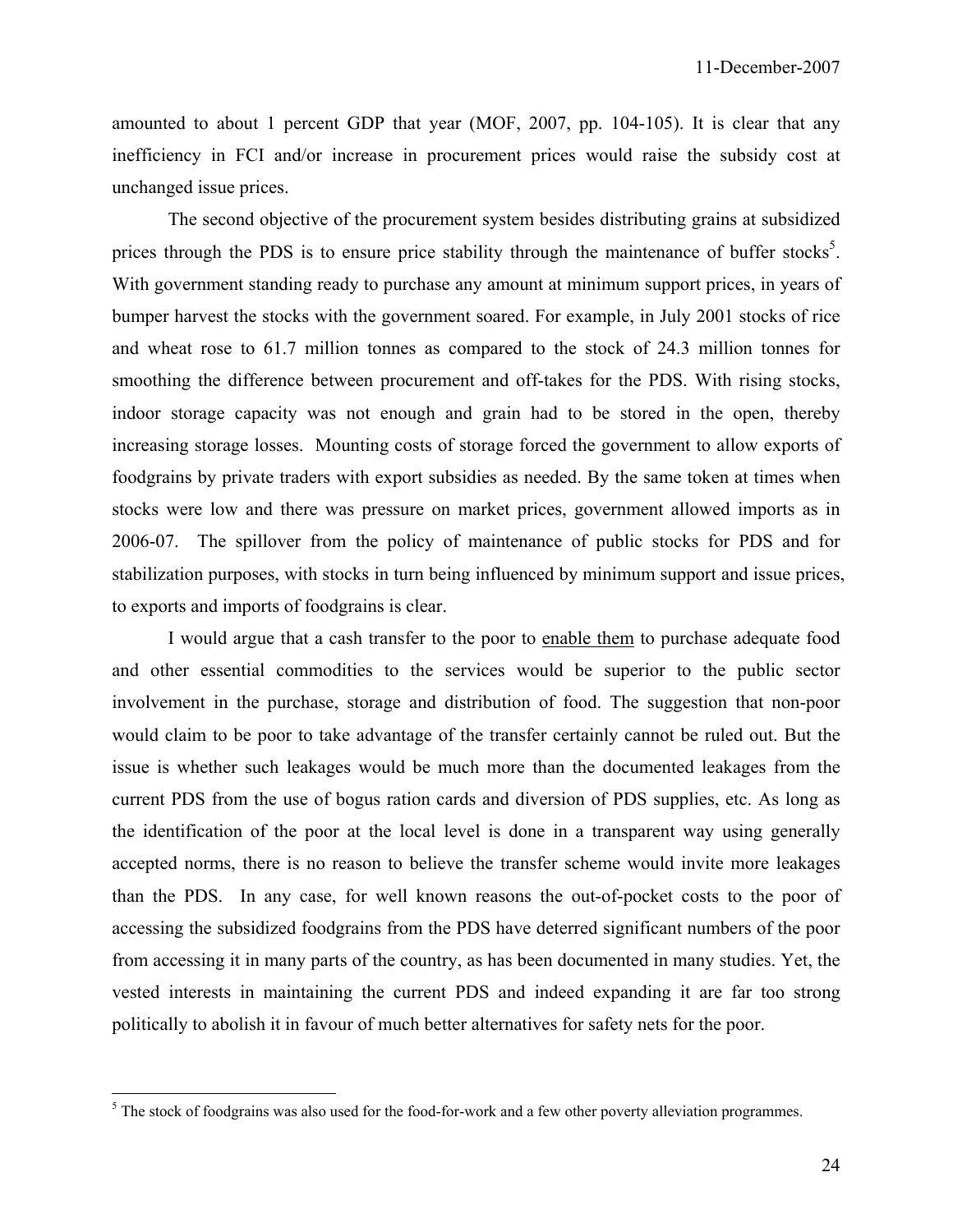Policy interventions aimed at raising agricultural output and yields, particularly of foodgrains, date back to the Grow More Food campaigns of the early post-independence period. However, the number and intensity of interventions increased significantly after the introduction of the cultivation of high yielding dwarf varieties (HYVs) of rice and wheat in the late sixties. The background to the shift in policy attention to agriculture was the perception that agriculture did not receive sufficient attention it deserved in the second and third five-year plans. Reports by the Ford Foundation and also of the World Bank had drawn attention to the urgency of devoting more resources as well as greater policy focus on agriculture. Lal Bahadur Shastri, who succeeded Jawarhalal Nehru as Prime Minister in 1964 also wanted to devote more plan investment and outlays to rural and agricultural development. As mentioned earlier, growing dependence on food aid under US law PL 480 and the attempt of President Johnson to blackmail India during the critical period of 1966 and 1967 when India suffered two severe droughts in succession contributed to a shift in policy emphasis towards agriculture. It so happened that this was the period that HYVs of wheat and rice from international plant breeding and research stations in Mexico and the Philippines became available.

 Although deriving the large potential output increase from planting HYVs required assured supply of water and substantial use of chemical fertilizers, there were no economies of scale per se in their cultivation. Also, tenants could benefit from their cultivation. Millions of farmers who were stuck in agriculture while cultivating holdings of less than a hectare either as owners or as tenants could therefore benefit from cultivating HYVs, as long as they could afford to purchase the necessary inputs, invest in irrigation (shallow water, tube wells, etc.), able to sell their products without heavy transaction costs and did not suffer an undue risk of price collapse in case they succeeded in raising their marketed surplus substantially. Also, the fact that few small and marginal farmers had the ability to store their output beyond the harvest time (so that sales could be made at a higher than farm harvest price) and to purchase inputs on a cash basis, access to credit was important well. Enabling the vast number of small and marginal farmers in areas with assured water, either from public irrigation canals and underground aquifers or from assured rainfall, would not only have a major impact on output but also a favourable effect on rural income distribution. These considerations justified appropriately designed interventions such as subsidies for fertilizers, irrigation water, electricity and diesel subsidies for running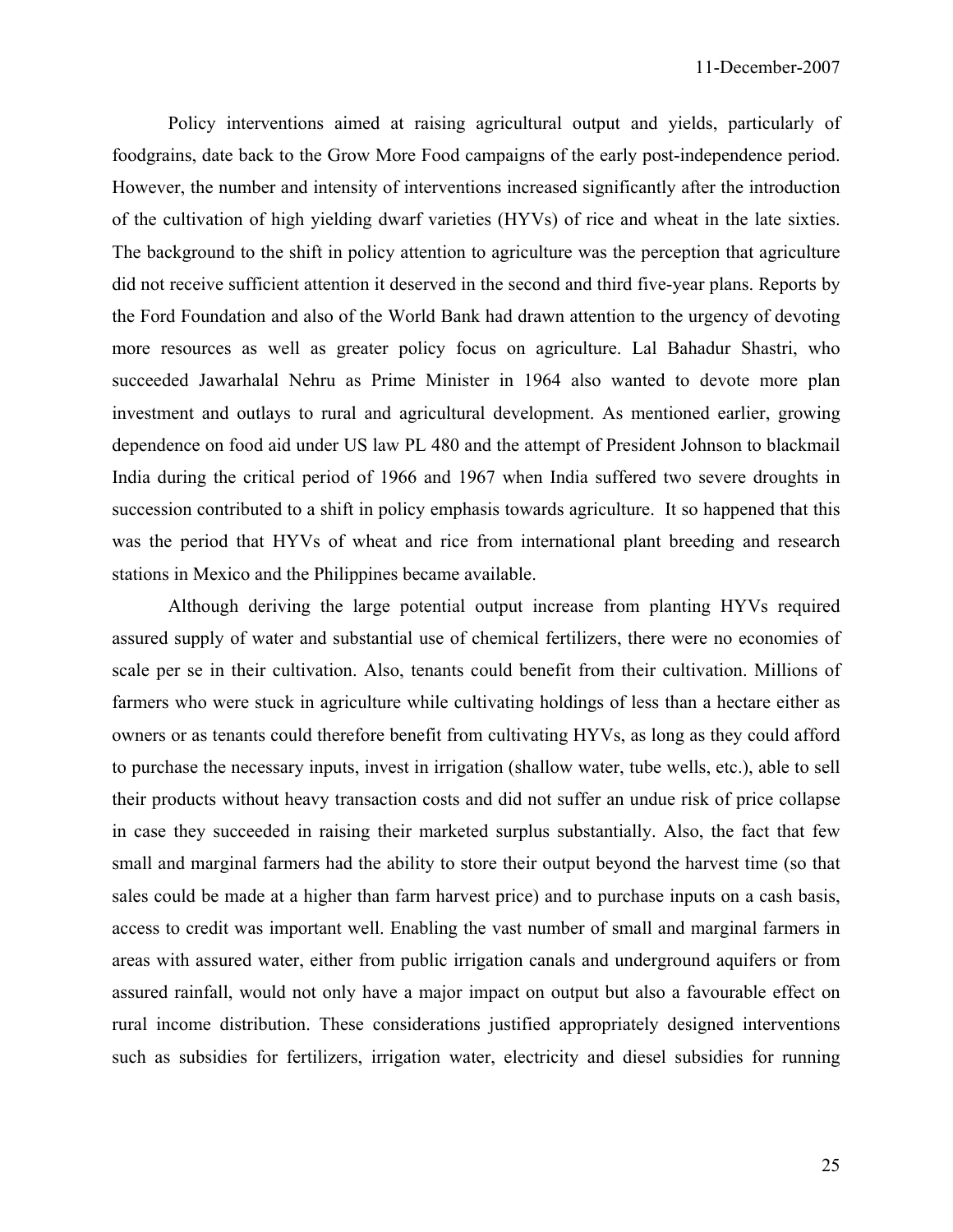pump sets, minimum support prices and credit as well as public investment in irrigation and rural roads.

 The interventions unfortunately were not well designed. First, all farmers regardless of the size of their holdings were entitled to the various subsidies. Thus, the facts that the constraints that would have precluded small and marginal farmers adopting HYVs did not operate in the case of farmers with larger holdings, and risk adjusted returns to them on resources spent cultivating HYV, even if they used somewhat less than optimal amounts of purchased inputs, were shown to be significantly higher than an alternative use of resources on their own farm (or even in non-farm activities) did not play any role in the design of interventions.

 Second, in part because the interventions were not selectively targeted and in part because of their weaker positions in the rural power structure, the small and marginal farmers did not share in the subsidies to the extent they would have had they been more powerful or if the subsidies were effectively targeted at them.

 Third, the non-targeted nature of the subsidies increased the overall budgetary cost of the subsidies even allowing for the lesser participation of small farms.

 Fourth, the fact that large farmers from the beginning were fully entitled to the subsidies meant that they acquired a vested interest in the continuation of and increases in subsidies. Given their strength in the power structure, they were able to exercise their vested interests effectively.

 Fifth, the negative externalities from falling water tables arising from several farmers drawing water from the same underground pool, rising water-logging and salinity and of residues from fertilizers and pesticides polluting streams because of inadequate investment in drainage, etc., were exacerbated by the electricity subsidies, and not charging use cost for surface irrigation.

 Sixth, the rationale for the interventions was largely based on the idea that HYV technology being new, its significant potential benefits as well as potential risks, while presumably known to the authorities, were not fully known by the large farming community, so that without initial and generous subsidization, the technology would not be adopted. This rationale also meant that once these farmers were induced to adopt the new technology and realized its benefits in their own fields, the subsidies could be phased out. However, once the powerful vested interests in the continuation and expansion of subsidies became organized, the phasing out of subsidies became improbable. The net result was that the budgetary costs of the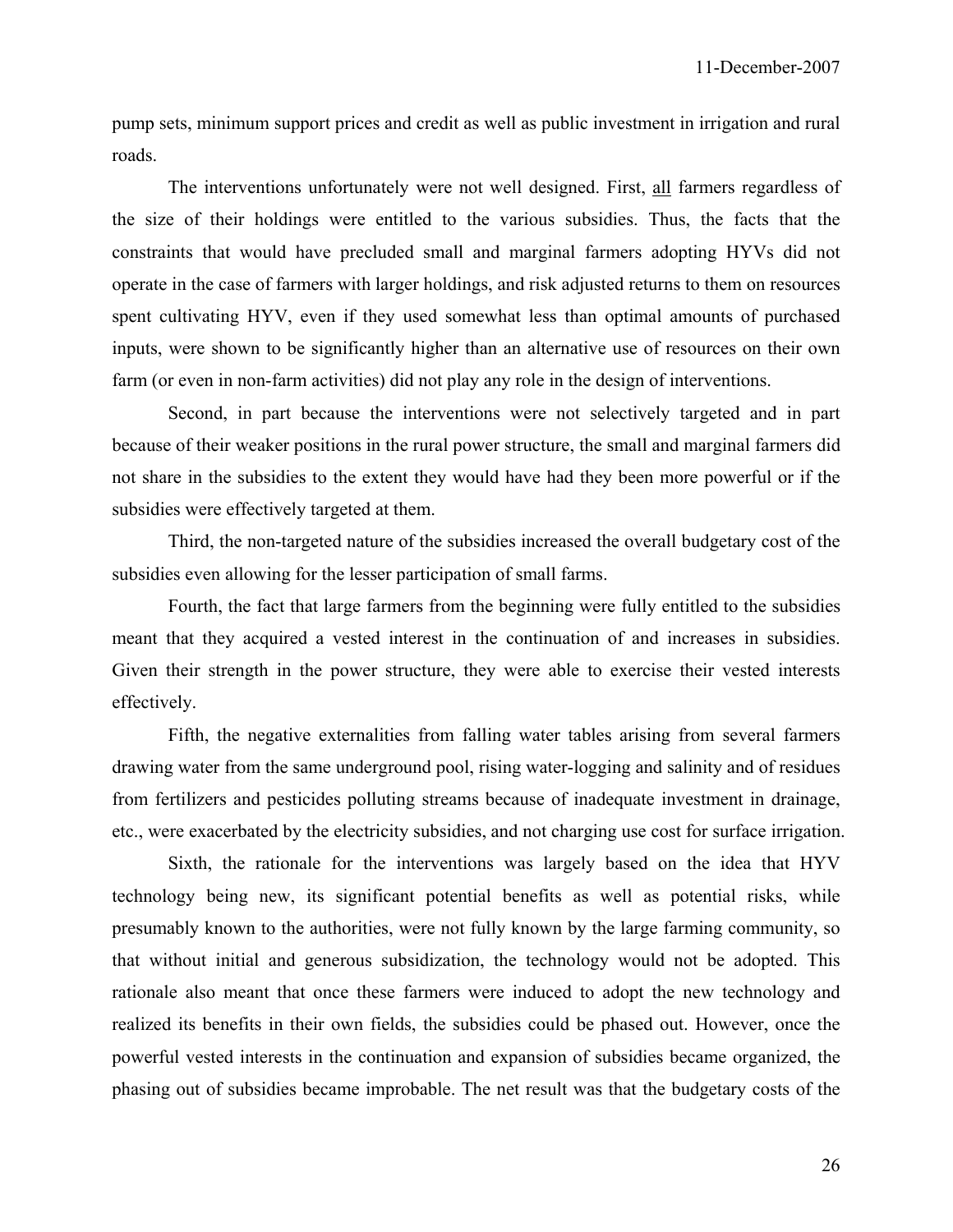subsidies rose over time, with the gross subsidy on electricity sale to agriculture alone amounting to Rs 27,333 crores in 2006-07 or a little over 0.5% of GDP at market prices.

 Seventh, the administration corruption involved in the dispensation of the subsidies was significant.

 The last intervention I would like to mention is the National Rural Employment Guarantee programme, now being extended to the entire rural population. The programme guarantees 100 days of unskilled wage employment to each rural household opting for it. In 2006-07 a budgetary allocation for the scheme was Rs 11,300 crores (roughly 0.25% of GDP at market prices). This scheme has to be viewed basically as a poverty alleviation scheme as well as one that attempts to ameliorate the consequences of the failure of the development strategy to generate adequate rural employment opportunities. The guaranteed employment is supposed to be on public works that in principle would augment the economy's productive capacity. Evidence thus far on the functioning of the programme is mixed: in some districts there have been large leakages of the budgeted amount through corruption. In others, poor have benefited from the scheme. Even if the scheme had been uniformly successful, it cannot be other than a safety net for the poor and not a means for them to climb out of poverty once and for all by securing productive and secure employment in the economy's mainstream.

 To sum up this section in spite of attempts at land reforms over decades, the distributions of land ownership and operational holding have not changed substantially. The landless together with owners of small and marginal holdings continue to be the overwhelming majority of rural households. Among operational holdings also small and marginal holdings are the overwhelming majority. The area under tenancy has remained small and whatever success tenancy reform has had, its effect on agricultural output has been extremely modest. The subsidies on agricultural inputs and offering minimum support prices, many of which were initiated in support of providing incentives for the adoption of HYV cultivation lost their rationale over time and have become stewards to vested interests at the cost of the exchequer.

 Even an outside observer such as Alan Greenspan (2007, p32) has noted that "Growth of agricultural productivity has slowed since the 1980s. Although weather has been partly to blame, a highly subsidized government-directed agriculture that prevents market forces from adjusting acreage usage is the main culprit. The government in recent years has expended more than 4 percent of GDP on subsidies mainly on food and fertilizers, which state subsidization of power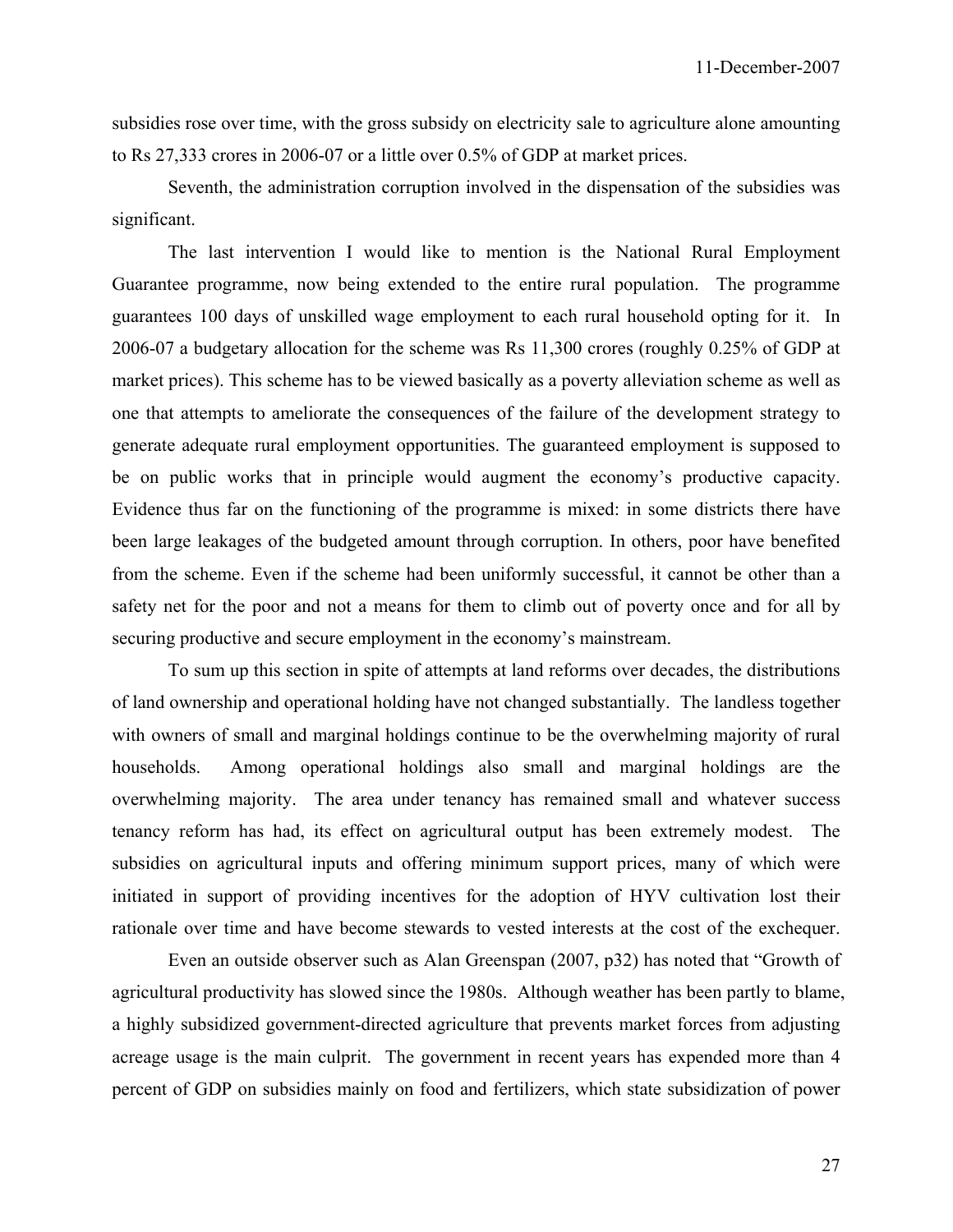and irrigation has added measurably more." Realist that he is, Greenspan remarks "Regrettably, the dismantling of large farm subsidies seem no more likely in Delhi than it does in Paris or Washington." He could have added while Paris and Washington can afford them, Delhi cannot.

 Most conspicuous failure is that of India's development strategy to create off farm jobs. Even as late as 2004-05 over 60 percent of usually employed rural males and even higher proportion of rural females are employed in agriculture. To quote Greenspan (2007, p320) again, "For India to become a major player in the international area that it aspires to be, it will need to build factories that entice a very large part of its agricultural workers to urban enclaves, to produce labour-intensive exports the time honored path of the successful Asian Tigers and China."

## **3. Agricultural stagnation, Indebtedness, External opening and Farmer Suicides**

 I noted earlier (EGAI, 2007) has claimed that "the most important manifestations of the crisis are deceleration of agricultural growth combined with increasing inefficiency in input use thereby affecting the profitability of agricultural production. The growth of agriculture in both in terms of gross product and in terms of output has visibly decelerated during the post-reform period compared with that during the eighties. For example, growth rate of GDP from agriculture decelerated from 3.08 percent during 1980-81 to 1990-91 to 2.61 percent during 1992-92 to 2002-03 at 1999-2000 constant prices. The annual growth rate for all crops taken together decelerated to 1.58 percent during 1990-91 and 2003-04 from a growth rate of 3.19 percent during 1980-81 to 1990-91 (EGAI 2007, p23).

 The distinguished groups of experts, headed by a prominent econometrician did not elaborate whether what they call deceleration is indeed a statistically significant decline in growth rates between the two periods since as is well known, agricultural output fluctuates from year to year. Also, the comparison of growth time spans of decades starting in 1980-81 and 1992-93 is arbitrary except that the reform process started in a systemic way in 1991. A purely econometric analysis would have asked whether there were any structural breaks in the data. Nor do they comment on the quality of underlying data. Those who know the process of agricultural data collection and the National Statistical Commission (2004) have commented on the deterioration in the quality of agricultural statistics relating to area, yield and production.

 A somewhat more sophisticated analysis of all the data for 1950-2004 is by Vaidayanathan (2007a). He also subdivides the time span into three: 1950-70 covering the pre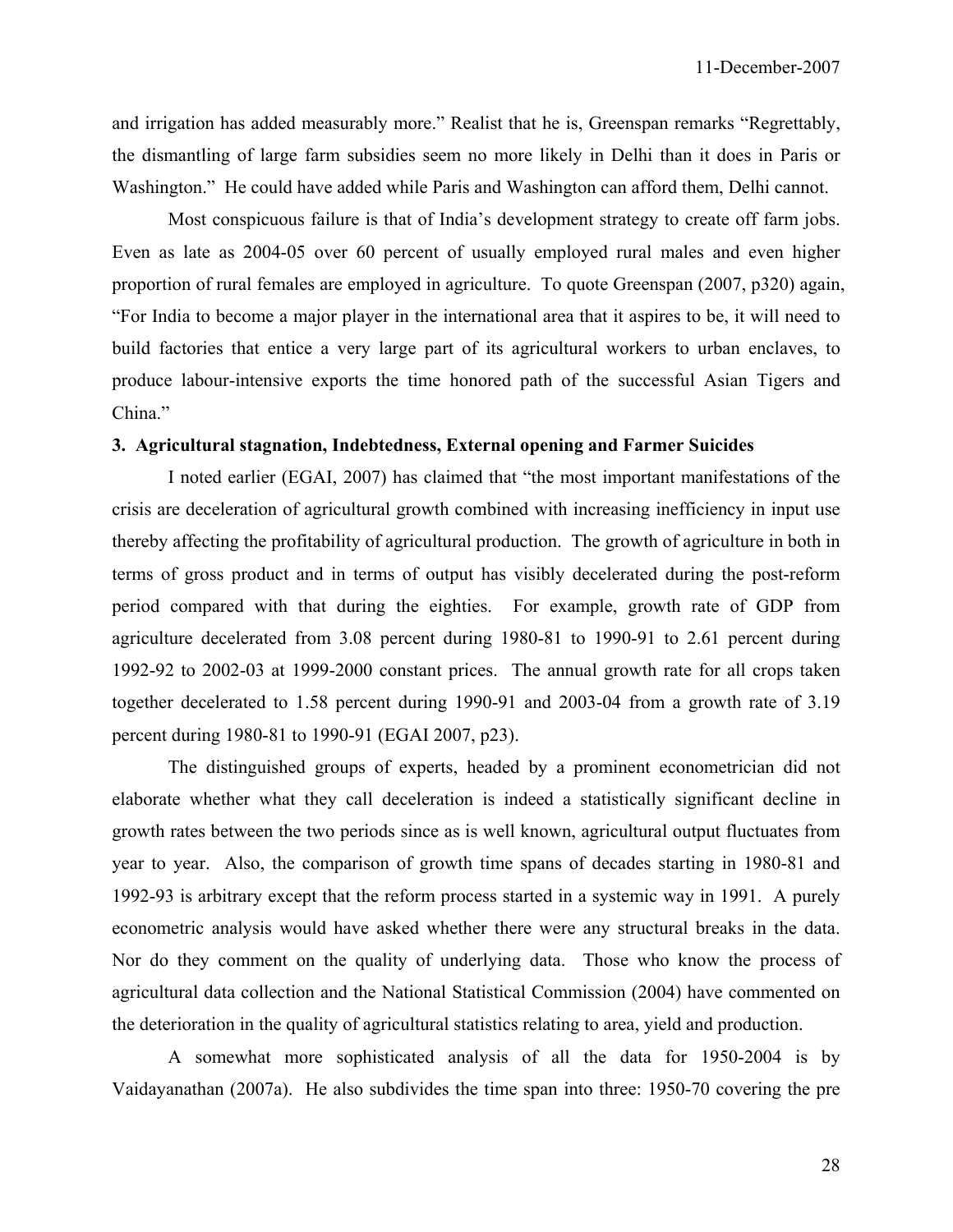and the early phases of green revolution, 1970-87 the period covering dynamic phase of the Green Revolution and 1987-2004 as the liberalization period. Based on the best fitting linear quadratic or log linear quadratic regressions, he finds that:

(i) with output as real gross value added (GVA) in agriculture from National Accounts Series (NAS), gross cropped area (GCA) from Ministry of Agriculture, with yield defined as the ratio of GCA, trend growth rate of output per annum was 2.4% during 1950-70, 2.7% during 1970-87 and 2.5% after 1987. In effect, there was no evidence of a significant deceleration in growth rate of output since 1987, although  $R^2$  of the regression went down from 87% in 1950-70 to 85% in 1987 and 84% in 1987-2004 suggesting an increase in volatility of output over time. Crop area growth trends show a deceleration (negative quadratic term) in each sub-period, but different pace of change as well as the extent of deceleration; progressive and **sharp** increase in volatility around the trend. Vaidyanathan, comes to the appropriately cautious conclusion that, "Based on these estimates the current concerns about a sharp deceleration in growth of output and yields in the past decades would seem misplaced".

 The trends in official indices of gross cropped area, production and yields tell a different story for the period 1987-2004. The annual rate of growth of index production was estimated at around 2.98% in 1950-70 and a lower 2.57% in 1970-87 with no significant trend during 1987- 2004. Growth in area showed deceleration within and between the first two periods, again with no significant trend in the last period. Vaidyanathan finds that the correlation between the series of GVA and indexes of production, etc., put together by the Ministry of Agriculture was higher than 0.95 during the first two periods but dropped sharply in the last period.

 The GVA, by definition, is value added and not gross output. There are well known issues relating to the deflation of nominal value added to arrive at real GVA (e.g., single deflation by the price index of output versus double deflation consisting of deflating nominal value of output by an output price index and subtracting from it the real value of non-factor inputs obtained by deflating their nominal value by an input price index). The Ministry's indexes are derived by weighting output of each crop by its share in gross value of output at base year prices. Although these well known conceptual differences and measurements between the two series are important, the fact that the correlation between them dropped in the third period (1987-2004) after being high in the first two suggests that the problems with data gathering and measurement which always existed have apparently worsened in recent years, a fact alluded to by the National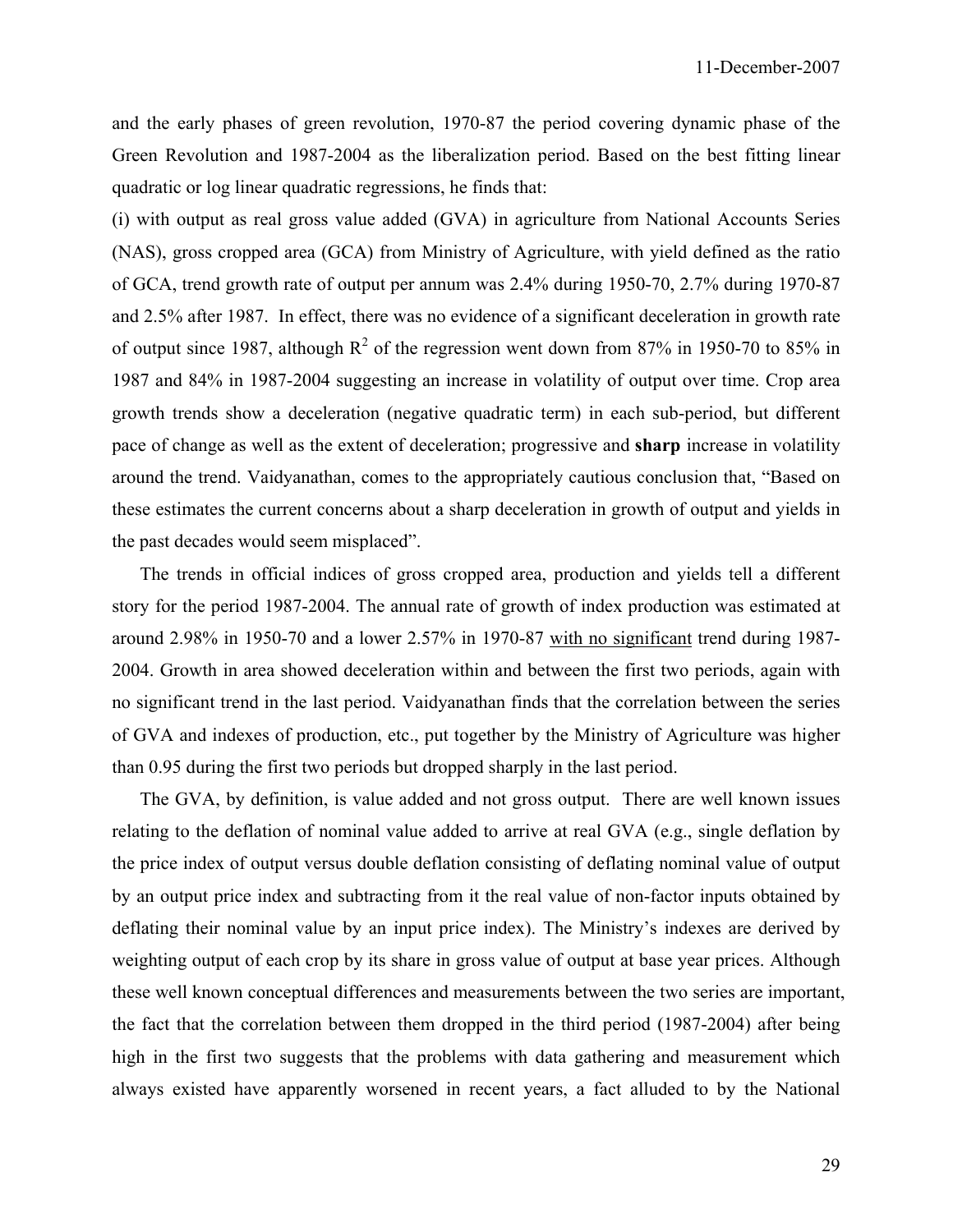Statistical Commission. Vaidyanathan (2007a) is absolutely right in saying that "pending a careful examination of the reasons for the [growing] differences between the series and the possibilities of reconciling them or assessing their relative merits, there is clearly warrant for caution in bringing inferences about recent trends in agricultural growth."

 The decadal surveys by the NSS of assets and liabilities provide a rich source of data on indebtedness of farmers and their access to institutional credit. EGAI (2007) draws extensively on this body of data. I will also draw on these data but very selectively to make a few points on rural indebtedness, sources of borrowing and interest rates in particular. First, the share of cultivators among rural households has steadily declined from 72.4% in 1971 to 59.7% in 2002 (NSS, 2005a, statement 2), with significant interstate variations in the decline. Second, land continues to be the largest component (68% in 2002 and 69% in 1971) of the asset portfolio of cultivators. Interestingly, non-cultivator households have increased the share of land in their portfolio from 32.3% in 1971 to 38.2% in 2002 (ibid, statement 2). Third, although following the nationalization of most commercial banks in 1969, their rural branches increased substantially and after liberalization many new financial products were offered by banks, still the share of financial assets in the portfolio of cultivator and non-cultivator households did not increase from their low values. However because the share of non-cultivator households with higher share of financial assets in their portfolio in rural households increased, the share of financial assets in the portfolio of all rural households rose from 1.1% in 1971 to 2.2% in 2002. Fourth, the incidence of indebtedness (ignoring some minor issues of comparability over time), having drastically declined from 43% in 1971 to 20% in 1981, has increased slowly since then to 27%. There are substantial interstate differences in the extent of indebtedness but the pattern of change over time is broadly similar across states. There is no evidence that the incidence of indebtedness rose much more rapidly in the decade of the nineties than it did in the decade of the eighties (ibid, statement 29). However, the debt-asset ratio of rural cultivator households having declined from 4.13% in 1971 to 1.61% in 1991, increased in the nineties to reach 2.49% in 2002 (ibid, statement 35).

 On sources of borrowing and hence of accumulated debt, rural households (cultivator and non-cultivator) borrowed more than they repaid in 1971-72, 1981-82, 1991-92 and 2002-03, with differences increasing substantially from being relatively small in 1971-72 (NSS, 2006, statement 2R and 3R). The proportion of households reporting cash borrowing, after falling from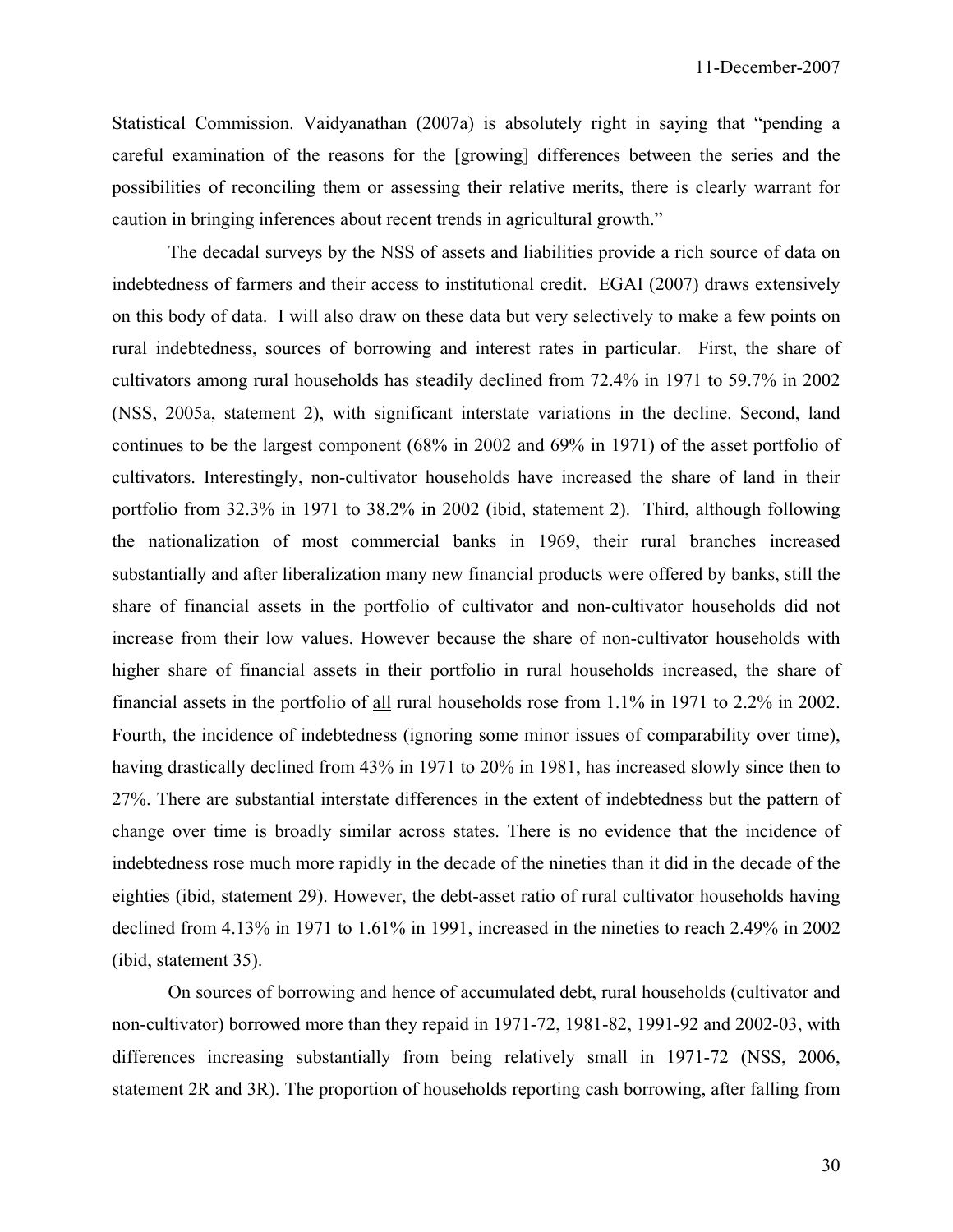29.3% (23.4%) for cultivators (non-cultivators) in 1971-72 to 20.6% (16.7%) in 1981-82, began rising steadily to 22.4% (18.4%) in 2002-03. However, there is no jump in the proportion between 1991-92 and 2002-03. The proportion of cultivator households reporting cash repayments fluctuated without trend. However, the proportion of non-cultivator households reporting repayments increased steadily.

 EGAI (2007, Table 3.2) reports that the share of institutional sources in the debt of cultivator households rose from 7.3% in 1951 to 61.1% in 2002, the most dramatic increase being from 31.7% in 1971 to 63.2% in 1981 after the nationalization of banks in 1969. Since 1981 it has fluctuated without trend. The share of moneylenders, having fallen from 69.7% in 1951 to 16.1% in 1981, began increasing thereafter, particularly in the nineties from 17.5% in 1991 to 27.8% in 2002. Also debt incurred for productive purposes (farm and non-farm businesses), after having risen from 40.1% in 1961 to 71.6% in 1981, has fallen to 67.9% in 2002. Of the 8.7% increase in the proportion of non-productive debt between 1981 and 2002, 7.7% was accounted for by increase in household expenditure. Clearly, both the rise in the share of moneylenders in debt after 1991, and in the increase in the incurring of debt for household expenditures are undoubtedly disquieting. Also, as noted earlier, the incidence of indebtedness also increased after 1981, although there is no evidence of acceleration in the increase in the nineties. However, the debt/asset ratio of rural cultivator households, though it also increased in the nineties, is still very modest at 2.49% in 2002. In sum, the farmer indebtedness picture in the aggregate has indeed deteriorated in the nineties. There are also substantial interstate variations in almost every dimension of indebtedness and its trend over time. Unfortunately, EGAI (2002) does not attempt the undoubtedly difficult deep causal analysis. To the best of my knowledge no such analysis exists either in the vast academic literature either.

 The proportion of cash debt that was interest-free has declined from 18% in 1981 to 8% in 2002. The dominant share continues to be debt with a simple interest rate and it has remained stable at around 69%. Debt at compound rates of interest has doubled from 11% in 1981 to 21% in 2002. Of the 69% of debt on simple interest in 2002, only 25 % were at a simple rate of interest of less than 15% per year. Of the 21% of debt on a compound interest rate basis, 10% were at interest rates between 10% and 15% and another 10% at interest rates above 15%. Interest on rural cash debt from non-institutional sources was basically three: 18% free of interest, 33% at rates below 20% and 25%, and 40% at an exorbitant 40% or above. Interest on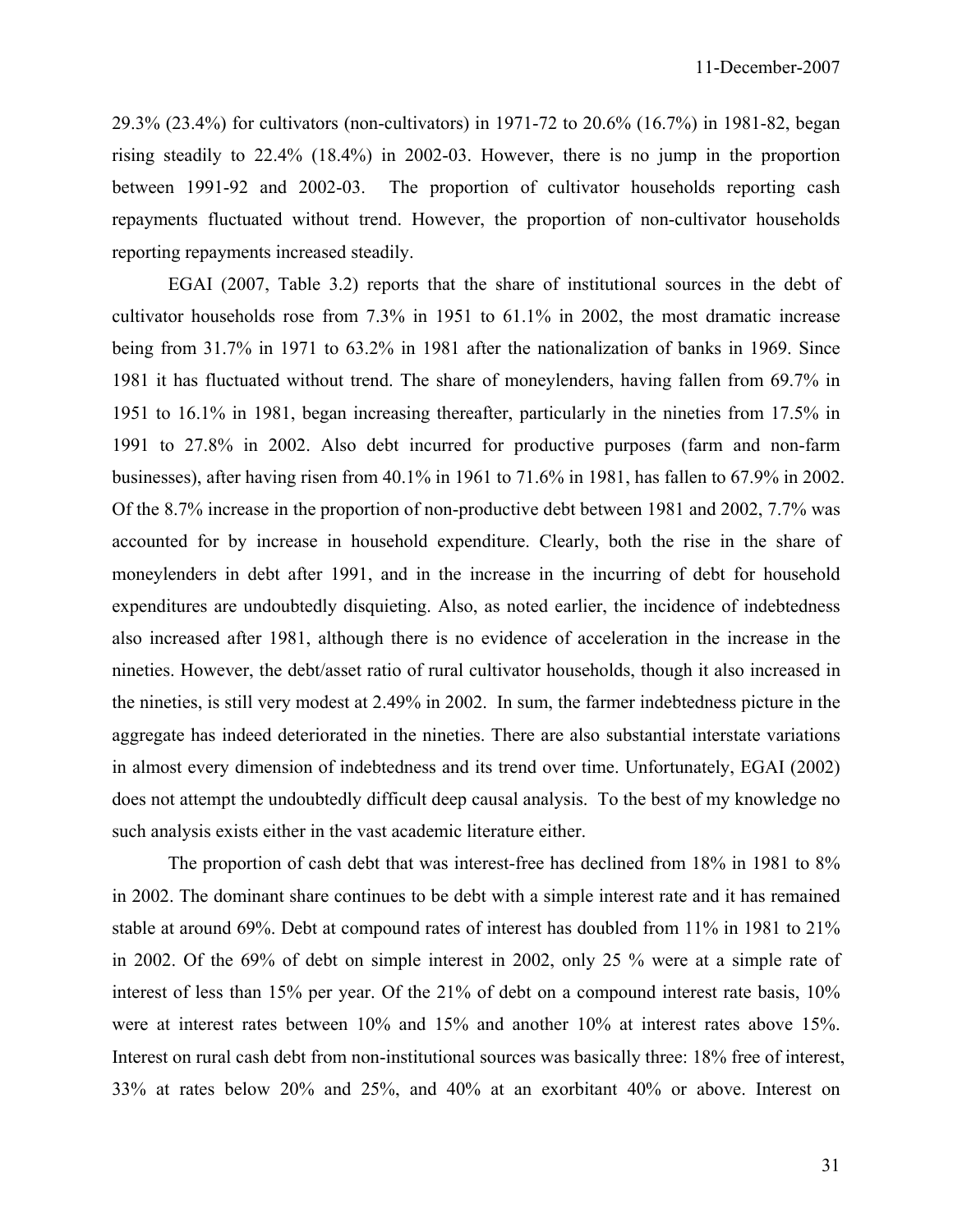institutional debt was concentrated at two levels: 57% of debt was at rates between 10% and 15% and another 34% at rates between 15% and 20%. Clearly, the growth of the share of moneylenders in the debt after 1981 and the high rates of interest they charge make the evolving debt scene even more disturbing.

 Turning to the post-reform trade liberalization and agriculture, EGAI (2007, p. 30) claims "Agricultural trade has been gradually liberalised beginning with mid-1990s. All-India product lines have been placed under Generalised System of Preferences (GSP). By 2000, all agricultural products were removed from Quantitative Restrictions (QRs) and brought under tariff system. Canalisation of trade in agricultural commodities through state trading agencies was virtually removed and most of the products are brought under Open General Licensing (OGL)."

 First of all, the term GSP is used in the documents of GATT/WTO to denote tariff preferences granted by developed countries on imports of a subset of commodities imported by them from a number of developing countries. It has nothing to do with India's tariff regime. What the experts must have had in mind was that with the Uruguay Round Agreement on agriculture, all restrictions on agricultural imports were converted into their presumed tariff equivalents. As is well known, many WTO members including India took advantage of this process to set tariff bounds on agriculture at very high levels, so that with these high bounds and the reduction in them that they committed to as part of the agreements had no effect on actual applied tariffs on a most favored nation (MFN) basis. For India, the simple average bound tariffs by India on agricultural products was a whopping 114.2%, while the actual average applied level on a MFN basis in 2005 was only 37.6%. Nearly 90% of the bound tariff rates exceeded 50% (WTO, 2007).

 Since the government has the freedom to raise applied tariffs to their bound levels at its discretion, a large gap between applied and bound levels creates uncertainty about trade policy. The expert group did not elaborate as to when canalisation was actually removed. As recently as in 2001 when mounting stocks led the government to allow exports of foodgrains, private traders needed permission to export. Even in 2007, to go by media reports, government has "allowed" wheat to be imported. An appropriate characterization of India's trade policy with respect to agriculture, is that it is primarily driven by short-term domestic price trends, with a rise in the domestic price of onions or of raw cotton leading to a ban on their exports, or rise in domestic prices (or stocks) of rice or wheat leading to their import (export). The variation in trade policy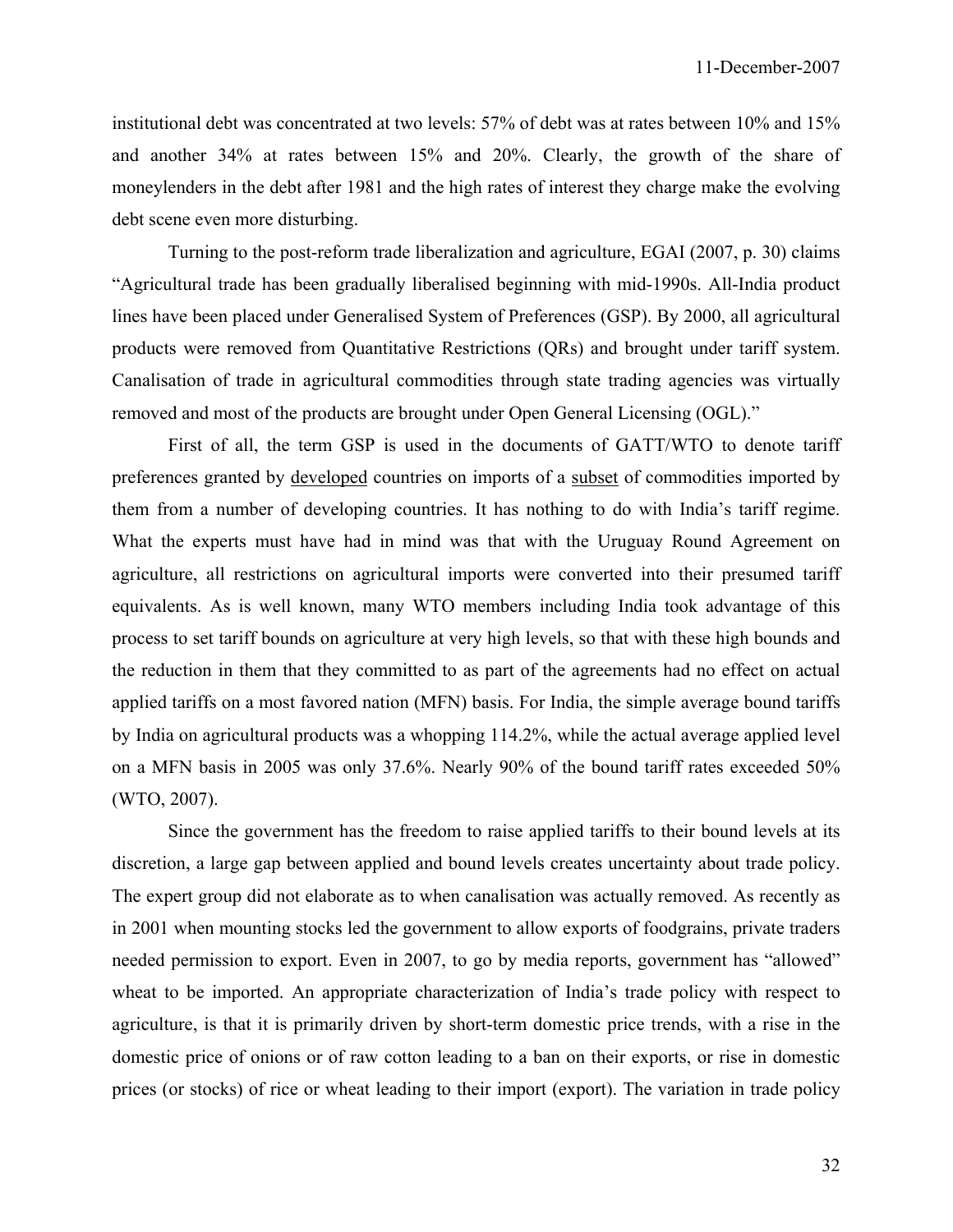with respect to vegetable oils is another example of short-term considerations influencing them. There is as yet no long-term liberalized trade in agriculture. Moreover, India did not have to do anything with respect to its domestic support measures to agriculture since these were within the limits set in the Uruguay Round. Whether the situation will change against India in any agreement on agriculture in the Doha Round, is pure speculation, as of now. The expert group clearly did not convincingly establish that India's trade liberalization which was not significant contributed to the crisis.

 Gross Capital Formation in agriculture (GCFA) as a percent of agricultural GDP, both at current prices rose steadily from 10.3% in 2000-01 to 14.1% in 2005-06, having fluctuated around an average of 9.5% between 1990-91 and 2000-01 and 9.5% in the nineties before then.(EGAI 2007, Table 1.11) Because of the more rapid growth in non-agricultural GDP, GCFA as a proportion of GDP declined from 1.92% in 1990-91 to 1.37% in 1990-00 according to old GDP series and from 2.2% in 1999-00 to 1.9% in 2005-06 according to new GDP series (MOF, 2007, Table 8-19). The decline had begun in the 1980s when rapid growth in nonagricultural GDP began. The share of public sector in GCFA increased from around 18% to 24% between 1999-2000 and 2005-06, having declined from its high value of 43.2% in 1980-81. (EGAI, 2007, Table 1.11) The decline in public sector GCFA is partly due to the decline in public sector investment as a share of GDP during the period from the late 1980s. The fact that GCFA as a proportion of GDP did not decline in recent years, largely due to rises in private investment, which is widely believed to be more production than private investment, suggests that the argument that decline in GCFA is a contributory factor to the crisis is not consistent with the data.

 Among the contributory factors of the agrarian crisis cited by EGAI (2007), agricultural indebtedness seems to have some firm empirical support. Deceleration in output growth is not firmly established. Per capita net availability of cereals and pulses has fluctuated with no pronounced downward trend (MOR, 2007, pp. 5-21). It did not decline as claimed by Athreya (2007). I have already noted that the evidence of a decline in terms of trends for agriculture asserted by EGAI (2007) is unconvincing. In fact the ratio of manufactured price index, in the wholesale price index has shown a declining tendency since 1993-94, suggesting an improvement of agriculture's terms of trade (MOF, 2007, pp. S-64). The case of trade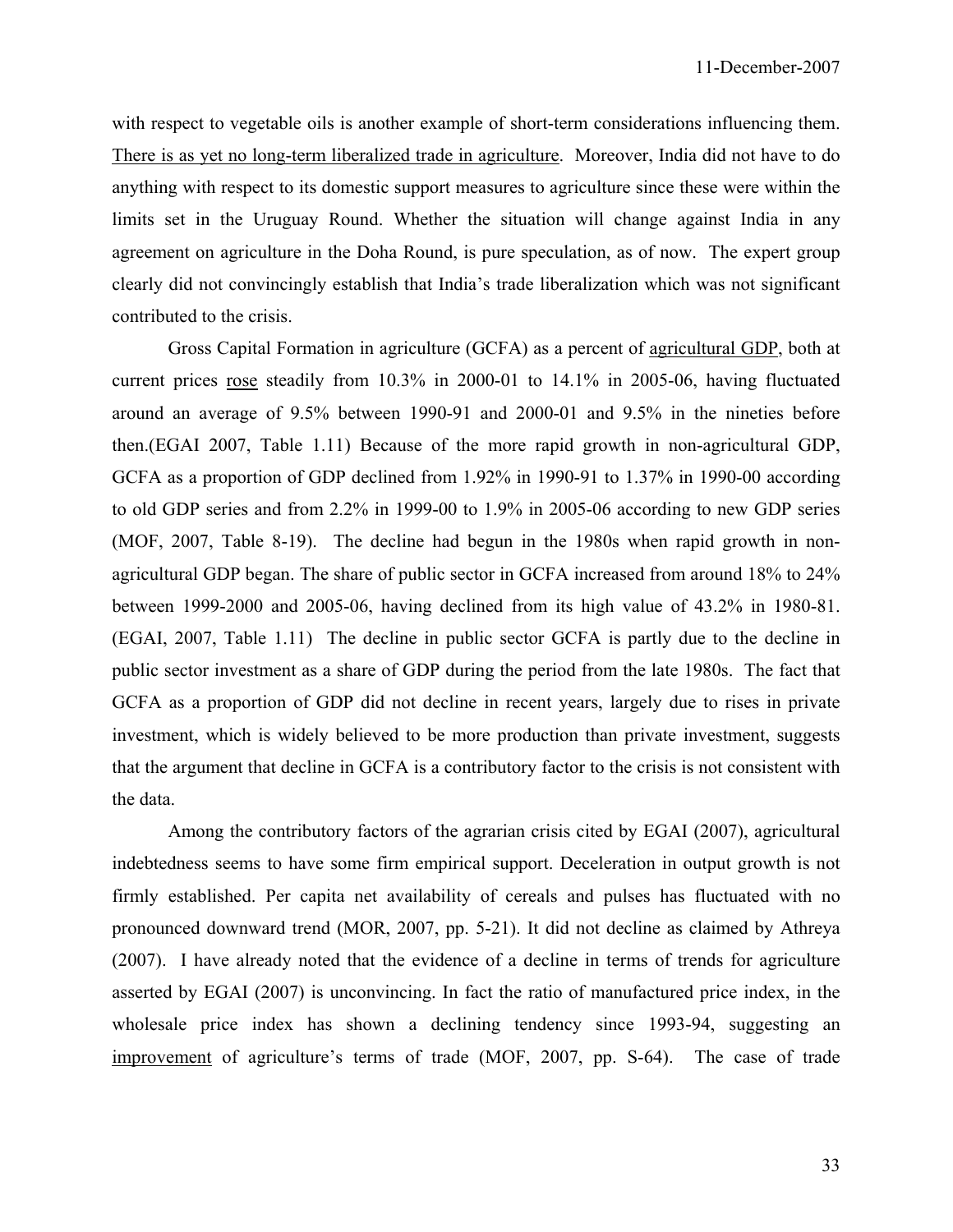liberalization and decline in public investment in agricultural having contributed to the crisis is not supported by the data either.

 Finally turning to the tragic farm suicides, the data analyzed descriptively by Nagaraj (2007) and cited in Sainath (2007a-2007d) are indeed alarming. However, only tables from Nagaraj (2007) are available and until the full paper is available, it is impossible to say whether a deeper-causal analysis would be included in the paper. A number of papers on the suicides have been published in the *Economic and Political Weekly* as well. EGAI (2007, Chapter 4) also discusses the available data. Among the studies, the only study that attempts an analysis of the factors that might be associated with the likelihood of an individual committing suicide is IGIDR (2006). EGAI (2007) cites some findings from this study in Chapter 4. The study refers to sociological (e.g., precipitating items) and neurological (e.g., predisposition to suicide) aspects of suicide, but its empirical analysis touches on only a few socioeconomic factors that might be involved but not in any depth. No information on neurological aspects was available to the analysts. The methodology of the study was deliberated at a workshop in which economists, sociologists, a psychiatrist, bureaucrats and media persons participated. It was largely based on a primary survey consisting of three components: household interviews, focus group discussion and village level information. The analysis was based on interviews of households of 115 suicide victims spread across 105 villages from Amaravati (1), Wardha (21), Washim (29) and Yavatmal (60) districts of Maharashtra. Based on group discussions conducted in the villages, the study put together a control group of households that had not experienced a suicide but were similar to the households that had experienced a suicide in terms of ownership of land and other assets. In all, 106 control households were identified in 103 villages. The households that had experienced a suicide cannot obviously be a random sample of the households from the villages studied, nor can the control group of households since they were in fact chosen to be comparable to the other households. Since most findings of the study are based on a comparison of the two groups of households, because of the non-random aspects of the samples one cannot generalize of the results of the comparison to the population of households of the study villages.

The study had the following objectives:

- ∗ To analyze the agrarian scenario in the selected districts of Wardha, Washim and Yavatmal.
- ∗ To look into the trends and patterns of the recent suicide scenario in Maharashtra.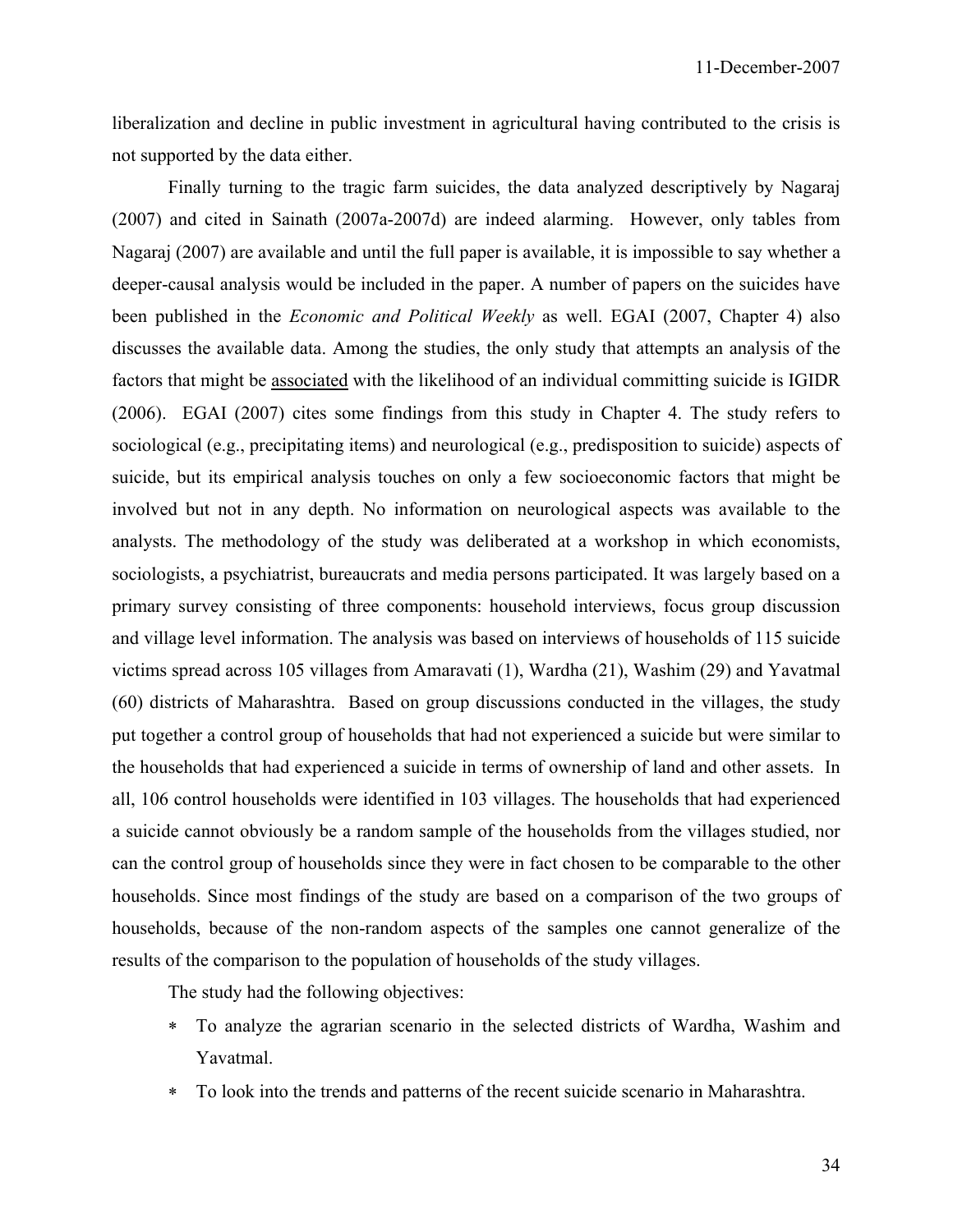- ∗ To study the nature and extent of indebtedness among deceased farmers.
- ∗ To identify and examine other socio-economic factors leading to suicidal death by the deceased farmers.
- ∗ To compare the suicide (case) with non-suicide (control) households.
- ∗ To suggest policy measures.

 It turns out cotton is the traditional cash crop in the selected districts. The study shows that profitability of cotton cultivation has been declining over the years and attributes the decline to high subsidies by the USA leading to price distortions, low import tariffs in India and the failure of the monopoly cotton procurement scheme in Maharashtra. "Withdrawal of the state is evident from declining public investment in agriculture, poor government agricultural extension service, diminishing role of formal institutions in rural financial markets among others." Unfortunately, the study does not substantiate any of these claims.

 The age-adjusted suicide mortality rate (SMR) per 100,000 of population has remained in the range of 20-21 for males since 2001 while that for females has been declining since 1999. However, SMR for male farmers trebled from 17 to 53 between 1995 and 2004. Difference in incidence of suicides across caste and size-class of land holding are not statistically significant, though the rates for scheduled caste and scheduled tribe and for marginal and small farmers are slightly higher. Based on police records of cases of suicide, for male (females), 31 percent (41 percent) of suicides are attributed to family problems, 24 percent (20 percent) due to illness other than insanity, and 23 percent (20 percent) due to miscellaneous reasons. Economic problems accounted for 11 percent of small farm males and 3 percent for females. The study is rightly cautious not to over-interpret these data since attributing to a single cause of an event which could have many interrelated causes could be highly subjective and can lead to measurement biases and errors.

 Of the fourteen risk factors identified in the 111 suicides studied, the most frequent (87%) was indebtedness along with the associated harassment for repayment of loans, with next most frequent being deterioration in social status (74%). Crop failure was associated in 45% of the suicides. Most of the remaining 11 factors related to personal or family problems including illness. At a minimum (maximum), at least 2 (at most 9) of the 14 factors were associated with the 111 suicides, the average being 4.8. The study estimated a step-wise logistic regression of log odds of a household experiencing suicide. Outstanding debt and not owning a bullock are the two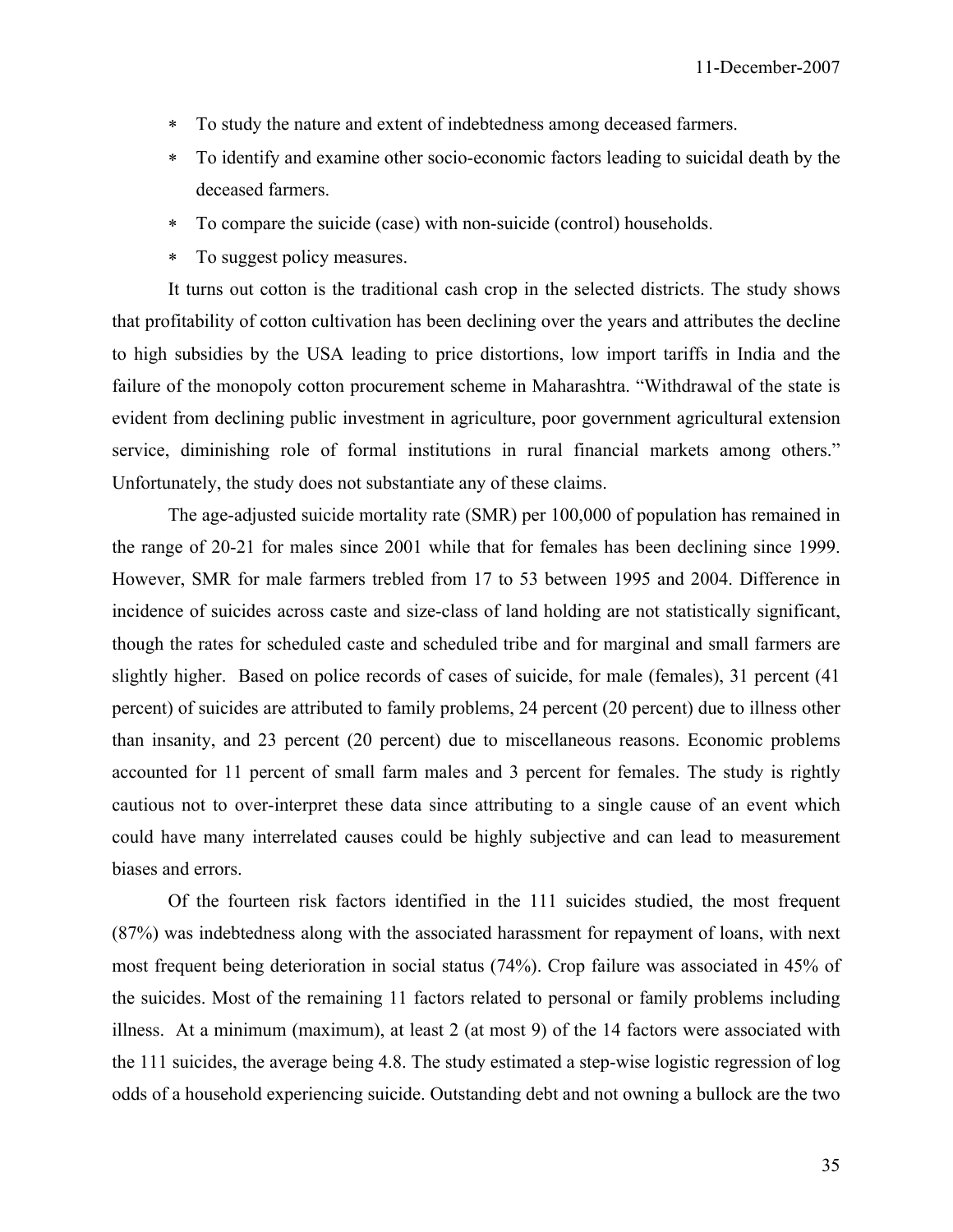variables that raise the odds significantly. However, in the regression restricted to household pairs with similar land holdings, only debt per acre is significant. On the other hand, in the regression restricted to same caste household pairs, not owning a bullock and family size are statistically significant. If we restrict the regression to pairs of households with similar land holdings and the same caste, only not owning a bullock is significant.

 Unfortunately, not much can be inferred from the study about the agrarian crisis as being a contributory factor to rising suicides. After all any one, farmer or one with a non-farm occupation, can accumulate debt for many reasons that he or she cannot service. While not owning a bullock is a serious constraint for a farmer, it is often the case that farmers sell off their bullocks to repay debt or when faced with a serious adverse shock to their income.

 Contrary to simplistic assertions that the burden of debt and trade liberalization are the main causes of suicides, Vaidyanathan's (2006) analysis shows that no more than 20% of households were indebted even in the states where suicides are high or have been affected by import liberalizations. Also import liberalization that occurred was not due to India implementing its commitments under the WTO Agreement on agriculture, which, as noted earlier, did not require India to reduce its subsidies and India's commitment to reduce its high bounds on tariffs had no effect on actual tariffs.

## **4. Summary and Conclusions**.

It is widely believed that India is in the midst of an agrarian crisis. The Expert Group on Agricultural Indebtedness appointed by the Ministry of Finance and Chaired by the eminent econometrician Professor R. Radhakrishna, former Director of the Indira Gandhi research Institute for Development Research, Mumbai, on page 13 of its report of July 2007 firmly asserted that "Indian agriculture is currently passing through a period of severe crisis…the crisis has assumed a serious dimension since the middle of the 1990s. One of the tragic manifestations of the crisis is the large number of suicides committed by the farmers in some parts of India."

The Expert Group and contributors to the growing literature on the crisis have attributed the crisis to several factors: the role of systemic economic reforms of 1991; the opening of the Indian economy to external competition and investment after decades of insulation; the impact of India's implementation of its commitments under the Agreement on Agriculture of the Uruguay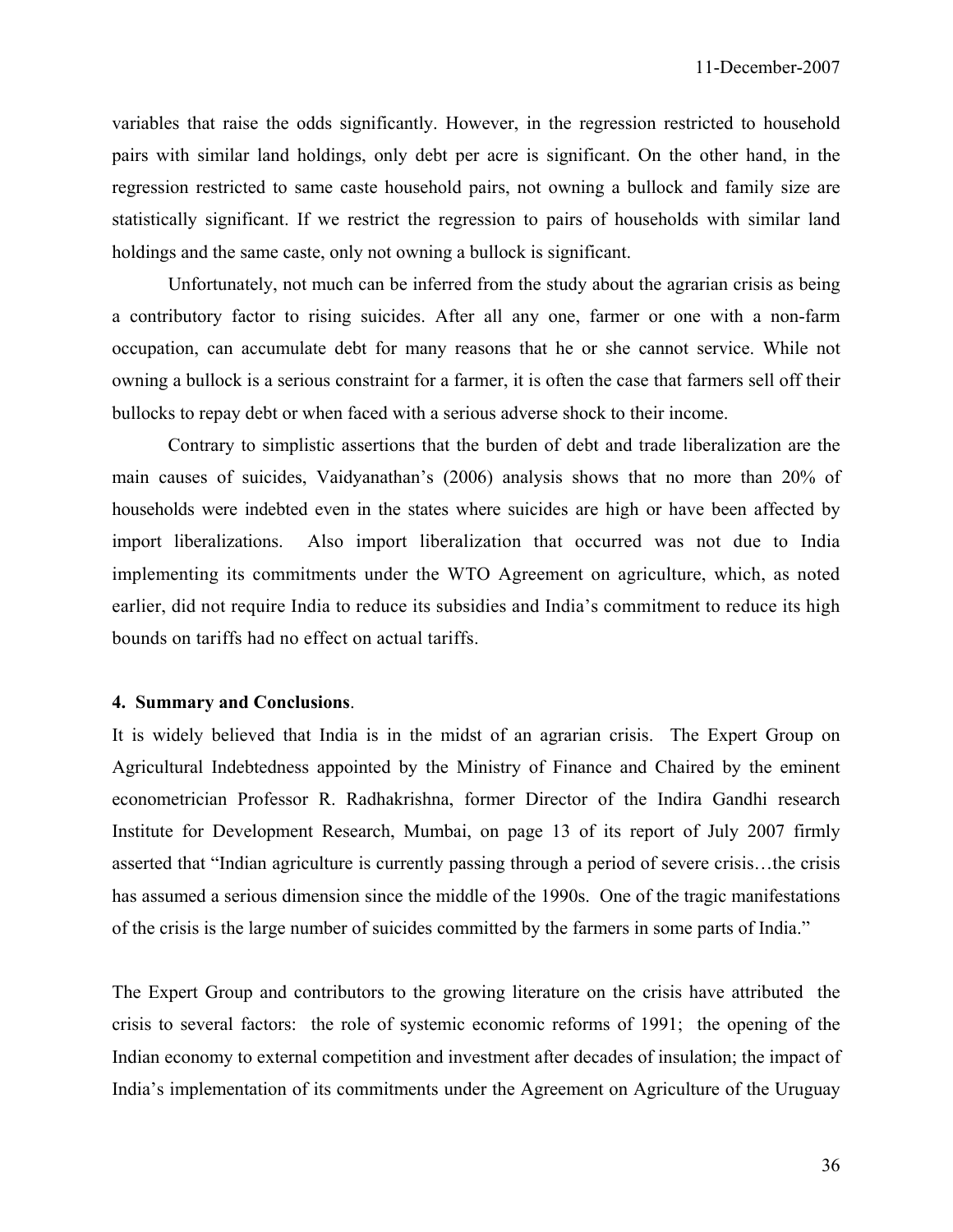Round of Multilateral Trade Negotiations; neglect of Agriculture in the planning process since the mid 1980s; the decline of public investment in agriculture; slowing of the rate of agricultural output; stagnation of yields per hectare of land and growing indebtedness of farmers.

The empirical evidence offered in support of most of the factors identified in the literature and by the expert group is weak, if not nonexistent, with one notable exception, namely growing farm indebtedness. First, the process of reforms covered the external, financial, fiscal, and industrial and infrastructure sectors and most of the reforms did not directly impinge on the agricultural and rural sectors. Of course the reforms could have affected the two sectors indirectly – for example, fiscal reform and consolidation could have affected public investment in agriculture adversely. It is true that aggregate public investment as well as agricultural investment as a share of aggregate GDP fell in the 1990s. However fiscal consolidation in the form of reduction in fiscal deficits as a per cent of GDP happened only in the first half of the nineties after which the process was reversed. Moreover, faced with the task of reining in growth of public expenditures, the authorities chose to do it through cutting capital rather than current expenditures. For example there was no significant reduction in subsidies as a per cent of GDP. This being the case, it is not convincing to argue that fiscal reform forced a reduction in public investment in agriculture. Moreover agricultural investment as a per cent of agricultural GDP in rose since 200-01. This in turn implied that the reduction as a per cent of aggregate GDP was due to faster growth in non-agricultural GDP relative to agricultural GDP. Also the growth of private investment in agriculture in large part mitigated the effects of the fall in public investment. To the extent that private investment is more productive than public investment, even if it did not substitute rupee for rupee of public investment, it could still have largely, if not more than, offset the output loss from the reduction in public investment.

The Expert Group seems to have misunderstood India's commitments under the Agreement of Agriculture of the Uruguay Round. Contrary to its assertion, according to the WTO's Fourth Review of India's Trade Policy early in 2007, even as of April 1 2006, canalization and state trading covered foreign trade in rice, wheat and other food grains and some vegetable oils. Although quantitative restrictions on imports were removed in 2002, after an adverse decision against their use by the WTO's Dispute Settlement Mechanism, many agricultural imports are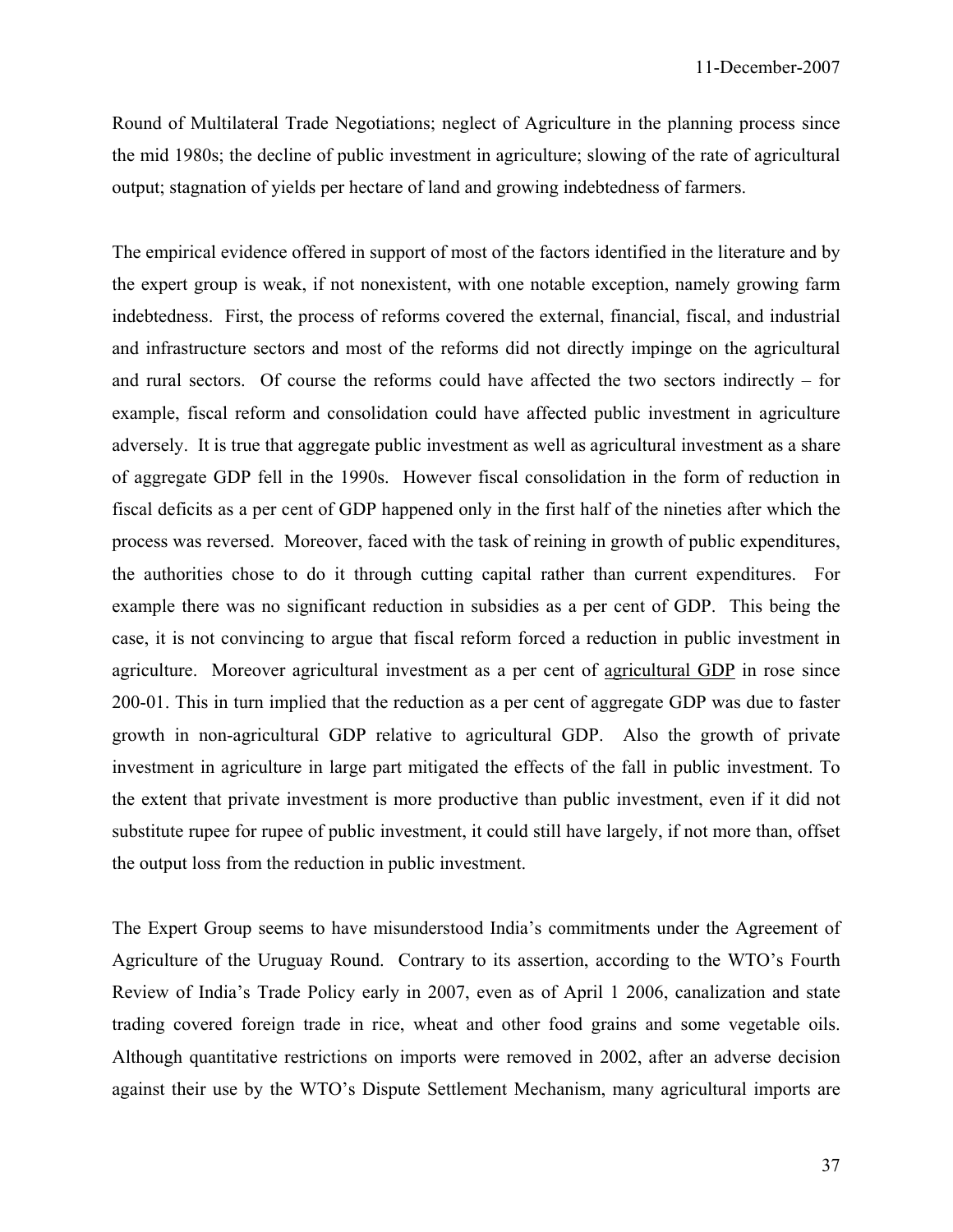included among the 300 items whose imports are being monitored since they are considered sensitive. WTO's Review points out that tariff continue to be used in support of the overall goals of food self-sufficiency and price stability. The tariffs are raised or lowered from time to time depending on domestic market conditions. India bound its tariffs on agricultural products at a very high level in the Uruguay Round (simple average of 114.2%). With the average applied MFN tariffs in 2005 being 37.6%, there was plenty of room to raise tariffs (up to the bound level) or down (to zero) according to the Government's discretion. Under the circumstances, it is inappropriate as well as a wild exaggeration, to claim that import competition from the implementation India's commitments at the WTO have contributed to the agrarian crisis.

Prima Facie, it would seem that agricultural output growth had slowed in the 1990s as compared to the eighties. But other than the fact that reforms were initiated in 1991, there is no particular reason for this periodization and comparison. A more convincing periodization of the period 1850-2004 by Vaidyanathan (2007), into pre and early green revolution periods (1950-1970), the dynamic and mature phases of the green revolution (1970-1987) and economic liberalization (1987 -2004) leads to different conclusions, depending on whether data on real gross value added by agriculture (GVA) from National Accounts or the Index of Agricultural production of the Ministry of Agriculture is used in the trend analysis. While GVA data not support the hypothesis of growth deceleration either in output or yield per hectare of land in the period 1987- 2004, the analysis with the Index does. As Vaidyanathan rightly observes, given the conceptual differences between the two data series and the well known deterioration in agricultural data collection and compilation, without an in depth analysis of the differences between the two data series, it will be premature to conclude that the hypotheses of growth deceleration and its contribution to the agrarian crisis, are well founded. Moreover, the data in the latest Economic Survey do not show any downward trend in the nineties in the per capita availability of cereals and pulses.

The NSS data show that the incidence of indebtedness among farmers has increased slowly from 20% in 1981 to 27% in 2002, although there is no evidence of a faster rate of increase during the decade of the nineties. Moreover, the share of the institutional sources of credit has been fluctuating since 1981 after rising dramatically from 31.7% in 1971 to 63.2% in 1981, in part due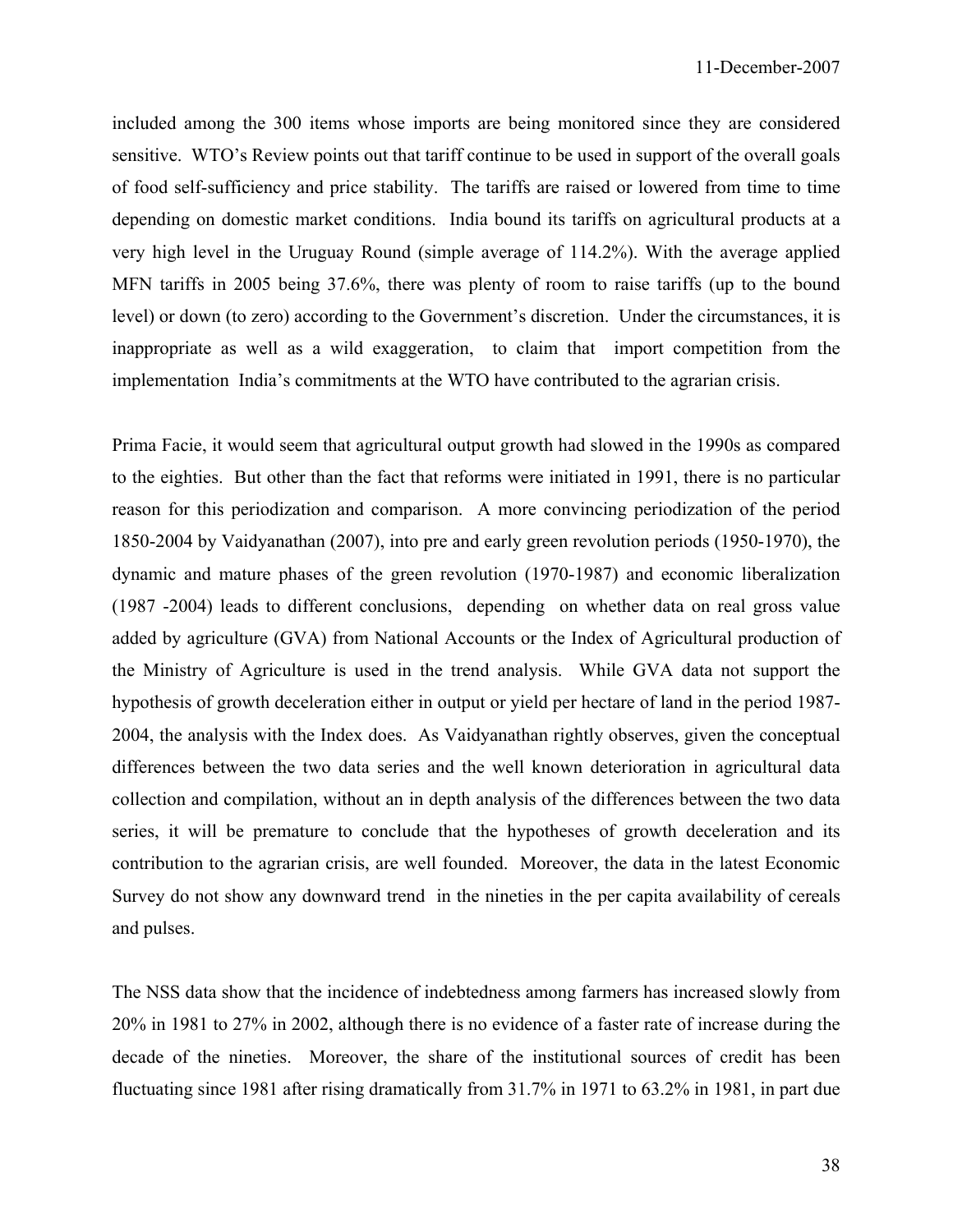to the expansion of bank branches in rural areas after nationalization of banks in 1969. Unfortunately the share of money lenders, having fallen from 69.7% in 1951 to 16.1% in 1981 began rising thereafter reaching 27.8% in 2002. Debt incurred for production purposes also declined after 1981, most of the decline being accounted for by increase in debt-financed household expenditure. Thus the rise in the incidence of farm indebtedness, the share of money lenders as a source of debt finance and in the use of debt for financing household expenses is disquieting. However without a casual analysis of these trends one cannot draw a firm conclusion that they contributed to the agrarian crisis. Nor can one dismiss the hypothesis that they did. But EGAI (2007) attempted no casual analysis nor have others, to the best of my knowledge. I do not offer one either.

The contention of this paper is that the current agricultural situation, whether one describes it as a crisis or not, is the inexorable consequence of India's development strategy since 1950 until the systematic reforms of 1991. This strategy completely ignored the lesson of economic history that successful development involves transformation of the economic structure through massive shift of work force and population away from low productivity use in agriculture and primary activities and into manufacturing and other tertiary activities. India's industrialization focused on capital intensive import substitution across the board with emphasis on the development of heavy industries and insulation from world markets. This inevitably led to more than 60% of the rural work force still being engaged in agriculture and allied activities in 2004-05 after five decades of industrialization.

This contention is confirmed by the history of agrarian reforms since independence. Other than the abolition of intermediary tenures, soon after independence, attempts at reforming land ownership and tenancy have not been very effective. These were founded on the expectation that a growing absolute number of people and worker will continue to depend on land. In any case land reforms did not significantly change the distribution of land ownership and tenancy. Concentration in ownership holdings did not change and that in operational holdings has remained unchanged since 1970, after having risen somewhat from its level in 1960-61.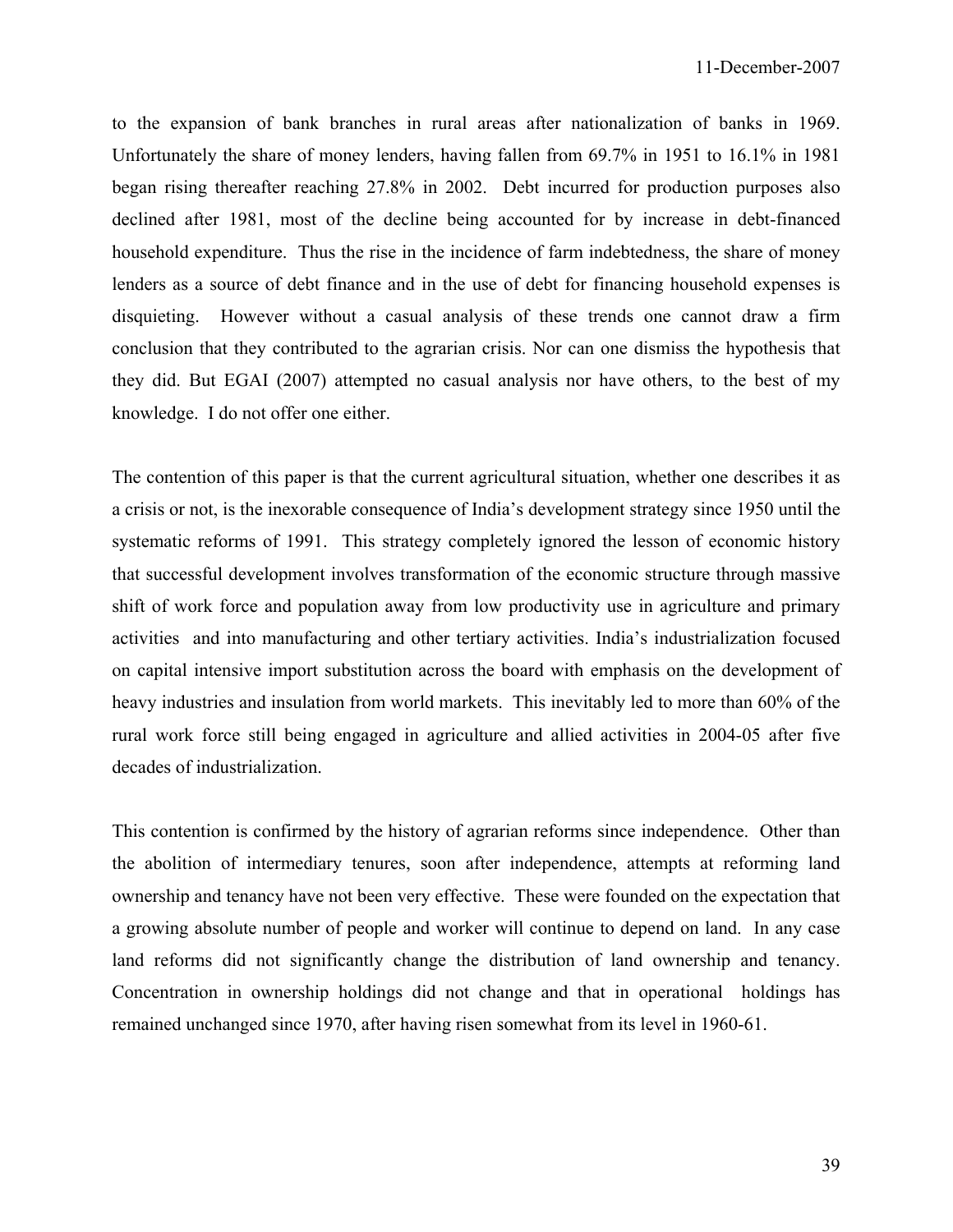The set of interventions introduced in the seventies to support the adoption of HYVs, primarily of rice and wheat, was driven by the need to attain self-sufficiency in food grains. While successful in achieving it, the interventions by their very design created vested interests that successfully lobbied for their perpetuation and increase. The net result was an increased burden on the fisc of subsidies to food, fertilizers and electricity. The interventions associated with the PDS for food grains, motivated primarily by consideration of social justice and providing access to food for the poor, were not cost effective as compared to other potential policies for achieving the same objectives with the intervention. The political economy of PDS also precluded reforms of the system to make it more cost effective. Most importantly, the two sets of interventions associated with the PDS and self-sufficiency in food promoted concentration on cereal agriculture rather than diversification into other crops. The net result is that while consumer demand is shifting away from cereals, the policies on the supply side are still focused on cereals.

The focus of future policies has to be to promote labour intensive industrialization in rural and urban areas to supply rising domestic and global demand. Although the growth of the service sector, particularly that of IT enabled services, has been impressive, it would be fool hardy to believe that service sector growth alone would bring about the needed economic transformation in the long run. Of course in short to medium run, policies for increasing agricultural productivity and relieving farm distress would be appropriate.

The Eleventh Five Year Plan has increased the allocation of resources for agriculture significantly as compared to the tenth plan. An increase in resources, if is not accompanied by policy changes that make the rise of resources more effective than in the past would obviously limit what can be achieved with the increase. Vaidyanathan's (2007 b) notes on the agricultural strategy in the eleventh plan emphasizes this point, through he does not phrase the issue in this way. He points out that the plan's target of achieving a 4% annual growth of agricultural output is very unrealistic as compared to the growth record of 1950-2004 or of recent decade or no. Of course, past growth record is no predictor or a constraint on a more ambitious future growth target, if the latter is associated with the new set of policies different from the past to support. After all, India was able to accelerate its GDP growth significantly since the eighties as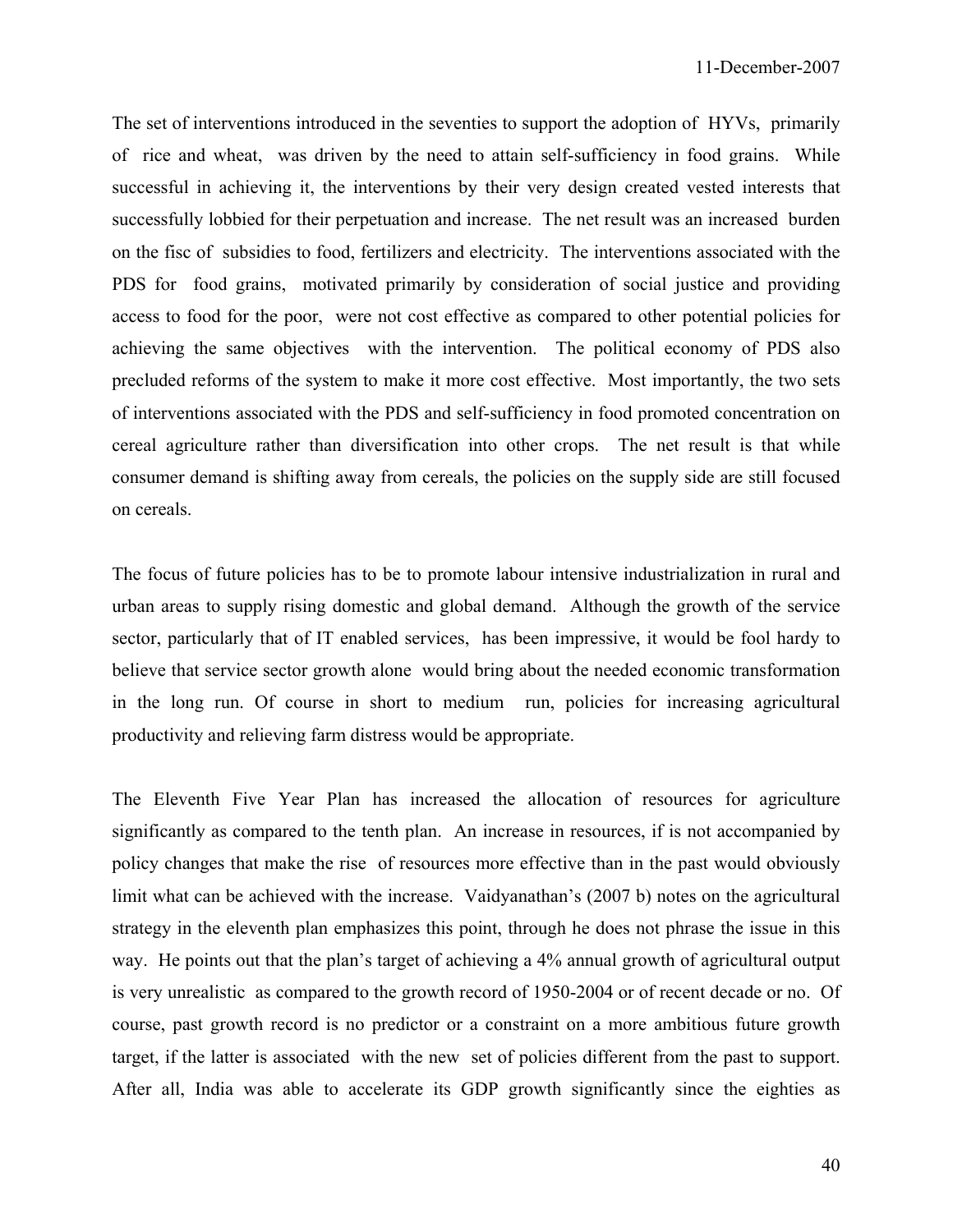compared to the so called "Hindu rate of growth" of around 3.75% per year during 1950-80 with hesitant reforms in the 80s and systematic broad based reforms after 1991 that broke decisively from the earlier development strategy. My reading of Vaidyanathan's notes suggests that the policies proposed in the plan do not differ radically from those of the past, but are merely "more of the same". He stresses the institutional weaknesses have limited the effectiveness of past policies. For example, availability of adequate moisture is a major constraint on the use of yield raising (land augmenting) technologies. But given the large share of rainfed areas and the deterioration of land quality through imprudent use of water in irrigated areas (in large part due to policy created incentives) a shift away from current irrigation practices and from the pattern of investment in creating investment capacities is called for. The plan is focused mostly on accelerated expansion of irrigation facilities. Vaidyanathan is on target in saying that none of these could be deemed new programmes and in the past their implementation has been plagued by serious deficiencies due to lack of accountable and transparent implementation. The plan offers no evidence to believe that these deficiencies have been eliminated.

Vaidyanathan argues that "the notion high output prices and input subsidies protect the incomes and livelihood is misplaced. The best way to raise rural in assess and employment is through increasing agricultural productivity" I would argue that although policies to increase agricultural productivity are no doubt desirable, the problem for raising incomes and livelihoods the rural poor consisting of non-viable farmers and landless cannot be solved without enabling them to abandon agriculture as an occupation and to engage in more productive off farm activities, many of which would be rurally based .

The generation of oft employment activities at an adequate pace and amount will not come about without a change in industrialization and foreign trade policies. Also without efficiently functioning land markets and distortion free markets for agricultural inputs and outputs, the small land owners will not be able to divest their land holdings and the needed restructuring of farms into viable holdings will not come about. Had there been an efficient system of land ownership records and a network of thick and efficient markets for land, anyone wishing to acquire land currently in one private wise (for example in farms) for another private use (say in SEZs) would have been able to do so at a fair market value without the state having to intervene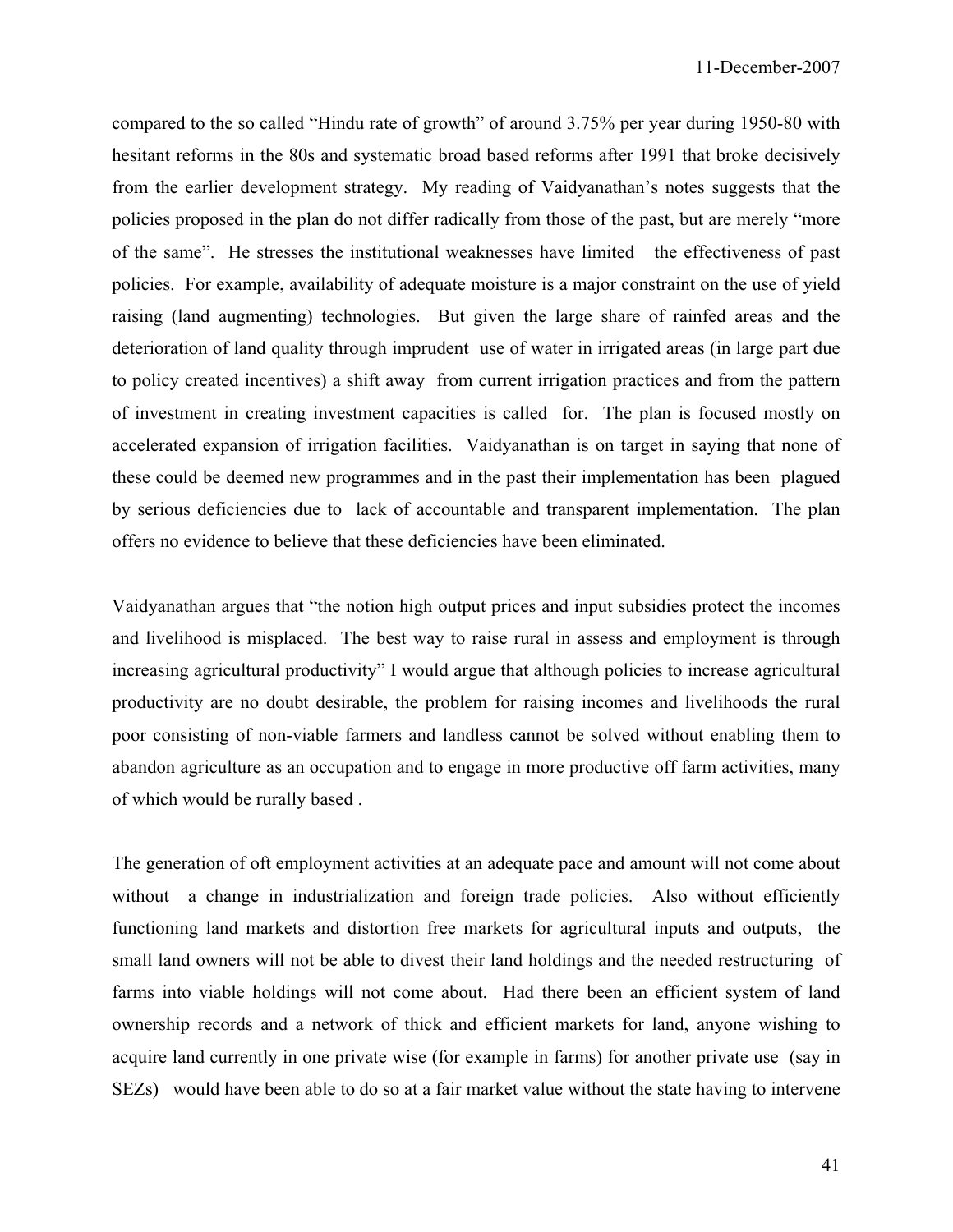in a heavy handed and inequitable fashion. Slogans such as no farm land should be allowed to be put to any other use are mere slogans without rationale. A rational policy would insist on land being put to its best social use either for farming or elsewhere.

Even after the reforms of 1991 on that decisively broke away from insulation from world markets, India is still one of the most protected among developing countries. Our bound tariffs are high and much above their applied levels particularly compared to China. FDI inflow to India is far less as compared to China. Above all the way China has used FDI in its exporting activities to become the world's third largest exporter and in gaining in market shares particularly of labour intensive manufacturers as compared to India is remarkable (Tables 6 and 7) Fenestrate and Hong (2007) attribute to Dooley et al (2004) the suggestion that China needs to create jobs for 200 million persons from the countryside or 10-12 million per year in the urban areas, and growth in exports will explain about 30% of those employment gain. Fenestrate and Hong (2007) in their evaluation of Dooley's suggestion find that export growth during 1997-2002 accounted for a third of the employment growth of 7.5-8 million workers per year. Although during 2002-05 exports grew faster, and in principle explain the entire employment growth, taking into account the employment generation from the rise in domestic demand, especially for investment, exports still accounted for a third of the total employment. The two authors do not say whether part of the investment growth was itself induced by export growth. Still 2.5 million a year or so in new jobs from exports are still large. India's total exports in a year in recent years less than just the increment in China's export in year! India's export growth has obviously not been the driver of growth of GDP or employment.

## **Table 6: Shares of China and India in World Exports and Imports**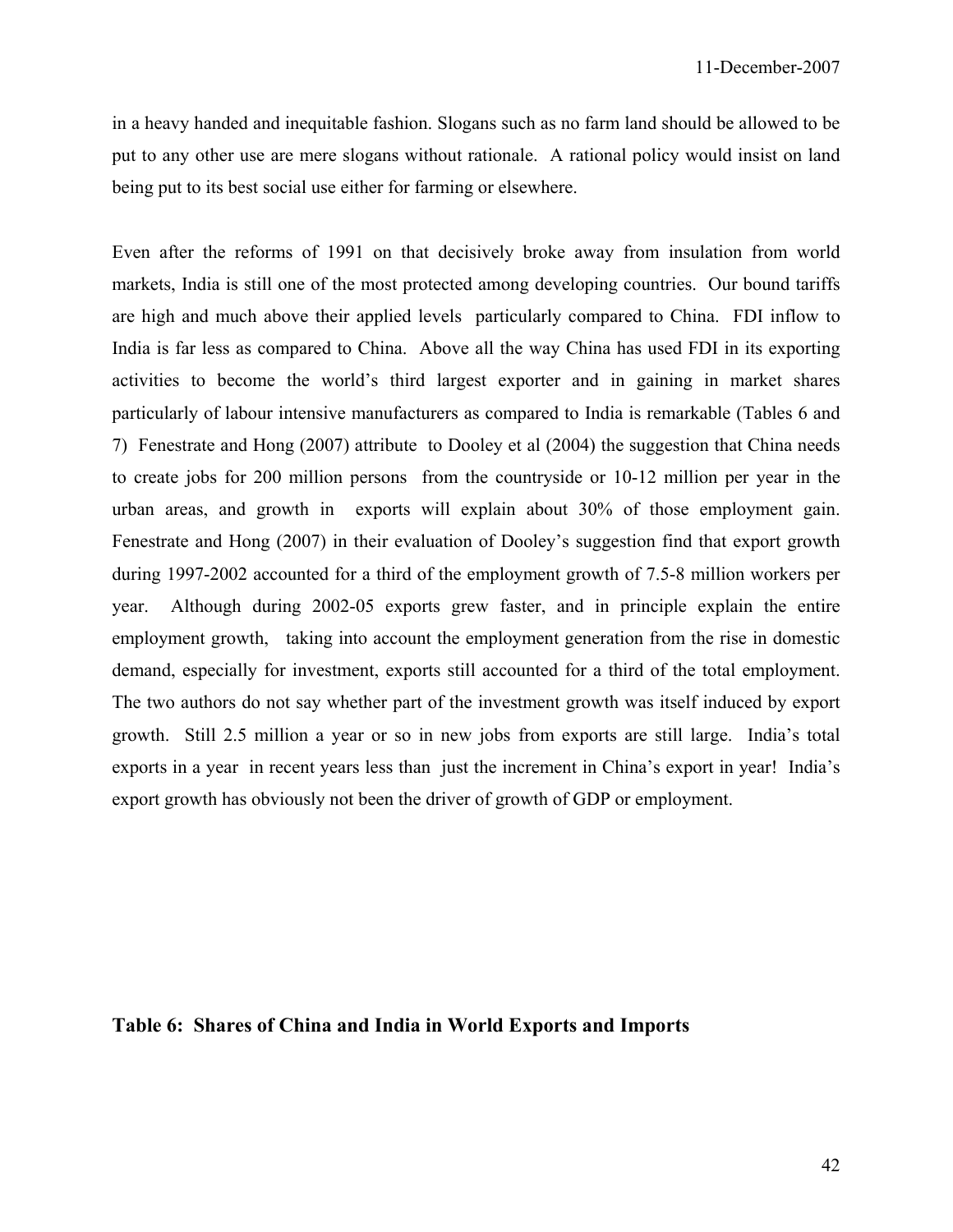|       | 1948 |     | 1953                                                                                              |     | 1973 |     | 1983 |     | 2006 |     |
|-------|------|-----|---------------------------------------------------------------------------------------------------|-----|------|-----|------|-----|------|-----|
|       |      |     | Exports   Imports   Exports   Imports   Exports   Imports   Exports   Imports   Exports   Imports |     |      |     |      |     |      |     |
| China | 0.9  | 1.1 | 1.2                                                                                               | 1.7 | 1.0  | 0.9 | 1.2  | 1.1 | 7.5  | 6.3 |
| India | 2.2  | 3.1 | 1.3                                                                                               | 1.4 | 0.5  | 1.5 | 0.5  | 0.7 | 0.9  | 1.3 |
|       |      |     |                                                                                                   |     |      |     |      |     |      |     |

Source: WTO (2006), Tables II and III.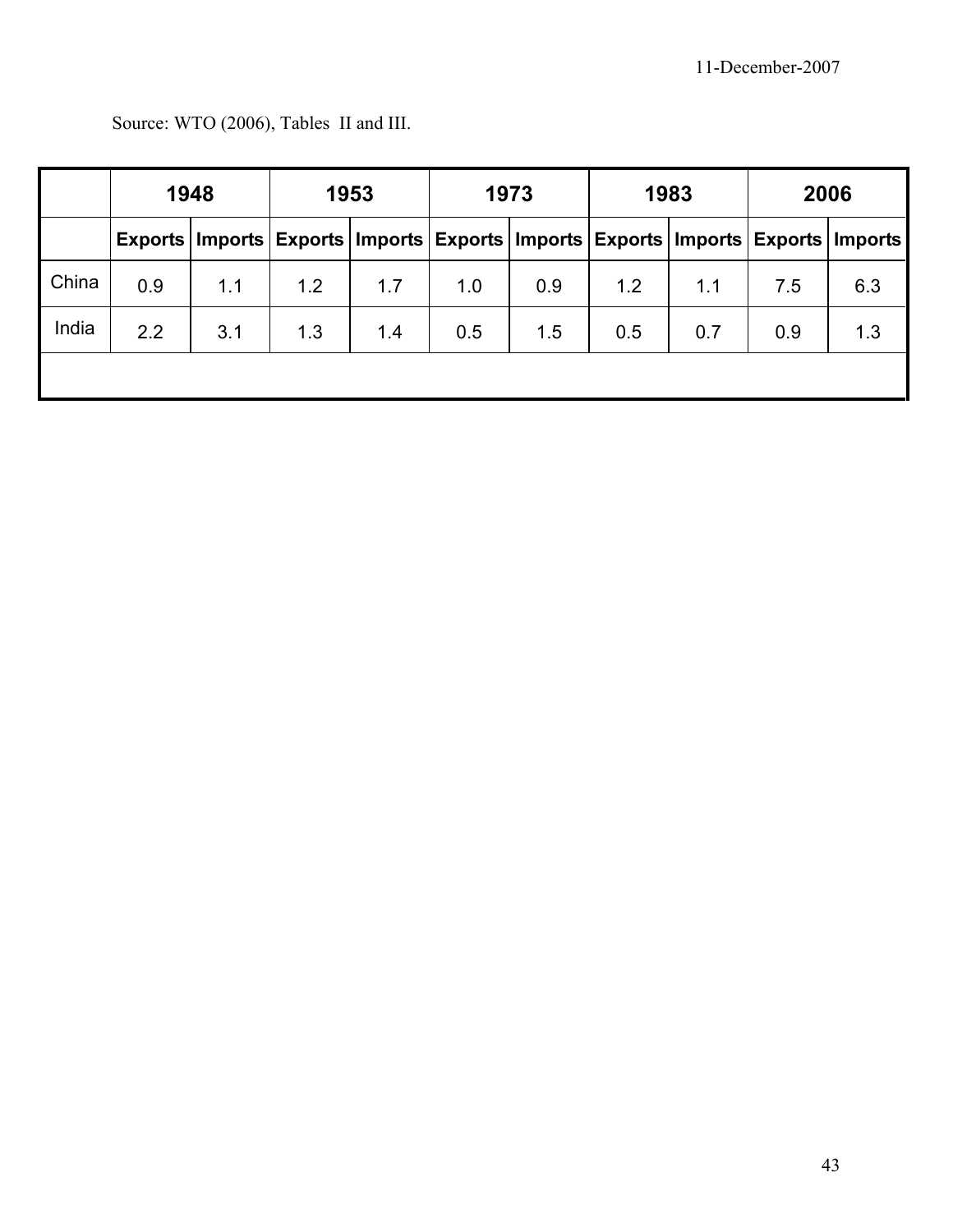#### **Table 7 : Shares of China and India in Markets for Labour Intensive exports China and India's participation in World and major export market**

|                                                   | 1978- | 1982- | 1985- | 1988- | 1992- | 1995- | 1998- | $2001 -$ | $2004 -$ |
|---------------------------------------------------|-------|-------|-------|-------|-------|-------|-------|----------|----------|
|                                                   | 1981  | 1984  | 1987  | 1991  | 1994  | 1997  | 2000  | 2003     | 2006     |
| <b>World Markets</b>                              |       |       |       |       |       |       |       |          |          |
| China                                             |       |       |       |       |       |       |       |          |          |
| Garments                                          | 3.93  | 6.93  | 8.74  | 14.95 | 18.78 | 19.70 | 20.45 | 22.71    | 23.26    |
| Fabrics                                           | 5.15  | 7.48  | 8.28  | 8.25  | 7.87  | 8.87  | 9.36  | 12.51    | 21.61    |
| Leather and leather<br>manufactures               | 0.41  | 0.61  | 0.75  | 2.55  | 2.94  | 4.07  | 4.82  | 7.00     | 10.83    |
| Jewelry                                           | 1.13  | 1.05  | 1.36  | 2.69  | 5.97  | 7.14  | 9.48  | 6.43     | 8.30     |
| Others                                            | 1.07  | 1.93  | 3.27  | 7.73  | 14.60 | 16.90 | 18.10 | 13.18    | 21.47    |
| India                                             |       |       |       |       |       |       |       |          |          |
| Garments                                          | 3.95  | 3.43  | 3.46  | 3.82  | 4.40  | 4.97  | 5.27  | 3.94     | 4.25     |
| Fabrics                                           | 2.04  | 1.38  | 145   | 1.43  | 1.99  | 2.10  | 2.42  | 2.61     | 2.46     |
| Leather and leather<br>manufactures               | 8.85  | 745   | 7.13  | 5.52  | 4.03  | 3.42  | 3.44  | 3.45     | 3.25     |
| Jewelry                                           | 0.61  | 1.02  | 1.40  | 2.18  | 2.21  | 2.97  | 4.61  | 6.10     | 9.87     |
| Others                                            | 0.31  | 0.24  | 0.20  | 0.25  | 0.29  | 0.30  | 0.31  | 0.36     | 0.39     |
| North American Markets                            |       |       |       |       |       |       |       |          |          |
| China                                             |       |       |       |       |       |       |       |          |          |
| Garments                                          | 3.73  | 8.00  | 8.81  | 13.19 | 21.30 | 21.42 | 20.59 | 13.98    | 18.94    |
| Fabrics                                           | 3.73  | 5.31  | 5.61  | 5.66  | 6.25  | 5.84  | 6.52  | 5.85     | 10.68    |
| Leather and leather<br>manufactures               | 0.14  | 0.45  | 0.49  | 2.57  | 6.67  | 7.65  | 8.44  | 11.09    | 15.97    |
| Jewelry                                           | 0.50  | 0.42  | 0.25  | 1.77  | 3.99  | 5.51  | 8.13  | 6.75     | 8.15     |
| Others                                            | 0.72  | 1.51  | 2.98  | 9.92  | 20.89 | 25.62 | 26.57 | 13.98    | 20.11    |
| India                                             |       |       |       |       |       |       |       |          |          |
| Garments                                          | 4.89  | 4.14  | 4.12  | 4.60  | 5.80  | 5.56  | 5.34  | 4.02     | 4.60     |
| Fabrics                                           | 6.02  | 2.64  | 2.69  | 2.98  | 4.62  | 5.93  | 5.73  | 2.60     | 2.41     |
| Leather and leather<br>manufactures               | 9.38  | 8.89  | 6.51  | 4.09  | 3.05  | 2.33  | 2.05  | 1.72     | 1.67     |
| Jewelry                                           | 0.39  | 0.83  | 1.34  | 2.46  | 4.57  | 7.01  | 9.60  | 11.07    | 15.62    |
| Others                                            | 0.19  | 0.11  | 0.14  | 0.22  | 1.28  | 1.09  | 1.01  | 0.27     | 0.28     |
|                                                   |       |       |       |       |       |       |       |          |          |
| European Markets<br>China                         |       |       |       |       |       |       |       |          |          |
| Garments                                          | 1.84  | 2.40  | 3.15  | 6.25  | 10.04 | 10.34 | 11.80 | 8.15     | 14.34    |
| Fabrics                                           | 1.54  | 2.15  | 2.08  | 1.78  | 1.70  | 2.05  | 2.92  | 4.75     | 8.57     |
| Leather and leather                               | 0.33  | 0.37  | 0.31  | 0.86  | 1.14  | 1.27  | 1.89  | 2.37     | 3.68     |
| manufactures<br>Jewelry                           | 0.47  | 0.26  | 0.51  | 1.41  | 3.07  | 4.08  | 5.97  | 1.99     | 3.33     |
| Others                                            | 0.40  | 0.71  | 1.22  | 2.94  | 6.41  | 6.76  | 7.99  | 6.49     | 11.31    |
|                                                   |       |       |       |       |       |       |       |          |          |
| India                                             |       |       |       |       |       |       |       |          |          |
| Garments                                          | 3.90  | 3.47  | 3.61  | 4.26  | 5.39  | 6.00  | 4.65  | 4.10     | 3.39     |
| Fabrics                                           | 1.54  | 1.18  | 1.30  | 1.60  | 1.99  | 2.28  | 2.26  | 2.46     | 1.68     |
| Leather and leather<br>manufactures               | 9.90  | 8.51  | 8.26  | 7.65  | 7.45  | 7.09  | 6.12  | 2.48     | 3.96     |
| Jewelry                                           | 0.88  | 1.23  | 1.59  | 1.91  | 2.60  | 3.39  | 4.28  | 3.71     | 3.52     |
| Others                                            | 0.33  | 0.27  | 0.22  | 0.29  | 0.86  | 0.87  | 0.71  | 0.53     | 0.42     |
| *Note: India figures reflect only 2004-2005 data. |       |       |       |       |       |       |       |          |          |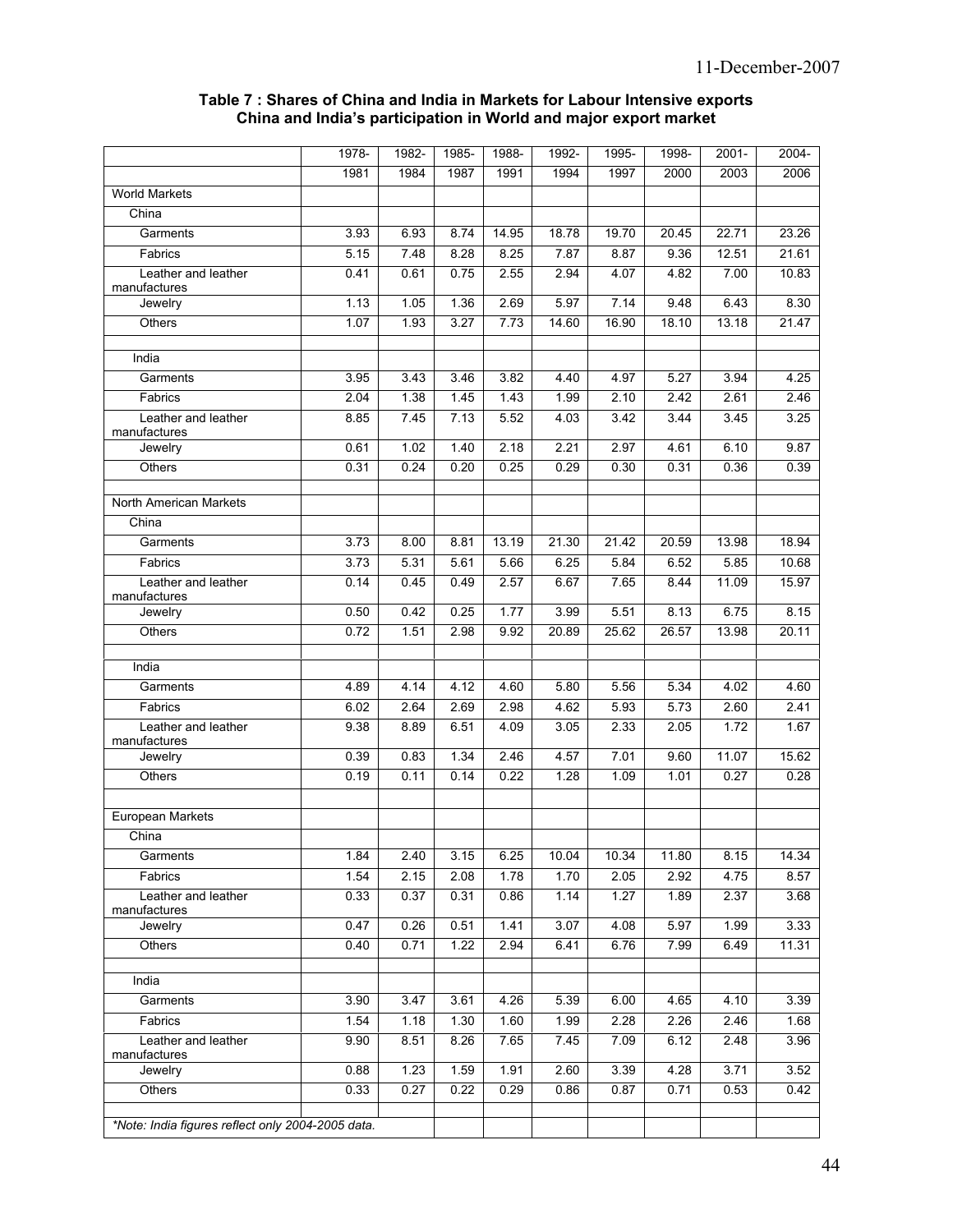To say, as I do, that India had to engage in labour intensive rural and urban industrialization, in part focused on supplying export market , is not to say that this is easily done. Besides further opening the world markets and FDI, infrastructural constraints such as power, rural and urban roads, ports etc have to be eased as well. Shifting the policy focus to one of moving millions from the farms to more productive activities oft farm will not only accelerate growth, but will make it more inductive as well. Merely chanting the mantra of "inclusive growth" as the Eleventh Plan does, as if it is a new vision, is like chanting mantras for anything else – to seek presumably divine intervention to bring about a change with having to do anything one self. I will leave it to other to judge whether invocatory chants are productive.

## **References**

Appu, P.S. (1996), Land Reforms in India, New Delhi, India: Viking Publishing House.

- Athreya, V.B. (2007), "Food Security in the Context of Globalization," The Journal of Contemporary Management Research, Tiruchirappalli, India: Bharathidasan institute of Management, 1(1), 118-125.
- Bardhan, P. and D. Mookherjee (2007), "Land Reform and Farm Productivity in West Bengal," University of California Berkeley (mimeo).
- Dandekar, V.M. (1994), The Indian Economy, 1947-1992, Volume 1 Agriculture, New Delhi, India: Sage Publications.
- EGAI (2007), Report of the Expert Groups on Agricultural Indebtedness, New Delhi, India: Government of India, Ministry of Finance.
- Greenspan, Alan (2007), The Age of Turbulence, New York: Penguin Press.
- IGIDR (2006), Suicide of Farmers in Maharashtra (author, Srijit Mishra), Mumbai, India: Indira Gandhi Institute of Development Research.
- IFPR (1998), Report of the National Planning Committee, 1938, New Delhi, India: Indian Institute of Applied Political Research.
- Khusro, Ali M. (1973), The Economics of Land Reform and Farm Size in India, New Delhi, India: Macmillan India.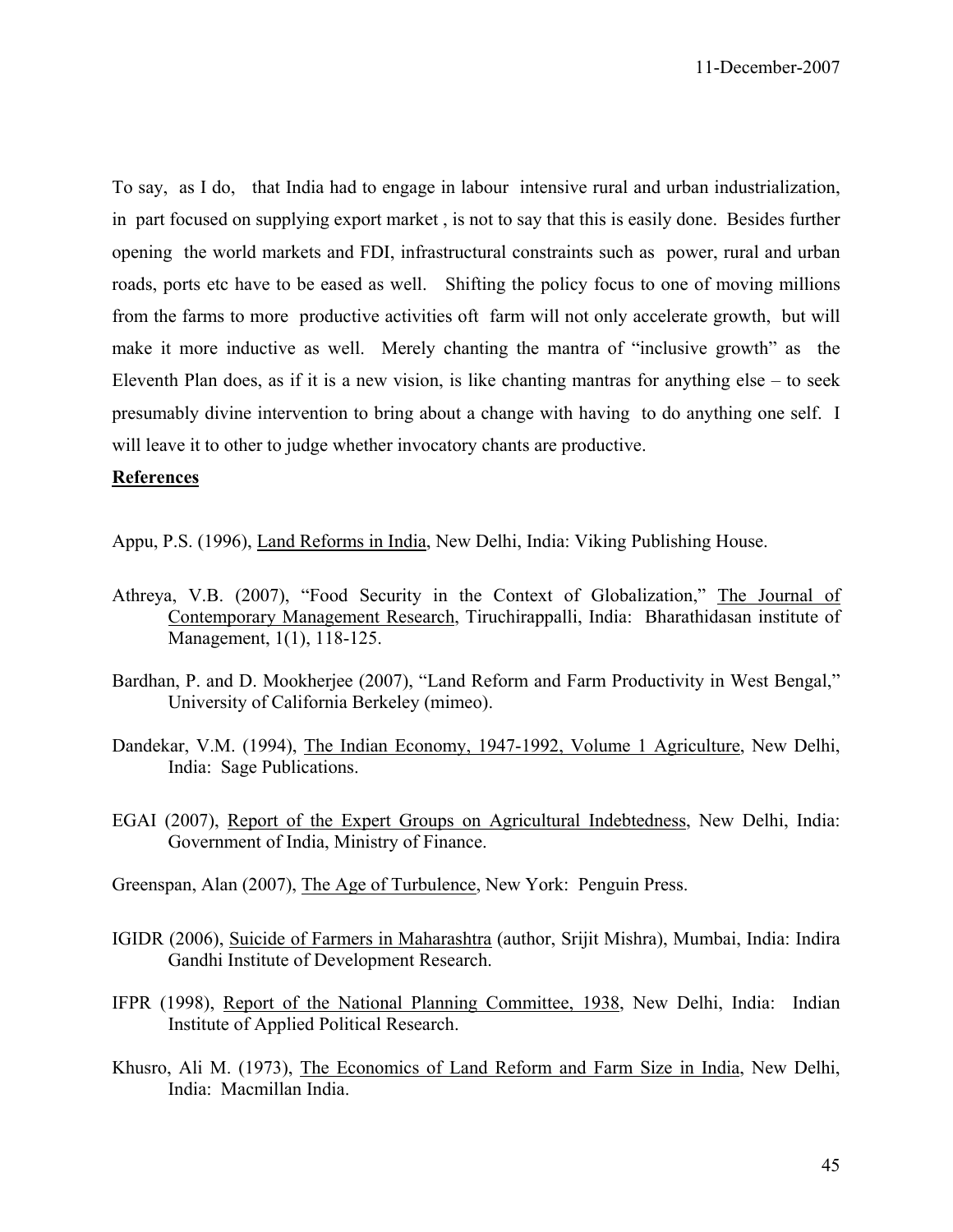- MOF (2007), Economic Survey 2006-2007, New Delhi, Government of India, Ministry of Finance.
- Mitra, A(1977), Terms of Trade and Class Relations, London Frank Cass.
- Nagaraj, K. (2007), "Pesticide Suicides in India," Chennai, India: Madras Institute of Development Studies.
- NCA (1976), Report of the National Commission on Agriculture, Parts I, II, XIII and XV, New Delhi, India: Government of India, Ministry of Agriculture.
- NSS (2006), Household Borrowings and Repayments in India during 1.7.2002 to 30.6.2003, New Delhi, India: National Sample Survey Organization.
- (2005a), Household Assets and Liabilities in India, (as on 30.6.2002), Report 500, New Delhi, India: National Sample Survey Organization.
- (2005b), Household Indebtedness in India, (as on 30.6.2002), Report 492, New Delhi, India: National Sample Survey Organization.
- \_\_\_\_ (2003a), Household Ownership Holdings in India, Report 491, New Delhi, India: National Sample Survey Organization, Statement 13.
- \_\_\_\_ (2003b), Household Operational Holdings, Rural India, 2003, Report 492, New Delhi, India: National Sample Survey Organization.
- \_\_\_\_ (1983), Household Operational Holdings, Rural India, 1981-82, Report 407, New Delhi, India: National Sample Survey Organization.
- Sainath, P., (2007a), "Farm Suicides Rising, Most Intense in 4 States," http://www.thehindu.com/2007/11/12/stories/2007111253911100.htm
- \_\_\_\_\_\_\_\_\_\_\_\_\_\_ (2007b), "Farm Suicides After 2001 A Study," http://www.hindu.com/2007/11/13/stories/2007111352250900.htm

(2007c), "Maharashtra: 'graveyard of farmers', http://www.hindu.com/2007/11/14/stories/2007111453091100.htm

\_\_\_\_\_\_\_\_\_\_\_\_\_\_ (2007d), "One Farmer's Suicide Every 30 Minutes," http://www.com/2007/11/15/stories/2007111554771300.htm